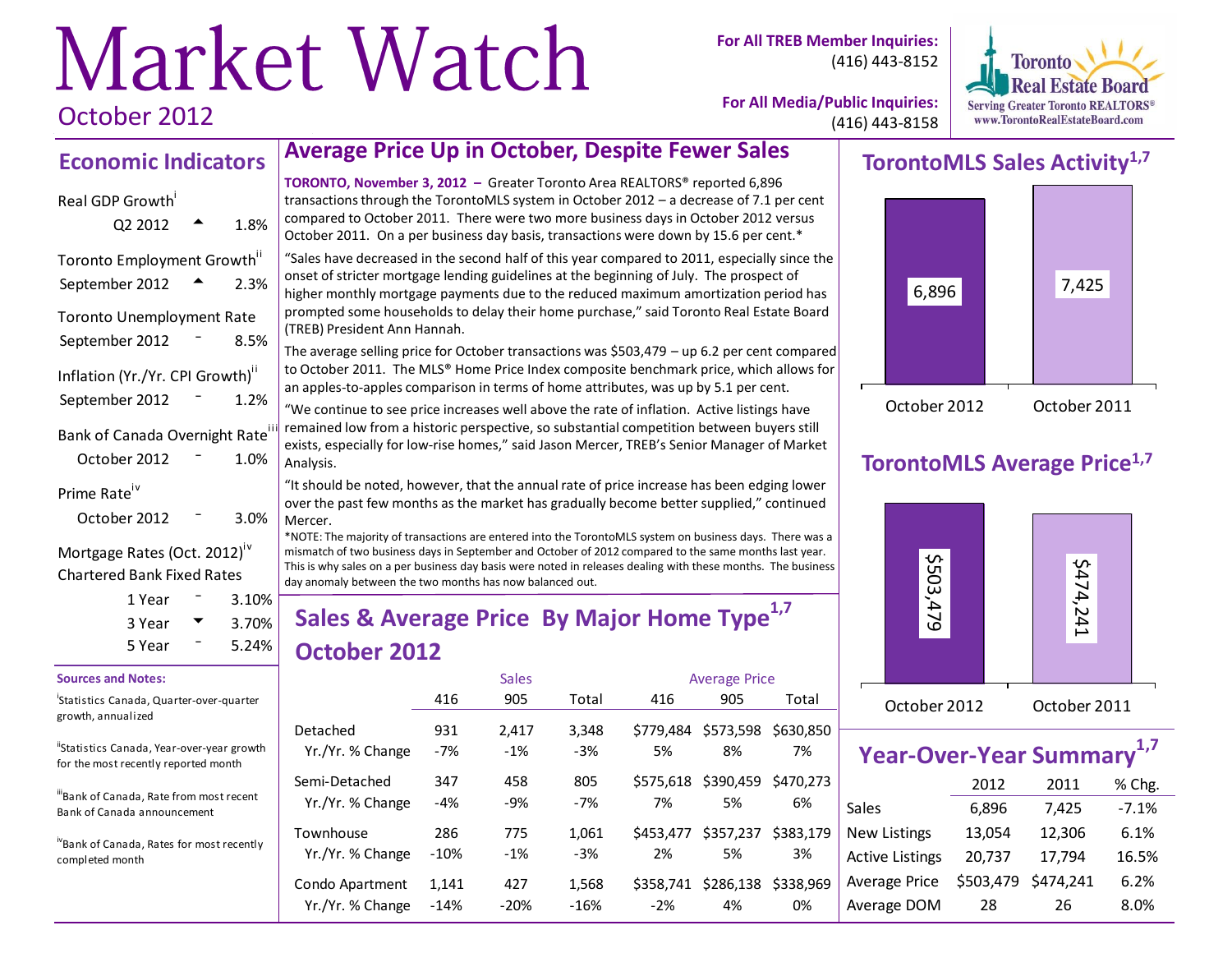# SALES BY PRICE RANGE AND HOUSE TYPE<sup>1,7</sup>  $\sqrt{1.25}$  OCTOBER 2012

| <b>Price Range</b>          | <b>Detached</b> | Semi-Detached  | Att/Row/Twnhouse | <b>Condo Townhouse</b> | <b>Condo Apt</b> | Link           | Co-op Apt    | <b>Det Condo</b> | Co-ownership Apt | Total     |
|-----------------------------|-----------------|----------------|------------------|------------------------|------------------|----------------|--------------|------------------|------------------|-----------|
| \$0 to \$99,999             | $\overline{2}$  |                | $\mathbf 0$      | 3                      | 18               | $\mathbf 0$    | 0            | $\mathbf 0$      |                  | 25        |
| \$100,000 to \$199,999      | 43              | 14             |                  | 48                     | 207              |                |              | $\Omega$         |                  | 324       |
| \$200,000 to \$299,999      | 253             | 54             | 76               | 160                    | 505              | 19             | 3            |                  |                  | 1,076     |
| \$300,000 to \$399,999      | 480             | 222            | 193              | 211                    | 466              | 19             |              |                  |                  | 1,596     |
| \$400,000 to \$499,999      | 668             | 267            | 125              | 66                     | 203              | 29             | $\mathbf{0}$ | $\mathbf 0$      |                  | 1,358     |
| \$500,000 to \$599,999      | 585             | 127            | 73               | 23                     | 79               | 21             | $\Omega$     | $\Omega$         |                  | 908       |
| \$600,000 to \$699,999      | 407             | 49             | 29               | 11                     | 33               | $\overline{2}$ | $\mathbf{0}$ | $\mathbf 0$      |                  | 531       |
| \$700,000 to \$799,999      | 299             | 29             |                  | 9                      | 18               | $\Omega$       | 0            | $\Omega$         |                  | 359       |
| \$800,000 to \$899,999      | 176             | 17             | 10               |                        | 17               | $\Omega$       | $\mathbf{0}$ |                  |                  | 225       |
| \$900,000 to \$999,999      | 97              | 9              |                  | 3                      |                  | $\Omega$       | $\Omega$     | $\Omega$         |                  | 116       |
| \$1,000,000 to \$1,249,999  | 130             | 9              |                  | $\mathbf{0}$           | 11               | $\mathbf 0$    | $\mathbf{0}$ | $\mathbf 0$      |                  | 153       |
| \$1,250,000 to \$1,499,999  | 83              | $\overline{2}$ |                  |                        |                  | $\Omega$       | $\mathbf 0$  | $\Omega$         |                  | 87        |
| \$1,500,000 to \$1,749,999  | 50              | $\overline{4}$ |                  |                        |                  | $\mathbf{0}$   | 0            | $\mathbf 0$      |                  | 60        |
| \$1,750,000 to \$1,999,999  | 21              |                |                  | 0                      |                  | $\Omega$       | $\mathbf 0$  | $\Omega$         |                  | 21        |
| $$2,000,000+$               | 54              |                | $\Omega$         | $\mathbf{0}$           |                  | $\Omega$       | $\mathbf{0}$ |                  |                  | 57        |
| <b>Total Sales</b>          | 3,348           | 805            | 521              | 540                    | 1,568            | 93             | 6            | 6                | q                | 6,896     |
| <b>Share of Total Sales</b> | 48.5%           | 11.7%          | 7.6%             | 7.8%                   | 22.7%            | 1.3%           | 0.1%         | 0.1%             | 0.1%             |           |
| <b>Average Price</b>        | \$630,850       | \$470,273      | \$423,647        | \$344,135              | \$338,969        | \$403,736      | \$229,417    | \$396,983        | \$219,222        | \$503,479 |

### SALES BY PRICE RANGE AND HOUSE TYPE<sup>1,7</sup>  $\sqrt{2}$  and  $\sqrt{2}$  and  $\sqrt{2}$  and  $\sqrt{2}$  and  $\sqrt{2}$  and  $\sqrt{2}$  and  $\sqrt{2}$  and  $\sqrt{2}$  and  $\sqrt{2}$  and  $\sqrt{2}$  and  $\sqrt{2}$  and  $\sqrt{2}$  and  $\sqrt{2}$  and  $\sqrt{2}$  and  $\sqrt{2}$  and

| <b>Price Range</b>          | <b>Detached</b> | Semi-Detached | Att/Row/Twnhouse | <b>Condo Townhouse</b> | <b>Condo Apt</b> | Link      | Co-op Apt | <b>Det Condo</b> | <b>Co-ownership Apt</b> | <b>Total</b>             |
|-----------------------------|-----------------|---------------|------------------|------------------------|------------------|-----------|-----------|------------------|-------------------------|--------------------------|
| \$0 to \$99,999             | 37              | 3             |                  | 21                     | 193              | 0         |           | $\mathbf 0$      | 8                       | 276                      |
| \$100,000 to \$199,999      | 544             | 149           | 52               | 646                    | 2,241            | 12        | 37        | $\mathbf 0$      | 13                      | 3,694                    |
| \$200,000 to \$299,999      | 2,732           | 573           | 999              | 2,002                  | 5,756            | 320       | 24        | 19               | 38                      | 12,463                   |
| \$300,000 to \$399,999      | 5,782           | 2,656         | 1,957            | 2,211                  | 5,324            | 257       | 21        | 29               | 11                      | 18,248                   |
| \$400,000 to \$499,999      | 7,184           | 2,834         | 1,674            | 702                    | 2,164            | 335       | 10        | 9                |                         | 14,918                   |
| \$500,000 to \$599,999      | 6,413           | 1,048         | 694              | 209                    | 810              | 285       |           |                  |                         | 9,467                    |
| \$600,000 to \$699,999      | 4,592           | 490           | 333              | 119                    | 394              | 67        |           |                  |                         | 6,000                    |
| \$700,000 to \$799,999      | 3,085           | 277           | 96               | 83                     | 172              |           |           |                  |                         | 3,726                    |
| \$800,000 to \$899,999      | 2,018           | 154           | 72               | 30                     | 108              | 0         |           |                  |                         | 2,383                    |
| \$900,000 to \$999,999      | 1,119           | 77            | 30               | 11                     | 54               |           |           | 0                |                         | 1,291                    |
| \$1,000,000 to \$1,249,999  | 1,432           | 68            | 28               | 15                     | 102              |           | 2         |                  |                         | 1,650                    |
| \$1,250,000 to \$1,499,999  | 913             | 38            | q                | 4                      | 40               |           |           | $\mathbf 0$      |                         | 1,005                    |
| \$1,500,000 to \$1,749,999  | 479             | 22            | 9                | $\overline{2}$         | 30               |           |           |                  |                         | 543                      |
| \$1,750,000 to \$1,999,999  | 267             |               |                  | $\Omega$               | 10               |           |           | 0                |                         | 286                      |
| $$2,000,000+$               | 603             | 6             |                  |                        | 25               |           |           | $\mathbf{0}$     |                         | 637                      |
| <b>Total Sales</b>          | 37,200          | 8,402         | 5,964            | 6,056                  | 17,423           | 1,287     | 110       | 69               | 76                      | 76,587                   |
| <b>Share of Total Sales</b> | 48.6%           | 11.0%         | 7.8%             | 7.9%                   | 22.7%            | 1.7%      | 0.1%      | 0.1%             | 0.1%                    | $\overline{\phantom{a}}$ |
| <b>Average Price</b>        | \$628,207       | \$459,667     | \$423,184        | \$329,183              | \$337,676        | \$413,646 | \$294,687 | \$409,235        | \$244,451               | \$499,350                |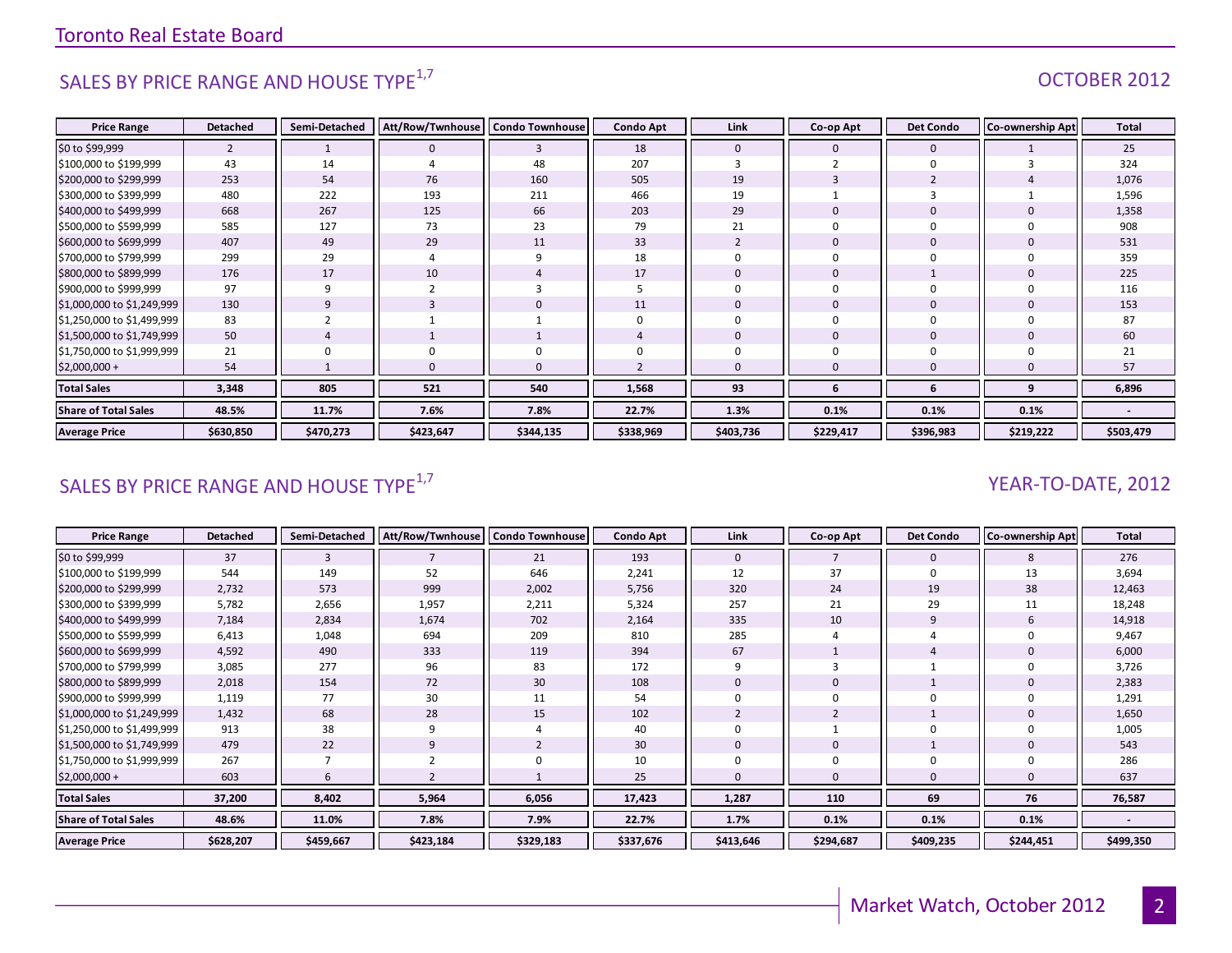### **ALL HOME TYPES, OCTOBER 2012** ALL TREB AREAS

|                                  | <b>Number of Sales</b> | Dollar Volume <sup>1</sup> | Average Price <sup>1</sup> | Median Price <sup>1</sup> | New Listings <sup>2</sup> | SNLR (Trend) <sup>8</sup> | Active Listings <sup>3</sup> | Mos. Inv. (Trend) <sup>9</sup> | Avg. SP/LP <sup>4</sup> | Avg. DOM <sup>5</sup> |
|----------------------------------|------------------------|----------------------------|----------------------------|---------------------------|---------------------------|---------------------------|------------------------------|--------------------------------|-------------------------|-----------------------|
| <b>TREB Total</b>                | 6,896                  | \$3,471,990,813            | \$503,479                  | \$425,000                 | 13,054                    | 55.5%                     | 20,737                       | 2.4                            | 98%                     | 28                    |
| <b>Halton Region</b>             | 454                    | \$268,340,565              | \$591,059                  | \$465,000                 | 781                       | 58.5%                     | 1,369                        | 2.4                            | 97%                     | 31                    |
| Burlington                       | 72                     | \$33,739,250               | \$468,601                  | \$408,250                 | 119                       | 58.8%                     | 237                          | 2.6                            | 98%                     | 31                    |
| <b>Halton Hills</b>              | 75                     | \$34,387,500               | \$458,500                  | \$409,900                 | 110                       | 68.4%                     | 196                          | 2.3                            | 99%                     | 29                    |
| Milton                           | 124                    | \$59,258,549               | \$477,892                  | \$420,000                 | 261                       | 57.2%                     | 352                          | 1.9                            | 97%                     | 26                    |
| Oakville                         | 183                    | \$140,955,266              | \$770,247                  | \$597,120                 | 291                       | 56.2%                     | 584                          | 2.8                            | 96%                     | 35                    |
| <b>Peel Region</b>               | 1,449                  | \$651,437,734              | \$449,577                  | \$406,000                 | 2,716                     | 54.8%                     | 4,276                        | 2.3                            | 97%                     | 27                    |
| Brampton                         | 582                    | \$237,593,568              | \$408,236                  | \$389,750                 | 1,164                     | 53.7%                     | 1,784                        | 2.2                            | 98%                     | 26                    |
| Caledon                          | 61                     | \$32,791,650               | \$537,568                  | \$490,000                 | 133                       | 54.2%                     | 320                          | 3.7                            | 98%                     | 33                    |
| Mississauga                      | 806                    | \$381,052,516              | \$472,770                  | \$414,000                 | 1,419                     | 55.8%                     | 2,172                        | 2.2                            | 97%                     | 27                    |
| <b>City of Toronto</b>           | 2,730                  | \$1,471,984,594            | \$539,188                  | \$437,639                 | 5,568                     | 52.6%                     | 8,492                        | 2.6                            | 98%                     | 26                    |
| TURN PAGE FOR CITY OF TORONTO    |                        |                            |                            |                           |                           |                           |                              |                                |                         |                       |
| <b>TABLES OR CLICK HERE:</b>     |                        |                            |                            |                           |                           |                           |                              |                                |                         |                       |
|                                  |                        |                            |                            |                           |                           |                           |                              |                                |                         |                       |
| <b>York Region</b>               | 1,208                  | \$718,392,047              | \$594,695                  | \$531,500                 | 2,426                     | 55.4%                     | 4,047                        | 2.3                            | 97%                     | 28                    |
| Aurora                           | 58                     | \$30,826,880               | \$531,498                  | \$444,200                 | 132                       | 62.9%                     | 204                          | 2.0                            | 98%                     | 22                    |
| E. Gwillimbury                   | 30                     | \$15,165,628               | \$505,521                  | \$431,750                 | 44                        | 60.6%                     | 103                          | 2.9                            | 97%                     | 36                    |
| Georgina                         | 60                     | \$18,670,687               | \$311,178                  | \$300,000                 | 103                       | 63.4%                     | 227                          | 3.1                            | 98%                     | 35                    |
| King                             | 17                     | \$16,283,000               | \$957,824                  | \$880,000                 | 55                        | 49.6%                     | 155                          | 5.6                            | 93%                     | 65                    |
| Markham                          | 306                    | \$187,428,812              | \$612,512                  | \$534,500                 | 618                       | 54.3%                     | 1,019                        | 2.2                            | 97%                     | 29                    |
| Newmarket                        | 108                    | \$49,335,550               | \$456,811                  | \$421,500                 | 172                       | 70.4%                     | 234                          | 1.4                            | 98%                     | 22                    |
| Richmond Hill                    | 251                    | \$168,194,015              | \$670,096                  | \$595,000                 | 515                       | 51.4%                     | 841                          | 2.2                            | 97%                     | 27                    |
| Vaughan                          | 307                    | \$191,692,295              | \$624,405                  | \$575,000                 | 671                       | 53.4%                     | 1,047                        | 2.3                            | 97%                     | 25                    |
| Whitchurch-Stouffville           | 71                     | \$40,795,180               | \$574,580                  | \$518,000                 | 116                       | 52.9%                     | 217                          | 3.2                            | 97%                     | 34                    |
| <b>Durham Region</b>             | 849                    | \$287,897,267              | \$339,102                  | \$314,000                 | 1,209                     | 64.7%                     | 1,758                        | 2.1                            | 98%                     | 28                    |
| Ajax                             | 149                    | \$54,727,516               | \$367,299                  | \$353,500                 | 227                       | 66.5%                     | 264                          | 1.6                            | 99%                     | 22                    |
| <b>Brock</b>                     | 18                     | \$4,496,100                | \$249,783                  | \$193,500                 | 33                        | 43.1%                     | 125                          | 8.1                            | 96%                     | 74                    |
| Clarington                       | 125                    | \$35,569,330               | \$284,555                  | \$268,000                 | 168                       | 67.1%                     | 262                          | 2.2                            | 98%                     | 31                    |
| Oshawa                           | 206                    | \$53,376,800               | \$259,111                  | \$234,500                 | 278                       | 66.1%                     | 371                          | 1.9                            | 98%                     | 27                    |
| Pickering                        | 121                    | \$48,960,532               | \$404,632                  | \$369,900                 | 176                       | 61.9%                     | 234                          | 2.0                            | 98%                     | 26                    |
| Scugog                           | 24                     | \$8,237,700                | \$343,238                  | \$268,000                 | 40                        | 53.8%                     | 112                          | 4.4                            | 96%                     | 49                    |
| Uxbridge                         | 34                     | \$15,754,400               | \$463,365                  | \$388,500                 | 36                        | 56.1%                     | 106                          | 4.4                            | 97%                     | 58                    |
| Whitby                           | 172                    | \$66,774,889               | \$388,226                  | \$355,000                 | 251                       | 67.9%                     | 284                          | 1.6                            | 99%                     | 20                    |
| <b>Dufferin County</b>           | 52                     | \$17,417,650               | \$334,955                  | \$311,500                 | 86                        | 72.6%                     | 129                          | 2.4                            | 98%                     | 33                    |
| Orangeville                      | 52                     | \$17,417,650               | \$334,955                  | \$311,500                 | 86                        | 72.6%                     | 129                          | 2.4                            | 98%                     | 33                    |
| <b>Simcoe County</b>             | 154                    | \$56,520,956               | \$367,019                  | \$327,950                 | 268                       | 60.0%                     | 666                          | 3.7                            | 97%                     | 46                    |
| Adjala-Tosorontio                | 11                     | \$5,550,500                | \$504,591                  | \$439,000                 | 28                        | 49.8%                     | 84                           | 6.5                            | 96%                     | 98                    |
| <b>Bradford West Gwillimbury</b> | 42                     | \$17,966,000               | \$427,762                  | \$410,000                 | 73                        | 63.9%                     | 149                          | 2.3                            | 97%                     | 33                    |
| Essa                             | 19                     | \$5,875,640                | \$309,244                  | \$237,000                 | 25                        | 53.8%                     | 85                           | 4.9                            | 97%                     | 45                    |
| Innisfil                         | 46                     | \$14,742,016               | \$320,479                  | \$292,500                 | 72                        | 55.8%                     | 188                          | 4.5                            | 98%                     | 50                    |
| New Tecumseth                    | 36                     | \$12,386,800               | \$344,078                  | \$299,500                 | 70                        | 68.5%                     | 160                          | 3.1                            | 97%                     | 39                    |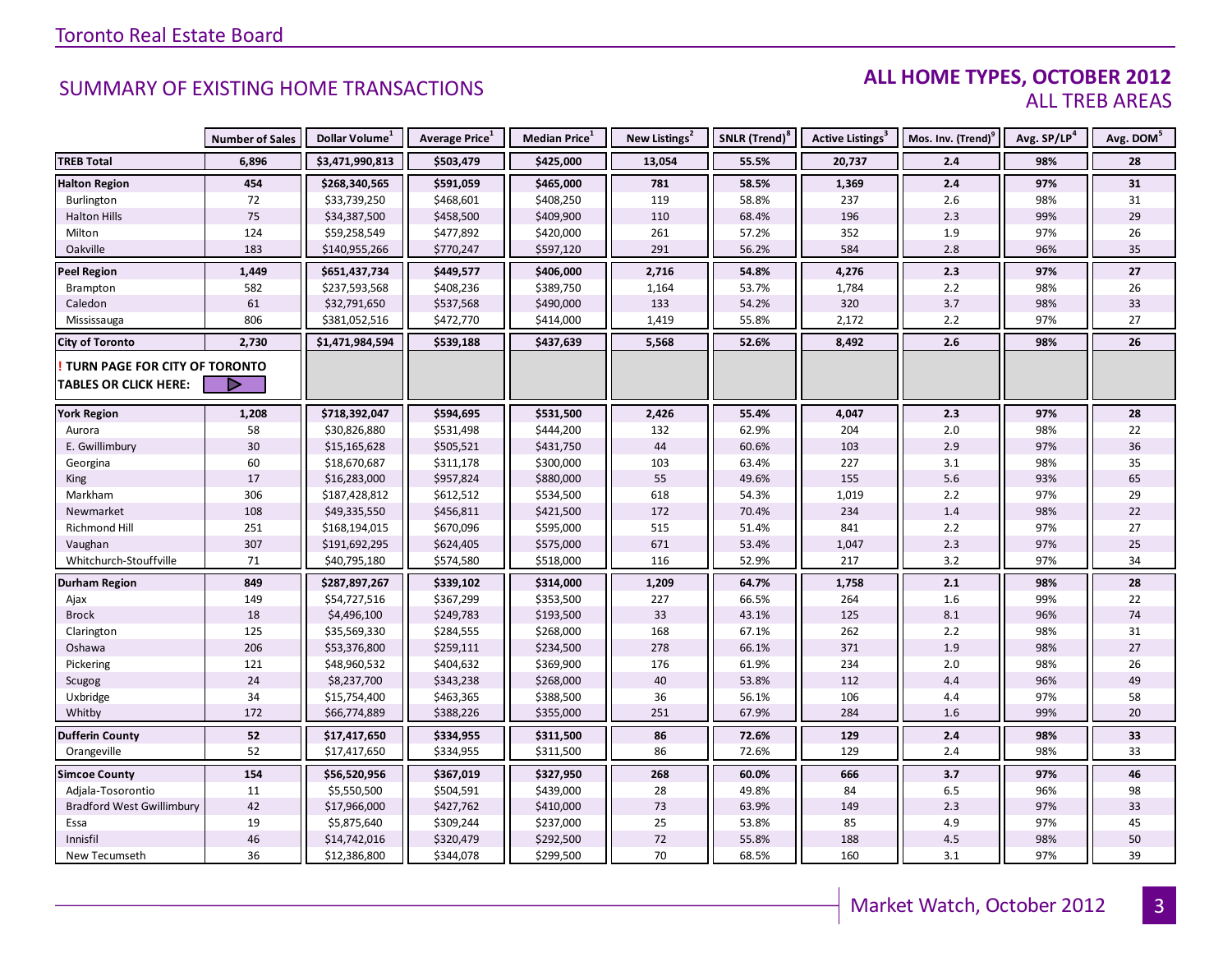### **ALL HOME TYPES, OCTOBER 2012** CITY OF TORONTO MUNICIPAL BREAKDOWN

|                              | <b>Number of Sales</b> | Dollar Volume <sup>1</sup> | Average Price <sup>1</sup> | <b>Median Price</b> <sup>1</sup> | New Listings <sup>2</sup> | SNLR (Trend) <sup>8</sup> | Active Listings <sup>3</sup> | Mos. Inv. (Trend) <sup>9</sup> | Avg. SP/LP <sup>4</sup> | Avg. DOM <sup>5</sup> |
|------------------------------|------------------------|----------------------------|----------------------------|----------------------------------|---------------------------|---------------------------|------------------------------|--------------------------------|-------------------------|-----------------------|
| <b>TREB Total</b>            | 6,896                  | \$3,471,990,813            | \$503,479                  | \$425,000                        | 13,054                    | 55.5%                     | 20,737                       | 2.4                            | 98%                     | 28                    |
| <b>City of Toronto Total</b> | 2,730                  | \$1,471,984,594            | \$539,188                  | \$437,639                        | 5,568                     | 52.6%                     | 8,492                        | 2.6                            | 98%                     | 26                    |
| <b>Toronto West</b>          | 723                    | \$356,786,062              | \$493,480                  | \$431,500                        | 1,386                     | 55.3%                     | 2,073                        | $2.6\,$                        | 99%                     | 25                    |
| Toronto W01                  | 74                     | \$44,030,100               | \$595,001                  | \$509,000                        | 87                        | 52.0%                     | 132                          | $2.5\,$                        | 100%                    | 24                    |
| Toronto W02                  | 67                     | \$40,029,200               | \$597,451                  | \$530,000                        | 133                       | 64.1%                     | 135                          | 1.4                            | 100%                    | $20\,$                |
| Toronto W03                  | 64                     | \$24,742,017               | \$386,594                  | \$395,000                        | 86                        | 66.3%                     | 120                          | 1.7                            | 99%                     | 21                    |
| Toronto W04                  | 79                     | \$32,680,430               | \$413,676                  | \$416,000                        | 135                       | 57.3%                     | 207                          | 2.7                            | 97%                     | 25                    |
| Toronto W05                  | 72                     | \$26,304,091               | \$365,335                  | \$369,500                        | 146                       | 57.2%                     | 257                          | 2.9                            | 97%                     | 30                    |
| Toronto W06                  | 106                    | \$49,465,600               | \$466,657                  | \$430,000                        | 278                       | 42.7%                     | 459                          | 3.8                            | 98%                     | 29                    |
| Toronto W07                  | 28                     | \$18,901,789               | \$675,064                  | \$600,500                        | 44                        | 71.1%                     | 39                           | 1.3                            | 103%                    | 12                    |
| Toronto W08                  | 128                    | \$82,155,746               | \$641,842                  | \$557,750                        | 277                       | 56.7%                     | 394                          | 2.6                            | 99%                     | 25                    |
| Toronto W09                  | 41                     | \$17,731,339               | \$432,472                  | \$470,000                        | 71                        | 55.3%                     | 123                          | 2.9                            | 99%                     | 32                    |
| Toronto W10                  | 64                     | \$20,745,750               | \$324,152                  | \$374,000                        | 129                       | 53.8%                     | 207                          | 2.9                            | 97%                     | 28                    |
| <b>Toronto Central</b>       | 1,214                  | \$770,025,337              | \$634,288                  | \$460,000                        | 2,802                     | 48.1%                     | 4,508                        | 2.9                            | 98%                     | 29                    |
| Toronto C01                  | 305                    | \$142,405,018              | \$466,902                  | \$394,000                        | 749                       | 43.8%                     | 1,325                        | 3.5                            | 98%                     | 32                    |
| Toronto C02                  | 80                     | \$73,102,461               | \$913,781                  | \$770,000                        | 158                       | 46.8%                     | 273                          | 3.6                            | 99%                     | 26                    |
| Toronto C03                  | 43                     | \$39,610,136               | \$921,166                  | \$675,000                        | 95                        | 59.3%                     | 117                          | $2.2\,$                        | 99%                     | 18                    |
| Toronto C04                  | 84                     | \$82,981,029               | \$987,869                  | \$824,000                        | 166                       | 54.2%                     | 244                          | 2.3                            | 99%                     | 22                    |
| Toronto C06                  | 22                     | \$13,059,800               | \$593,627                  | \$650,000                        | 48                        | 51.7%                     | 96                           | 2.7                            | 98%                     | 24                    |
| Toronto C07                  | 87                     | \$48,853,363               | \$561,533                  | \$415,000                        | 244                       | 46.7%                     | 373                          | 2.8                            | 97%                     | 31                    |
| Toronto C08                  | 143                    | \$66,790,440               | \$467,066                  | \$392,500                        | 326                       | 49.3%                     | 468                          | $2.8$                          | 97%                     | 28                    |
| Toronto C09                  | 28                     | \$29,438,965               | \$1,051,392                | \$797,500                        | 54                        | 56.3%                     | 82                           | 2.6                            | 99%                     | $25\,$                |
| Toronto C10                  | 64                     | \$46,181,881               | \$721,592                  | \$691,500                        | 127                       | 60.1%                     | 140                          | 1.7                            | 100%                    | 27                    |
| Toronto C11                  | 38                     | \$23,072,612               | \$607,174                  | \$311,000                        | 72                        | 55.3%                     | 134                          | 2.3                            | 99%                     | 29                    |
| Toronto C12                  | 24                     | \$42,824,000               | \$1,784,333                | \$1,495,000                      | 77                        | 45.5%                     | 168                          | 4.1                            | 93%                     | 40                    |
| Toronto C13                  | 67                     | \$35,239,088               | \$525,957                  | \$438,000                        | 128                       | 58.3%                     | 174                          | 2.0                            | 99%                     | 28                    |
| Toronto C14                  | 131                    | \$74,332,218               | \$567,422                  | \$421,800                        | 331                       | 44.3%                     | 519                          | 2.9                            | 98%                     | 28                    |
| Toronto C15                  | 98                     | \$52,134,326               | \$531,983                  | \$473,500                        | 227                       | 47.2%                     | 395                          | 2.9                            | 96%                     | 35                    |
| Toronto East                 | 793                    | \$345,173,195              | \$435,275                  | \$420,000                        | 1,380                     | 58.7%                     | 1,911                        | 2.0                            | 99%                     | 24                    |
| Toronto E01                  | 89                     | \$51,409,846               | \$577,639                  | \$562,000                        | 143                       | 61.9%                     | 144                          | 1.5                            | 101%                    | 15                    |
| Toronto E02                  | 79                     | \$47,295,022               | \$598,671                  | \$530,000                        | 117                       | 63.1%                     | 106                          | 1.4                            | 100%                    | 13                    |
| Toronto E03                  | 99                     | \$51,786,937               | \$523,100                  | \$517,000                        | 147                       | 60.9%                     | 168                          | 1.5                            | 100%                    | 20                    |
| Toronto E04                  | 96                     | \$32,825,787               | \$341,935                  | \$385,000                        | 166                       | 58.4%                     | 236                          | 2.2                            | 98%                     | 23                    |
| Toronto E05                  | 79                     | \$30,417,988               | \$385,038                  | \$360,000                        | 138                       | 62.0%                     | 177                          | $1.7$                          | 98%                     | 26                    |
| <b>Toronto E06</b>           | 27                     | \$14,682,964               | \$543,813                  | \$525,000                        | 63                        | 54.6%                     | 73                           | 1.8                            | 98%                     | 14                    |
| Toronto E07                  | 69                     | \$26,173,064               | \$379,320                  | \$369,000                        | 156                       | 55.3%                     | 242                          | 2.6                            | 97%                     | 24                    |
| Toronto E08                  | 50                     | \$22,675,233               | \$453,505                  | \$427,500                        | 106                       | 55.1%                     | 166                          | $2.5$                          | 98%                     | 23                    |
| Toronto E09                  | 91                     | \$28,077,193               | \$308,541                  | \$291,000                        | 158                       | 55.9%                     | 271                          | 2.6                            | 98%                     | 36                    |
| Toronto E10                  | 49                     | \$21,322,008               | \$435,143                  | \$448,000                        | 98                        | 60.3%                     | 154                          | $2.0$                          | 98%                     | 30                    |
| Toronto E11                  | 65                     | \$18,507,153               | \$284,725                  | \$291,000                        | 88                        | 57.5%                     | 174                          | 2.4                            | 97%                     | 36                    |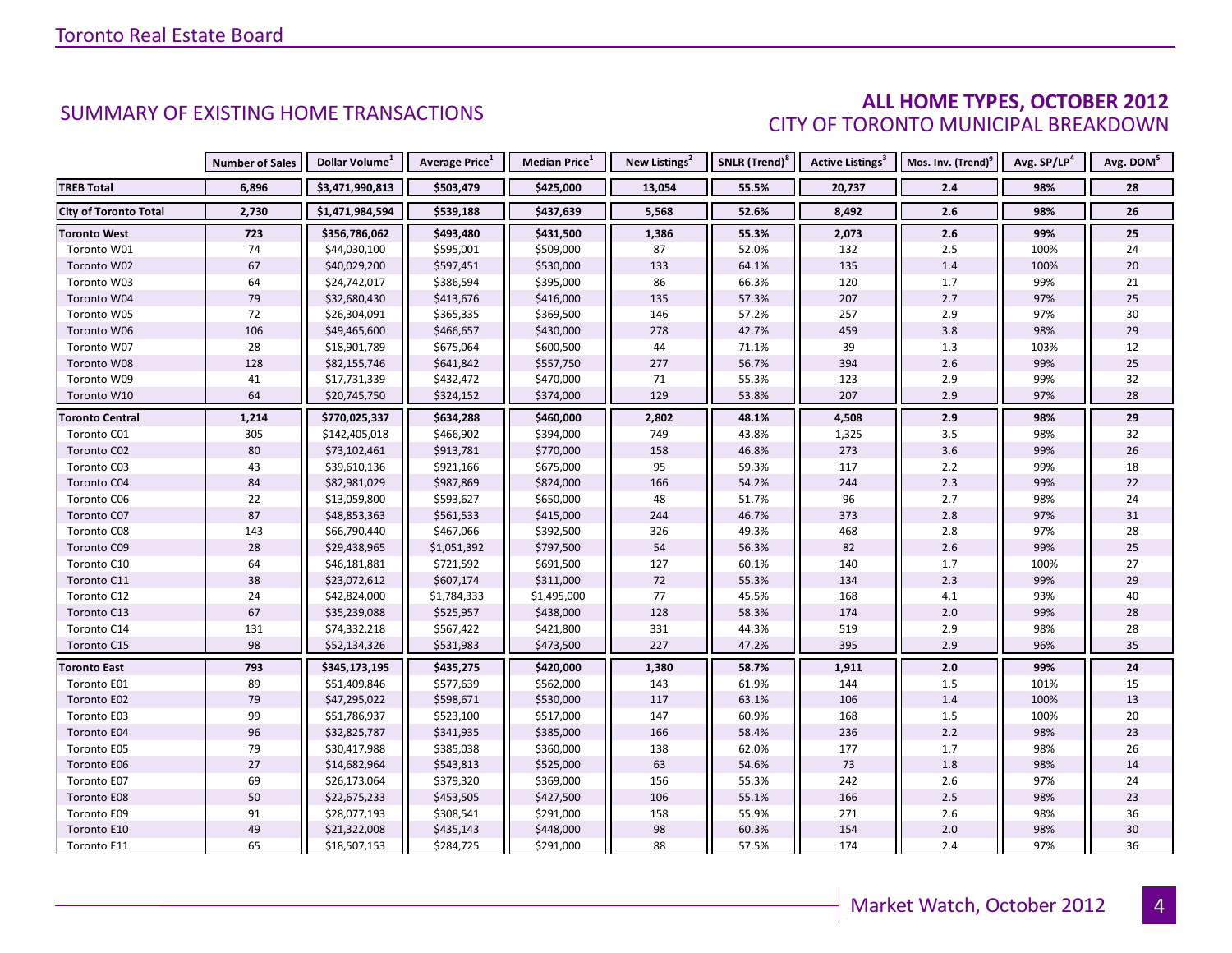#### **ALL HOME TYPES, YEAR-TO-DATE 2012** ALL TREB AREAS

|                                        | <b>Number of Sales</b> | Dollar Volume <sup>1</sup> | <b>Average Price</b> <sup>1</sup> | Median Price <sup>1</sup> | New Listings <sup>2</sup> | Avg. SP/LP <sup>4</sup> | Avg. DOM <sup>5</sup> |
|----------------------------------------|------------------------|----------------------------|-----------------------------------|---------------------------|---------------------------|-------------------------|-----------------------|
| <b>TREB Total</b>                      | 76,587                 | \$38,243,756,642           | \$499,350                         | \$420,000                 | 144,216                   | 99%                     | 24                    |
| <b>Halton Region</b>                   | 4,995                  | \$2,818,032,341            | \$564,171                         | \$470,000                 | 8,883                     | 98%                     | 25                    |
| Burlington                             | 734                    | \$349,653,610              | \$476,367                         | \$404,750                 | 1,294                     | 98%                     | 28                    |
| <b>Halton Hills</b>                    | 778                    | \$359,669,226              | \$462,300                         | \$429,250                 | 1,189                     | 98%                     | 29                    |
| Milton                                 | 1,516                  | \$701,730,519              | \$462,883                         | \$428,250                 | 2,748                     | 99%                     | 19                    |
| Oakville                               | 1,967                  | \$1,406,978,986            | \$715,292                         | \$597,000                 | 3,652                     | 97%                     | 28                    |
| <b>Peel Region</b>                     | 16,705                 | \$7,340,906,751            | \$439,444                         | \$399,000                 | 31,622                    | 98%                     | 23                    |
| Brampton                               | 7,140                  | \$2,890,126,508            | \$404,780                         | \$384,500                 | 13,673                    | 98%                     | 22                    |
| Caledon                                | 721                    | \$403,048,886              | \$559,014                         | \$489,900                 | 1,405                     | 97%                     | 33                    |
| Mississauga                            | 8,844                  | \$4,047,731,357            | \$457,681                         | \$410,000                 | 16,544                    | 98%                     | 23                    |
| <b>City of Toronto</b>                 | 28,998                 | \$15,721,540,345           | \$542,159                         | \$427,000                 | 58,116                    | 100%                    | 24                    |
| <b>! TURN PAGE FOR CITY OF TORONTO</b> |                        |                            |                                   |                           |                           |                         |                       |
| <b>TABLES OR CLICK HERE:</b>           |                        |                            |                                   |                           |                           |                         |                       |
| <b>York Region</b>                     | 14,082                 | \$8,371,015,768            | \$594,448                         | \$536,000                 | 26,747                    | 99%                     | 23                    |
| Aurora                                 | 795                    | \$450,235,411              | \$566,334                         | \$500,000                 | 1,317                     | 99%                     | 20                    |
| E. Gwillimbury                         | 283                    | \$144,508,909              | \$510,632                         | \$435,000                 | 490                       | 97%                     | 32                    |
| Georgina                               | 746                    | \$236,785,778              | \$317,407                         | \$295,000                 | 1,214                     | 98%                     | 36                    |
| <b>King</b>                            | 256                    | \$218,397,579              | \$853,116                         | \$721,000                 | 539                       | 95%                     | 50                    |
| Markham                                | 3,842                  | \$2,338,113,557            | \$608,567                         | \$554,000                 | 7,441                     | 99%                     | 21                    |
| Newmarket                              | 1,326                  | \$595,311,409              | \$448,953                         | \$425,000                 | 1,958                     | 99%                     | 19                    |
| Richmond Hill                          | 2,750                  | \$1,827,669,595            | \$664,607                         | \$598,900                 | 5,707                     | 99%                     | 20                    |
| Vaughan                                | 3,432                  | \$2,164,341,214            | \$630,636                         | \$575,000                 | 6,804                     | 98%                     | 22                    |
| Whitchurch-Stouffville                 | 652                    | \$395,652,316              | \$606,829                         | \$522,750                 | 1,277                     | 97%                     | 31                    |
| Durham Region                          | 9,432                  | \$3,169,496,215            | \$336,036                         | \$312,000                 | 14,925                    | 98%                     | 27                    |
| Ajax                                   | 1,741                  | \$641,808,568              | \$368,644                         | \$352,000                 | 2,672                     | 99%                     | 21                    |
| <b>Brock</b>                           | 175                    | \$46,811,940               | \$267,497                         | \$234,000                 | 412                       | 96%                     | 80                    |
| Clarington                             | 1,517                  | \$444,494,827              | \$293,009                         | \$274,000                 | 2,297                     | 98%                     | 30                    |
| Oshawa                                 | 2,287                  | \$591,786,630              | \$258,761                         | \$245,000                 | 3,501                     | 98%                     | 26                    |
| Pickering                              | 1,268                  | \$503,423,625              | \$397,022                         | \$369,950                 | 2,110                     | 98%                     | 24                    |
| Scugog                                 | 282                    | \$106,784,998              | \$378,670                         | \$337,500                 | 526                       | 97%                     | 46                    |
| Uxbridge                               | 285                    | \$134,867,511              | \$473,219                         | \$435,000                 | 531                       | 97%                     | 47                    |
| Whitby                                 | 1,877                  | \$699,518,116              | \$372,679                         | \$350,000                 | 2,876                     | 99%                     | 20                    |
| <b>Dufferin County</b>                 | 550                    | \$188,977,465              | \$343,595                         | \$320,000                 | 779                       | 98%                     | 37                    |
| Orangeville                            | 550                    | \$188,977,465              | \$343,595                         | \$320,000                 | 779                       | 98%                     | 37                    |
| <b>Simcoe County</b>                   | 1,825                  | \$633,787,757              | \$347,281                         | \$319,900                 | 3,144                     | 97%                     | 45                    |
| Adjala-Tosorontio                      | 126                    | \$52,907,950               | \$419,904                         | \$388,000                 | 277                       | 97%                     | 74                    |
| <b>Bradford West Gwillimbury</b>       | 479                    | \$197,899,724              | \$413,152                         | \$389,000                 | 768                       | 98%                     | 28                    |
| Essa                                   | 254                    | \$75,453,656               | \$297,062                         | \$260,000                 | 466                       | 98%                     | 56                    |
| Innisfil                               | 466                    | \$148,376,879              | \$318,405                         | \$300,000                 | 869                       | 97%                     | 50                    |
| New Tecumseth                          | 500                    | \$159,149,548              | \$318,299                         | \$292,250                 | 764                       | 97%                     | 45                    |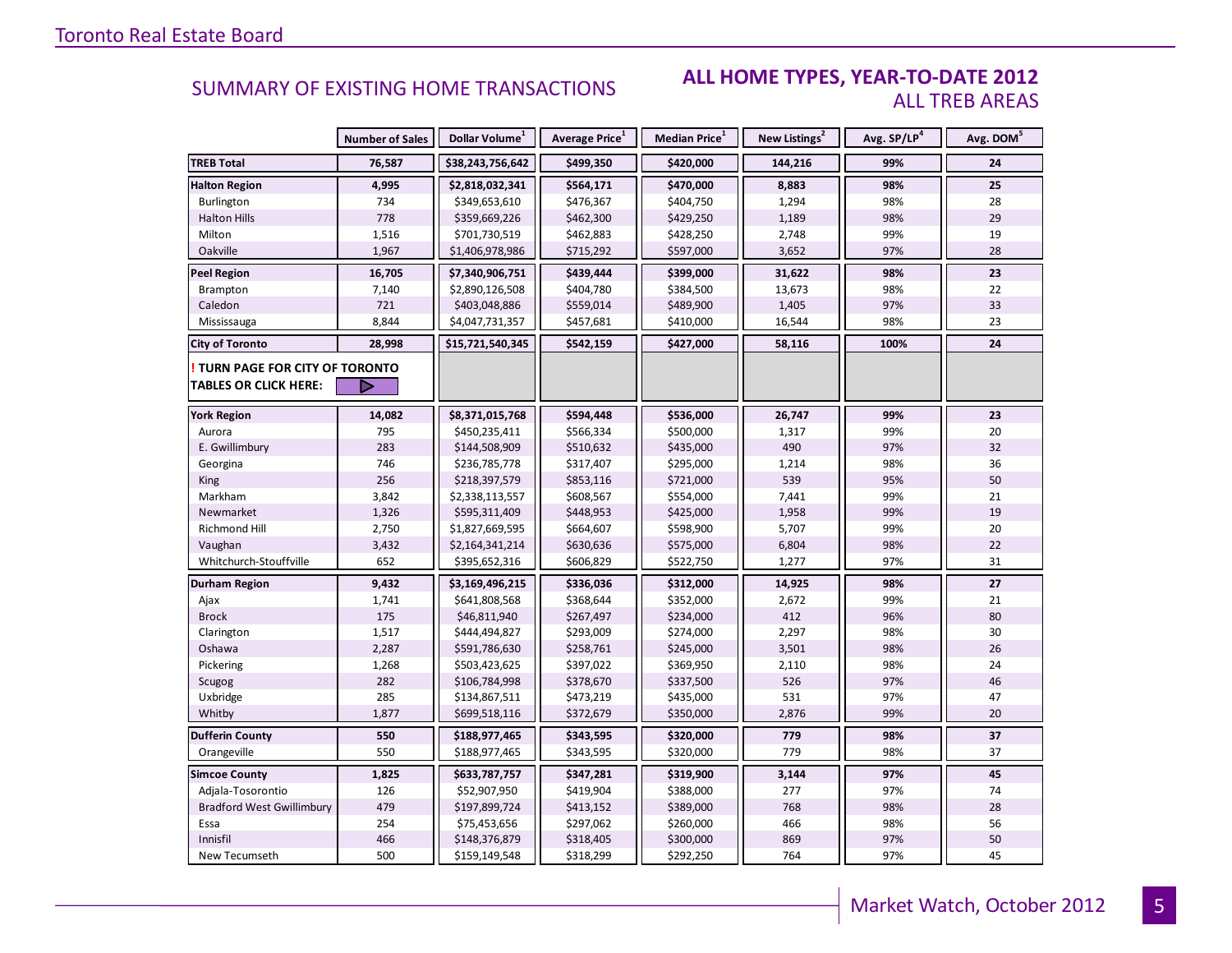#### **ALL HOME TYPES, YEAR-TO-DATE 2012** CITY OF TORONTO MUNICIPAL BREAKDOWN SUMMARY OF EXISTING HOME TRANSACTIONS

|                              | <b>Number of Sales</b> | Dollar Volume <sup>1</sup> | Average Price <sup>1</sup> | Median Price <sup>1</sup> | New Listings <sup>2</sup> | Avg. SP/LP <sup>4</sup> | Avg. DOM <sup>5</sup> |
|------------------------------|------------------------|----------------------------|----------------------------|---------------------------|---------------------------|-------------------------|-----------------------|
| <b>TREB Total</b>            | 76,587                 | \$38,243,756,642           | \$499,350                  | \$420,000                 | 144,216                   | 99%                     | 24                    |
| <b>City of Toronto Total</b> | 28,998                 | \$15,721,540,345           | \$542,159                  | \$427,000                 | 58,116                    | 100%                    | 24                    |
| <b>Toronto West</b>          | 7,498                  | \$3,556,763,278            | \$474,362                  | \$415,000                 | 14,189                    | 100%                    | 25                    |
| Toronto W01                  | 517                    | \$311,059,939              | \$601,663                  | \$542,000                 | 1,069                     | 102%                    | 19                    |
| Toronto W02                  | 757                    | \$460,598,958              | \$608,453                  | \$565,000                 | 1,212                     | 103%                    | 16                    |
| Toronto W03                  | 641                    | \$251,085,145              | \$391,708                  | \$385,000                 | 985                       | 100%                    | 22                    |
| Toronto W04                  | 722                    | \$270,926,779              | \$375,245                  | \$368,000                 | 1,320                     | 98%                     | 27                    |
| Toronto W05                  | 944                    | \$326,139,162              | \$345,486                  | \$367,750                 | 1,728                     | 98%                     | 31                    |
| Toronto W06                  | 1,073                  | \$486,406,032              | \$453,314                  | \$422,500                 | 2,598                     | 99%                     | 30                    |
| Toronto W07                  | 284                    | \$195,172,532              | \$687,227                  | \$635,500                 | 415                       | 102%                    | 17                    |
| Toronto W08                  | 1,359                  | \$836,458,442              | \$615,496                  | \$519,990                 | 2,569                     | 99%                     | 25                    |
| Toronto W09                  | 430                    | \$181,191,441              | \$421,375                  | \$437,000                 | 817                       | 99%                     | 27                    |
| Toronto W10                  | 771                    | \$237,724,848              | \$308,333                  | \$340,000                 | 1,476                     | 98%                     | 26                    |
| <b>Toronto Central</b>       | 13,033                 | \$8,477,477,435            | \$650,462                  | \$452,000                 | 28,870                    | 99%                     | 25                    |
| Toronto C01                  | 3,423                  | \$1,552,305,578            | \$453,493                  | \$392,000                 | 8,383                     | 99%                     | 27                    |
| Toronto C02                  | 649                    | \$653,065,908              | \$1,006,265                | \$801,000                 | 1,458                     | 99%                     | 26                    |
| Toronto C03                  | 464                    | \$451,872,352              | \$973,863                  | \$649,500                 | 824                       | 100%                    | 21                    |
| Toronto C04                  | 863                    | \$939,332,722              | \$1,088,450                | \$1,001,000               | 1,662                     | 100%                    | 20                    |
| Toronto C06                  | 276                    | \$168,976,571              | \$612,234                  | \$624,000                 | 556                       | 100%                    | 24                    |
| Toronto C07                  | 996                    | \$576,985,365              | \$579,303                  | \$448,500                 | 2,317                     | 99%                     | 23                    |
| Toronto C08                  | 1,338                  | \$587,538,300              | \$439,117                  | \$388,500                 | 2,931                     | 99%                     | 25                    |
| Toronto C09                  | 257                    | \$327,480,059              | \$1,274,241                | \$917,500                 | 493                       | 98%                     | 23                    |
| Toronto C10                  | 591                    | \$394,184,837              | \$666,979                  | \$567,000                 | 1,056                     | 102%                    | 19                    |
| Toronto C11                  | 378                    | \$247,145,331              | \$653,824                  | \$380,257                 | 707                       | 100%                    | 23                    |
| Toronto C12                  | 356                    | \$634,745,664              | \$1,782,993                | \$1,506,500               | 845                       | 97%                     | 31                    |
| Toronto C13                  | 711                    | \$411,267,386              | \$578,435                  | \$450,000                 | 1,289                     | 101%                    | 22                    |
| Toronto C14                  | 1,439                  | \$845,694,552              | \$587,696                  | \$426,000                 | 3,503                     | 99%                     | 24                    |
| Toronto C15                  | 1,292                  | \$686,882,810              | \$531,643                  | \$420,000                 | 2,846                     | 100%                    | 25                    |
| <b>Toronto East</b>          | 8,467                  | \$3,687,299,632            | \$435,491                  | \$412,000                 | 15,057                    | 101%                    | 21                    |
| Toronto E01                  | 786                    | \$454,252,122              | \$577,929                  | \$555,278                 | 1,306                     | 104%                    | 14                    |
| Toronto E02                  | 679                    | \$456,784,004              | \$672,730                  | \$600,000                 | 1,134                     | 101%                    | 13                    |
| Toronto E03                  | 926                    | \$493,132,187              | \$532,540                  | \$510,750                 | 1,595                     | 102%                    | 16                    |
| Toronto E04                  | 995                    | \$347,305,163              | \$349,050                  | \$375,000                 | 1,767                     | 100%                    | 23                    |
| Toronto E05                  | 877                    | \$357,463,107              | \$407,598                  | \$360,000                 | 1,507                     | 100%                    | 20                    |
| Toronto E06                  | 336                    | \$168,680,757              | \$502,026                  | \$434,000                 | 645                       | 100%                    | 16                    |
| Toronto E07                  | 813                    | \$299,616,846              | \$368,532                  | \$335,000                 | 1,556                     | 100%                    | 26                    |
| Toronto E08                  | 547                    | \$225,315,093              | \$411,911                  | \$396,000                 | 1,034                     | 98%                     | 25                    |
| Toronto E09                  | 1,076                  | \$347,562,761              | \$323,014                  | \$316,500                 | 1,979                     | 99%                     | 27                    |
| Toronto E10                  | 590                    | \$260,748,151              | \$441,946                  | \$431,250                 | 1,006                     | 100%                    | 21                    |
| Toronto E11                  | 842                    | \$276,439,441              | \$328,313                  | \$318,050                 | 1,528                     | 99%                     | 24                    |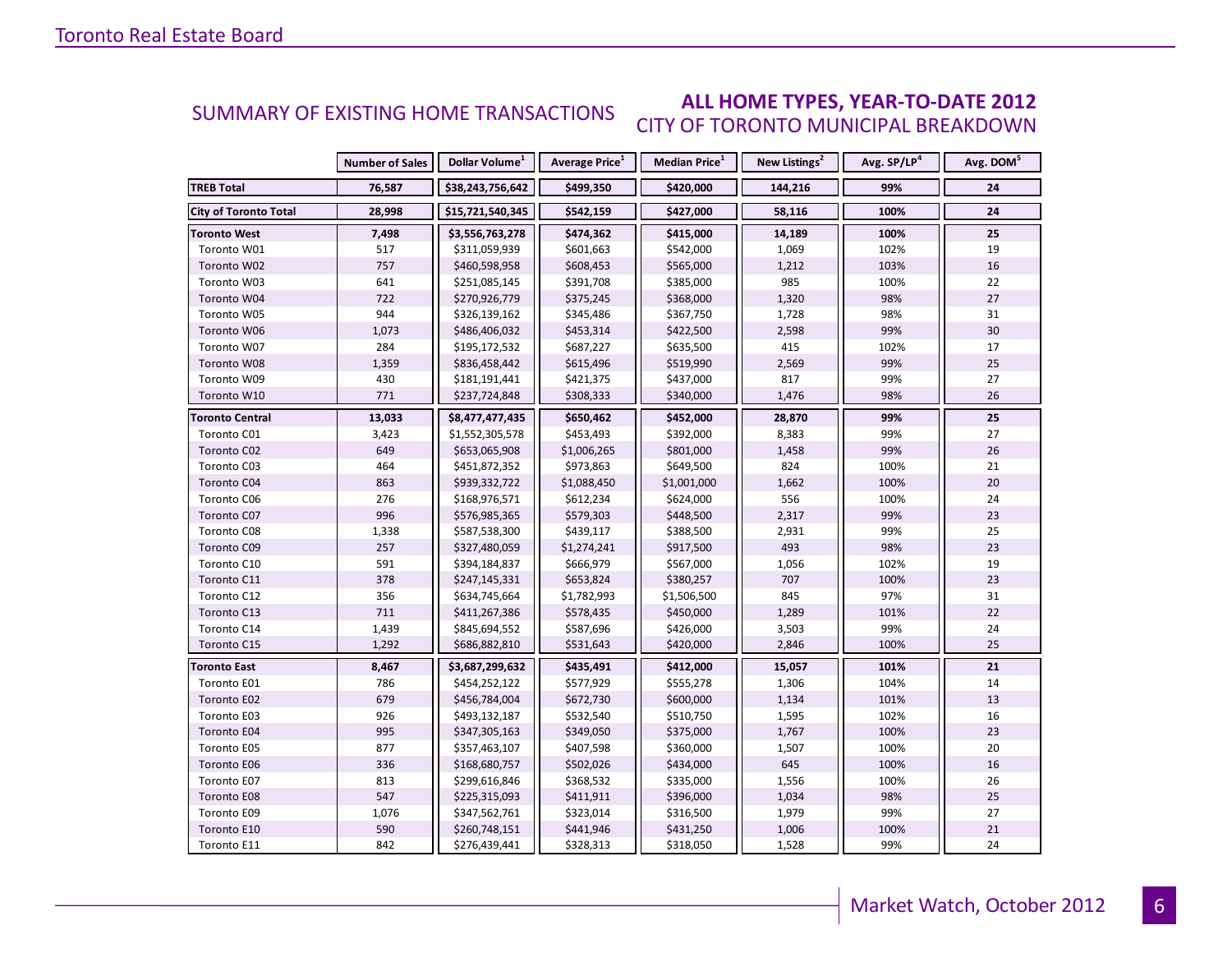#### DETACHED HOUSES, OCTOBER 2012 ALL TREB AREAS

|                                  | Sales <sup>1</sup> | Dollar Volume <sup>1</sup> | Average Price <sup>1</sup> | Median Price <sup>1</sup> | New Listings <sup>2</sup> | Active Listings <sup>3</sup> | Avg. SP/LP <sup>4</sup> | Avg. DOM <sup>5</sup> |
|----------------------------------|--------------------|----------------------------|----------------------------|---------------------------|---------------------------|------------------------------|-------------------------|-----------------------|
| <b>TREB Total</b>                | 3,348              | \$2,112,085,487            | \$630,850                  | \$535,000                 | 6,282                     | 10,271                       | 98%                     | 27                    |
| <b>Halton Region</b>             | 268                | \$198,424,816              | \$740,391                  | \$594,000                 | 500                       | 992                          | 96%                     | 32                    |
| <b>Burlington</b>                | 34                 | \$21,037,400               | \$618,747                  | \$560,000                 | 79                        | 173                          | 97%                     | 32                    |
| <b>Halton Hills</b>              | 53                 | \$27,913,000               | \$526,660                  | \$465,000                 | 89                        | 172                          | 99%                     | 27                    |
| Milton                           | 60                 | \$35,862,550               | \$597,709                  | \$524,500                 | 148                       | 238                          | 96%                     | 29                    |
| Oakville                         | 121                | \$113,611,866              | \$938,941                  | \$705,000                 | 184                       | 409                          | 96%                     | 37                    |
| <b>Peel Region</b>               | 668                | \$388,612,202              | \$581,755                  | \$525,000                 | 1,347                     | 2,236                        | 97%                     | 26                    |
| Brampton                         | 330                | \$155,815,753              | \$472,169                  | \$460,500                 | 708                       | 1,119                        | 97%                     | 25                    |
| Caledon                          | 50                 | \$28,592,650               | \$571,853                  | \$526,250                 | 110                       | 290                          | 98%                     | 36                    |
| Mississauga                      | 288                | \$204,203,799              | \$709,041                  | \$608,000                 | 529                       | 827                          | 97%                     | 26                    |
| <b>City of Toronto</b>           | 931                | \$725,699,160              | \$779,484                  | \$624,000                 | 1,785                     | 2,380                        | 99%                     | 19                    |
| TURN PAGE FOR CITY OF TORONTO    |                    |                            |                            |                           |                           |                              |                         |                       |
| <b>TABLES OR CLICK HERE:</b>     |                    |                            |                            |                           |                           |                              |                         |                       |
| <b>York Region</b>               | 724                | \$512,997,360              | \$708,560                  | \$638,500                 | 1,489                     | 2,603                        | 97%                     | 28                    |
| Aurora                           | 29                 | \$18,501,280               | \$637,975                  | \$570,000                 | 90                        | 143                          | 98%                     | 20                    |
| E. Gwillimbury                   | 26                 | \$13,972,628               | \$537,409                  | \$450,000                 | 39                        | 98                           | 97%                     | 37                    |
| Georgina                         | 55                 | \$17,285,687               | \$314,285                  | \$305,000                 | 97                        | 221                          | 98%                     | 37                    |
| King                             | 16                 | \$15,753,000               | \$984,563                  | \$980,000                 | 52                        | 139                          | 93%                     | 67                    |
| Markham                          | 153                | \$120,846,444              | \$789,846                  | \$725,000                 | 319                       | 501                          | 97%                     | 26                    |
| Newmarket                        | 67                 | \$35,213,750               | \$525,578                  | \$510,000                 | 110                       | 156                          | 98%                     | 22                    |
| Richmond Hill                    | 151                | \$126,735,315              | \$839,307                  | \$740,000                 | 298                       | 526                          | 96%                     | 26                    |
| Vaughan                          | 171                | \$129,574,576              | \$757,746                  | \$650,000                 | 392                       | 638                          | 97%                     | 25                    |
| Whitchurch-Stouffville           | 56                 | \$35,114,680               | \$627,048                  | \$532,500                 | 92                        | 181                          | 97%                     | 35                    |
| <b>Durham Region</b>             | 592                | \$223,264,033              | \$377,135                  | \$353,500                 | 862                       | 1,378                        | 98%                     | 29                    |
| Ajax                             | 105                | \$41,865,690               | \$398,721                  | \$384,500                 | 141                       | 173                          | 98%                     | 22                    |
| <b>Brock</b>                     | 16                 | \$4,118,100                | \$257,381                  | \$196,000                 | 31                        | 121                          | 96%                     | 78                    |
| Clarington                       | 81                 | \$26,146,950               | \$322,802                  | \$305,000                 | 126                       | 217                          | 98%                     | 30                    |
| Oshawa                           | 147                | \$42,496,750               | \$289,094                  | \$261,000                 | 209                       | 286                          | 98%                     | 27                    |
| Pickering                        | 69                 | \$33,634,932               | \$487,463                  | \$442,000                 | 103                       | 161                          | 98%                     | 24                    |
| Scugog                           | 24                 | \$8,237,700                | \$343,238                  | \$268,000                 | 38                        | 108                          | 96%                     | 49                    |
| Uxbridge                         | 30                 | \$14,423,400               | \$480,780                  | \$413,500                 | 31                        | 91                           | 97%                     | 62                    |
| Whitby                           | 120                | \$52,340,511               | \$436,171                  | \$397,250                 | 183                       | 221                          | 99%                     | 20                    |
| <b>Dufferin County</b>           | 36                 | \$13,588,500               | \$377,458                  | \$330,500                 | 64                        | 95                           | 98%                     | 28                    |
| Orangeville                      | 36                 | \$13,588,500               | \$377,458                  | \$330,500                 | 64                        | 95                           | 98%                     | 28                    |
| <b>Simcoe County</b>             | 129                | \$49,499,416               | \$383,716                  | \$349,950                 | 235                       | 587                          | 97%                     | 49                    |
| Adjala-Tosorontio                | 11                 | \$5,550,500                | \$504,591                  | \$439,000                 | 28                        | 83                           | 96%                     | 98                    |
| <b>Bradford West Gwillimbury</b> | 32                 | \$14,644,000               | \$457,625                  | \$422,000                 | 61                        | 131                          | 96%                     | 38                    |
| Essa                             | 16                 | \$5,211,400                | \$325,713                  | \$253,500                 | 19                        | 72                           | 97%                     | 49                    |
| Innisfil                         | 42                 | \$13,791,516               | \$328,369                  | \$302,700                 | 70                        | 185                          | 97%                     | 52                    |
| New Tecumseth                    | 28                 | \$10,302,000               | \$367,929                  | \$303,000                 | 57                        | 116                          | 97%                     | 39                    |

7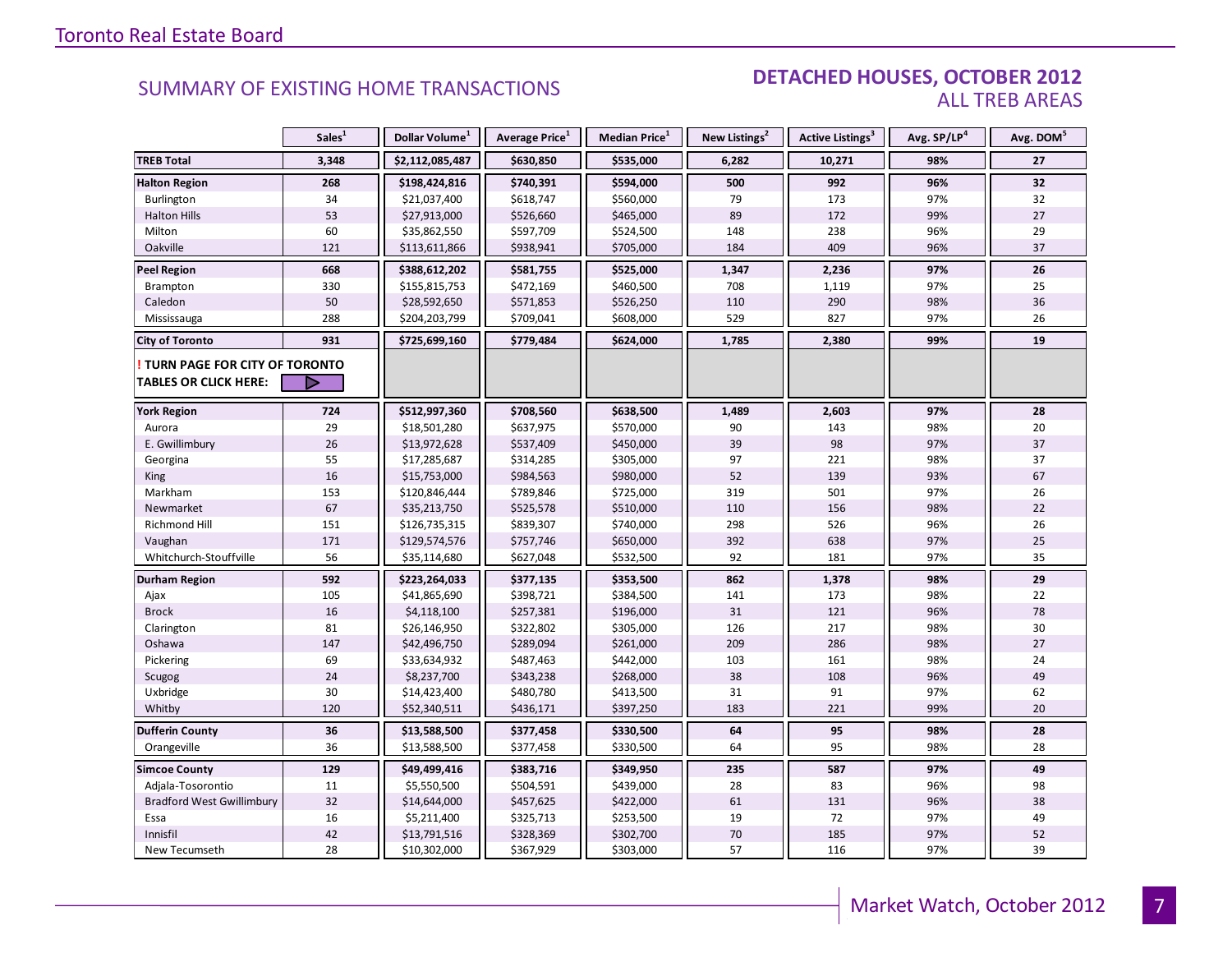### DETACHED HOUSES, OCTOBER 2012 CITY OF TORONTO MUNICIPAL BREAKDOWN

<span id="page-7-0"></span>

|                              | Sales <sup>1</sup> | Dollar Volume <sup>1</sup> | <b>Average Price</b> <sup>1</sup> | <b>Median Price</b> <sup>1</sup> | New Listings <sup>2</sup> | <b>Active Listings<sup>3</sup></b> | Avg. SP/LP <sup>4</sup> | Avg. DOM <sup>5</sup> |
|------------------------------|--------------------|----------------------------|-----------------------------------|----------------------------------|---------------------------|------------------------------------|-------------------------|-----------------------|
| <b>TREB Total</b>            | 3,348              | \$2,112,085,487            | \$630,850                         | \$535,000                        | 6,282                     | 10,271                             | 98%                     | 27                    |
| <b>City of Toronto Total</b> | 931                | \$725,699,160              | \$779,484                         | \$624,000                        | 1,785                     | 2,380                              | 99%                     | 19                    |
| <b>Toronto West</b>          | 319                | \$213,849,380              | \$670,374                         | \$586,000                        | 530                       | 653                                | 99%                     | 20                    |
| Toronto W01                  | 23                 | \$22,138,200               | \$962,530                         | \$880,000                        | 24                        | 24                                 | 100%                    | 17                    |
| Toronto W02                  | 27                 | \$21,234,900               | \$786,478                         | \$770,000                        | 51                        | 54                                 | 101%                    | 17                    |
| Toronto W03                  | 31                 | \$12,642,277               | \$407,815                         | \$405,000                        | 36                        | 59                                 | 99%                     | 18                    |
| Toronto W04                  | 47                 | \$24,679,280               | \$525,091                         | \$475,000                        | 70                        | 93                                 | 97%                     | 21                    |
| Toronto W05                  | 18                 | \$9,727,692                | \$540,427                         | \$524,690                        | 32                        | 42                                 | 97%                     | 20                    |
| Toronto W06                  | 30                 | \$17,310,450               | \$577,015                         | \$575,500                        | 76                        | 88                                 | 99%                     | 21                    |
| Toronto W07                  | 25                 | \$17,538,789               | \$701,552                         | \$625,000                        | 32                        | 29                                 | 104%                    | 12                    |
| Toronto W08                  | 68                 | \$61,959,342               | \$911,167                         | \$775,000                        | 110                       | 148                                | 99%                     | 22                    |
| Toronto W09                  | 21                 | \$13,498,200               | \$642,771                         | \$635,000                        | 44                        | 50                                 | 99%                     | 20                    |
| Toronto W10                  | 29                 | \$13,120,250               | \$452,422                         | \$436,000                        | 55                        | 66                                 | 97%                     | 24                    |
| <b>Toronto Central</b>       | 280                | \$328,124,383              | \$1,171,873                       | \$931,500                        | 618                       | 943                                | 98%                     | 19                    |
| Toronto C01                  | 4                  | \$3,840,000                | \$960,000                         | \$982,500                        | 4                         | 12                                 | 98%                     | 46                    |
| Toronto C02                  | 16                 | \$23,995,671               | \$1,499,729                       | \$1,550,000                      | 26                        | 33                                 | 100%                    | 15                    |
| Toronto C03                  | 24                 | \$28,157,136               | \$1,173,214                       | \$876,009                        | 51                        | 74                                 | 99%                     | 15                    |
| Toronto C04                  | 53                 | \$67,976,300               | \$1,282,572                       | \$1,125,000                      | 106                       | 157                                | 98%                     | 16                    |
| Toronto C06                  | 14                 | \$10,369,800               | \$740,700                         | \$688,500                        | 27                        | 53                                 | 98%                     | 11                    |
| Toronto C07                  | 29                 | \$26,936,800               | \$928,855                         | \$807,000                        | 91                        | 131                                | 98%                     | 31                    |
| Toronto C08                  | 3                  | \$2,905,000                | \$968,333                         | \$915,000                        | 4                         | 6                                  | 96%                     | 11                    |
| Toronto C09                  | 10                 | \$16,475,788               | \$1,647,579                       | \$1,439,950                      | 16                        | 29                                 | 98%                     | 14                    |
| Toronto C10                  | 21                 | \$22,889,601               | \$1,089,981                       | \$1,132,000                      | 30                        | 24                                 | 102%                    | 13                    |
| Toronto C11                  | 13                 | \$16,316,112               | \$1,255,086                       | \$995,000                        | 24                        | 35                                 | 99%                     | 13                    |
| Toronto C12                  | 14                 | \$34,950,000               | \$2,496,429                       | \$2,080,000                      | 52                        | 117                                | 93%                     | 35                    |
| Toronto C13                  | 23                 | \$20,381,175               | \$886,138                         | \$655,000                        | 42                        | 51                                 | 100%                    | 17                    |
| Toronto C14                  | 29                 | \$31,379,500               | \$1,082,052                       | \$930,000                        | 84                        | 123                                | 98%                     | 20                    |
| Toronto C15                  | 27                 | \$21,551,500               | \$798,204                         | \$772,000                        | 61                        | 98                                 | 96%                     | 21                    |
| <b>Toronto East</b>          | 332                | \$183,725,397              | \$553,390                         | \$493,250                        | 637                       | 784                                | 99%                     | 19                    |
| Toronto E01                  | 21                 | \$15,132,820               | \$720,610                         | \$671,000                        | 33                        | 28                                 | 102%                    | 19                    |
| Toronto E02                  | 19                 | \$15,926,000               | \$838,211                         | \$759,000                        | 45                        | 56                                 | 100%                    | 14                    |
| Toronto E03                  | 63                 | \$37,057,228               | \$588,210                         | \$550,000                        | 94                        | 103                                | 100%                    | 18                    |
| Toronto E04                  | 46                 | \$19,657,687               | \$427,341                         | \$414,500                        | 86                        | 93                                 | 98%                     | 18                    |
| Toronto E05                  | 23                 | \$13,635,300               | \$592,839                         | \$594,500                        | 44                        | 47                                 | 98%                     | 19                    |
| Toronto E06                  | 25                 | \$13,901,964               | \$556,079                         | \$526,000                        | 54                        | 63                                 | 98%                     | 14                    |
| Toronto E07                  | 25                 | \$13,642,164               | \$545,687                         | \$545,000                        | 56                        | 78                                 | 98%                     | 18                    |
| Toronto E08                  | 31                 | \$18,340,233               | \$591,620                         | \$494,000                        | 60                        | 74                                 | 98%                     | 18                    |
| Toronto E09                  | 31                 | \$12,550,743               | \$404,863                         | \$410,000                        | 62                        | 93                                 | 98%                     | 25                    |
| Toronto E10                  | 35                 | \$17,813,758               | \$508,965                         | \$485,000                        | $71\,$                    | 96                                 | 98%                     | 28                    |
| Toronto E11                  | 13                 | \$6,067,500                | \$466,731                         | \$486,000                        | 32                        | 53                                 | 98%                     | 18                    |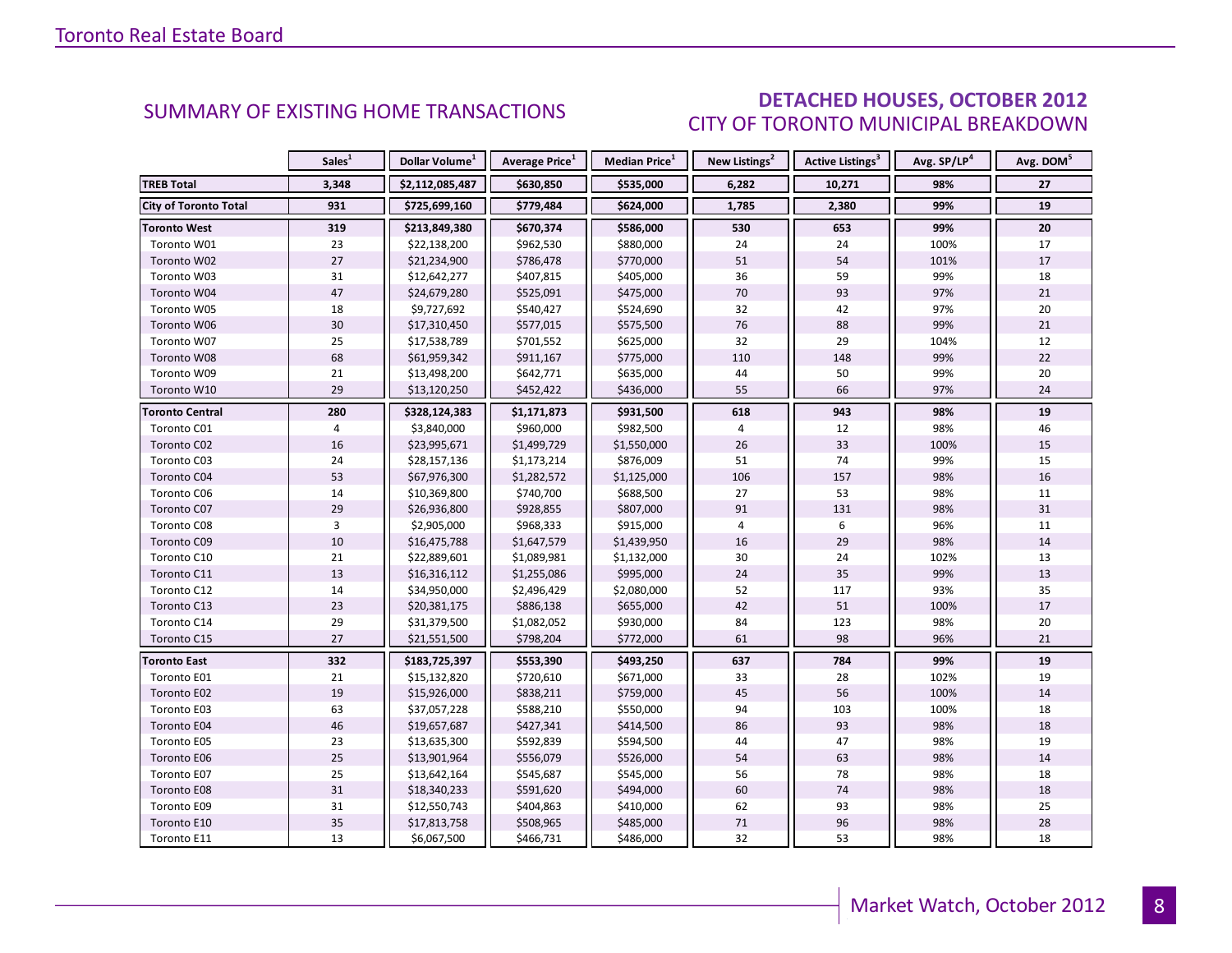#### **Industrial Leasing SUMMARY OF EXISTING HOME TRANSACTIONS SEMI-DETACHED HOUSES, OCTOBER 2012** ALL TREB AREAS

|                                  | Sales <sup>1</sup> | Dollar Volume <sup>1</sup> | Average Price <sup>1</sup> | Median Price <sup>1</sup> | New Listings <sup>2</sup> | Active Listings <sup>3</sup> | Avg. SP/LP <sup>4</sup> | Avg. DOM <sup>5</sup> |
|----------------------------------|--------------------|----------------------------|----------------------------|---------------------------|---------------------------|------------------------------|-------------------------|-----------------------|
| <b>TREB Total</b>                | 805                | \$378,569,754              | \$470,273                  | \$430,000                 | 1,241                     | 1,374                        | 99%                     | 21                    |
| <b>Halton Region</b>             | 27                 | \$11,021,700               | \$408,211                  | \$406,500                 | 50                        | 62                           | 98%                     | 28                    |
| Burlington                       | $\overline{4}$     | \$1,667,000                | \$416,750                  | \$415,750                 | $\mathbf{1}$              | $\overline{3}$               | 100%                    | 30                    |
| <b>Halton Hills</b>              |                    |                            |                            |                           | 6                         | $\overline{7}$               |                         |                       |
| Milton                           | 17                 | \$6,663,400                | \$391,965                  | \$397,500                 | 35                        | 34                           | 98%                     | 28                    |
| Oakville                         | 6                  | \$2,691,300                | \$448,550                  | \$437,500                 | 8                         | 18                           | 98%                     | 26                    |
| <b>Peel Region</b>               | 254                | \$100,013,646              | \$393,755                  | \$394,000                 | 397                       | 501                          | 98%                     | 23                    |
| <b>Brampton</b>                  | 129                | \$46,858,750               | \$363,246                  | \$363,000                 | 204                       | 288                          | 98%                     | 27                    |
| Caledon                          | $6\,$              | \$2,299,000                | \$383,167                  | \$379,000                 | 11                        | 10                           | 98%                     | 18                    |
| Mississauga                      | 119                | \$50,855,896               | \$427,360                  | \$419,000                 | 182                       | 203                          | 97%                     | 20                    |
| <b>City of Toronto</b>           | 347                | \$199,739,358              | \$575,618                  | \$525,000                 | 521                       | 496                          | 101%                    | 18                    |
| TURN PAGE FOR CITY OF TORONTO    |                    |                            |                            |                           |                           |                              |                         |                       |
| <b>TABLES OR CLICK HERE:</b>     | D                  |                            |                            |                           |                           |                              |                         |                       |
| <b>York Region</b>               | 102                | \$48,370,100               | \$474,217                  | \$478,500                 | 190                       | 222                          | 98%                     | 23                    |
| Aurora                           | $7\overline{ }$    | \$2,765,300                | \$395,043                  | \$390,000                 | 12                        | 11                           | 98%                     | 17                    |
| E. Gwillimbury                   |                    |                            |                            |                           |                           |                              |                         |                       |
| Georgina                         | $\overline{2}$     | \$595,000                  | \$297,500                  | \$297,500                 |                           | $\mathbf{1}$                 | 99%                     | $\overline{7}$        |
| <b>King</b>                      | $\mathbf{1}$       | \$530,000                  | \$530,000                  | \$530,000                 |                           | $\mathbf{1}$                 | 99%                     | 46                    |
| Markham                          | 24                 | \$11,667,300               | \$486,138                  | \$481,500                 | 53                        | 55                           | 99%                     | 20                    |
| Newmarket                        | 14                 | \$5,345,500                | \$381,821                  | \$410,000                 | 24                        | 33                           | 98%                     | 23                    |
| <b>Richmond Hill</b>             | 12                 | \$6,219,000                | \$518,250                  | \$537,500                 | 29                        | 36                           | 98%                     | 28                    |
| Vaughan                          | 39                 | \$19,994,000               | \$512,667                  | \$508,000                 | 62                        | 68                           | 97%                     | 25                    |
| Whitchurch-Stouffville           | $\overline{3}$     | \$1,254,000                | \$418,000                  | \$417,000                 | 10                        | 17                           | 98%                     | 14                    |
| <b>Durham Region</b>             | 64                 | \$16,344,800               | \$255,388                  | \$232,250                 | 68                        | 66                           | 99%                     | 24                    |
| Ajax                             | 13                 | \$4,523,300                | \$347,946                  | \$345,500                 | 16                        | 9                            | 101%                    | 10                    |
| <b>Brock</b>                     |                    |                            |                            |                           |                           |                              |                         |                       |
| Clarington                       | 9                  | \$1,837,800                | \$204,200                  | \$216,000                 | 5                         | $\overline{3}$               | 98%                     | 43                    |
| Oshawa                           | 27                 | \$5,299,500                | \$196,278                  | \$205,000                 | 30                        | 35                           | 98%                     | 27                    |
| Pickering                        | 11                 | \$3,550,900                | \$322,809                  | \$315,000                 | 14                        | 14                           | 99%                     | 12                    |
| Scugog                           |                    |                            |                            |                           | $\mathbf{1}$              | $\mathbf{1}$                 |                         |                       |
| Uxbridge                         | $\overline{2}$     | \$599,000                  | \$299,500                  | \$299,500                 |                           |                              | 98%                     | 43                    |
| Whitby                           | $\overline{2}$     | \$534,300                  | \$267,150                  | \$267,150                 | $\overline{2}$            | $\overline{4}$               | 99%                     | 28                    |
| <b>Dufferin County</b>           | $\boldsymbol{6}$   | \$1,442,650                | \$240,442                  | \$239,625                 | 11                        | 11                           | 98%                     | 28                    |
| Orangeville                      | 6                  | \$1,442,650                | \$240,442                  | \$239,625                 | 11                        | 11                           | 98%                     | 28                    |
| <b>Simcoe County</b>             | 5 <sup>1</sup>     | \$1,637,500                | \$327,500                  | \$375,000                 | $\overline{4}$            | 16                           | 98%                     | 25                    |
| Adjala-Tosorontio                |                    |                            |                            |                           |                           | 1                            |                         |                       |
| <b>Bradford West Gwillimbury</b> | $\overline{3}$     | \$1,162,500                | \$387,500                  | \$377,500                 | $\overline{2}$            | 8                            | 99%                     | 25                    |
| Essa                             |                    |                            |                            |                           | $\mathbf{1}$              | $\mathbf{1}$                 |                         |                       |
| Innisfil                         |                    |                            |                            |                           |                           |                              |                         |                       |
| New Tecumseth                    | $\overline{2}$     | \$475,000                  | \$237,500                  | \$237,500                 | $\mathbf{1}$              | 6                            | 97%                     | 25                    |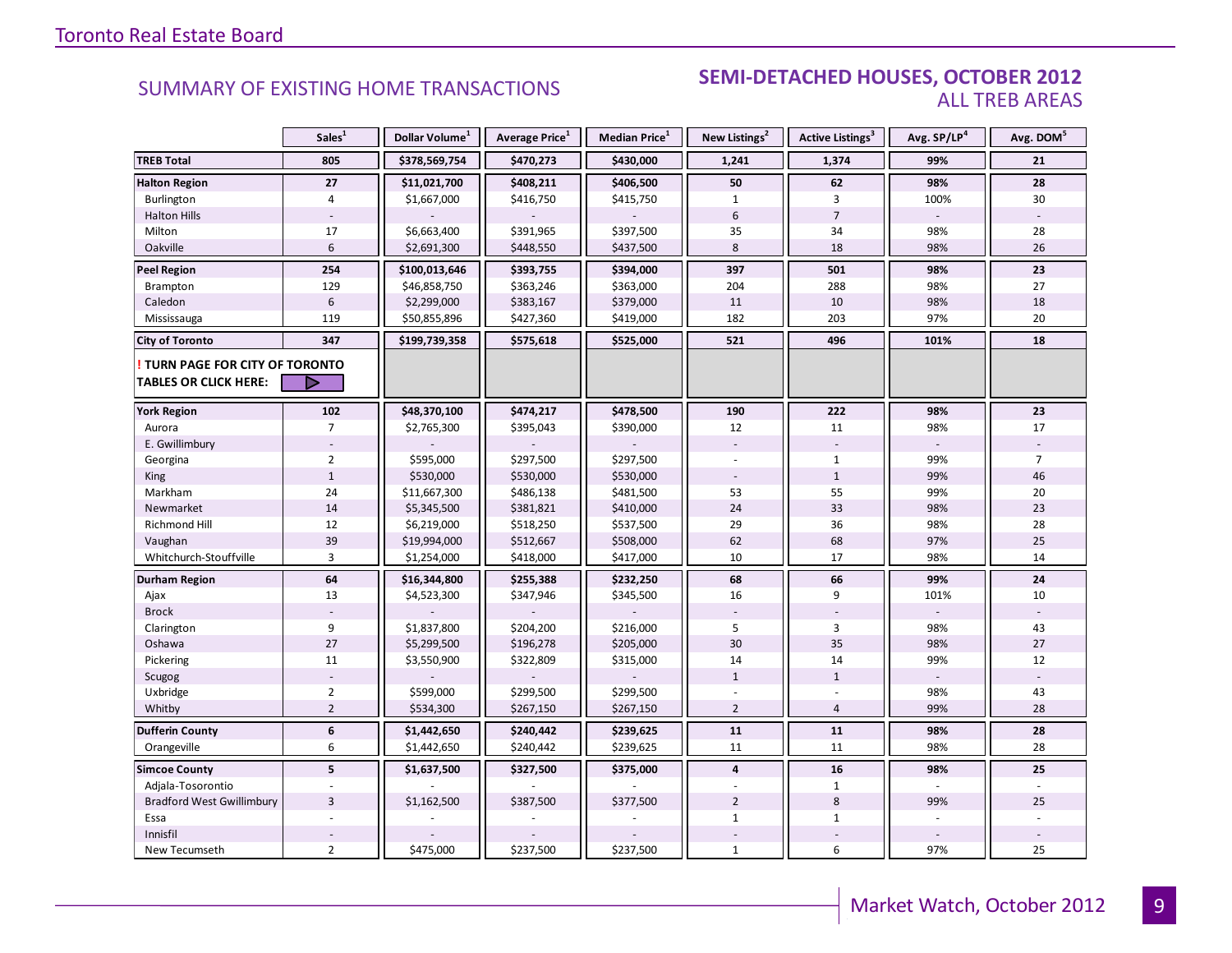#### OCTORER 2012 CITY OF TORONTO MUNICIPAL BREAKDOWN SUMMARY OF EXISTING HOME TRANSACTIONS **SEMI-DETACHED HOUSES, OCTOBER 2012**

<span id="page-9-0"></span>

|                        | Sales <sup>1</sup> | Dollar Volume <sup>1</sup> | Average Price <sup>1</sup> | Median Price <sup>1</sup> | New Listings <sup>2</sup> | Active Listings <sup>3</sup> | Avg. SP/LP <sup>4</sup> | Avg. DOM <sup>5</sup> |
|------------------------|--------------------|----------------------------|----------------------------|---------------------------|---------------------------|------------------------------|-------------------------|-----------------------|
| <b>TREB Total</b>      | 805                | \$378,569,754              | \$470,273                  | \$430,000                 | 1,241                     | 1,374                        | 99%                     | 21                    |
| City of Toronto Total  | 347                | \$199,739,358              | \$575,618                  | \$525,000                 | 521                       | 496                          | 101%                    | 18                    |
| <b>Toronto West</b>    | 97                 | \$45,450,739               | \$468,564                  | \$435,000                 | 136                       | 158                          | 100%                    | 22                    |
| Toronto W01            | $\overline{7}$     | \$4,784,400                | \$683,486                  | \$660,400                 | 5                         | 9                            | 105%                    | 13                    |
| Toronto W02            | 19                 | \$10,561,300               | \$555,858                  | \$510,000                 | 32                        | 30                           | 101%                    | 15                    |
| Toronto W03            | 22                 | \$9,151,740                | \$415,988                  | \$427,250                 | 34                        | 32                           | 100%                    | 20                    |
| Toronto W04            | $\overline{5}$     | \$2,094,900                | \$418,980                  | \$416,000                 | 10                        | 15                           | 99%                     | 20                    |
| Toronto W05            | 28                 | \$11,153,899               | \$398,354                  | \$390,750                 | 40                        | 56                           | 97%                     | 28                    |
| Toronto W06            | $\,8\,$            | \$4,096,500                | \$512,063                  | \$504,400                 | 8                         | 10                           | 100%                    | 25                    |
| Toronto W07            |                    |                            |                            |                           |                           |                              |                         |                       |
| Toronto W08            | $\overline{3}$     | \$1,576,000                | \$525,333                  | \$508,000                 | $\overline{3}$            | $\overline{2}$               | 100%                    | 35                    |
| Toronto W09            | $\overline{2}$     | \$745,000                  | \$372,500                  | \$372,500                 | $\overline{2}$            | 2                            | 111%                    | $\overline{7}$        |
| Toronto W10            | $\overline{3}$     | \$1,287,000                | \$429,000                  | \$387,000                 | $\overline{2}$            | $\overline{2}$               | 97%                     | 26                    |
| <b>Toronto Central</b> | 106                | \$80,201,162               | \$756,615                  | \$716,500                 | 192                       | 180                          | 101%                    | 19                    |
| Toronto C01            | 21                 | \$17,904,227               | \$852,582                  | \$832,000                 | 40                        | 40                           | 102%                    | 18                    |
| Toronto C02            | 18                 | \$18,170,500               | \$1,009,472                | \$829,750                 | 34                        | 39                           | 101%                    | 20                    |
| Toronto C03            | 14                 | \$8,011,000                | \$572,214                  | \$456,000                 | 27                        | 15                           | 100%                    | 12                    |
| Toronto C04            | 9                  | \$6,902,529                | \$766,948                  | \$765,900                 | 13                        | 6                            | 106%                    | 6                     |
| Toronto C06            |                    |                            |                            |                           |                           | $\overline{2}$               |                         |                       |
| Toronto C07            | $\overline{3}$     | \$1,639,500                | \$546,500                  | \$535,000                 | 9                         | 6                            | 97%                     | 26                    |
| Toronto C08            | $\boldsymbol{6}$   | \$4,950,888                | \$825,148                  | \$810,000                 | 12                        | 15                           | 98%                     | 25                    |
| Toronto C09            | $\overline{3}$     | \$2,569,900                | \$856,633                  | \$820,000                 | $\overline{2}$            | $\overline{2}$               | 99%                     | 11                    |
| Toronto C10            | 14                 | \$10,583,780               | \$755,984                  | \$723,500                 | 14                        | $\overline{7}$               | 100%                    | 27                    |
| Toronto C11            | $\overline{2}$     | \$1,460,000                | \$730,000                  | \$730,000                 | $\overline{4}$            | $\overline{4}$               | 107%                    | 5                     |
| Toronto C12            |                    |                            |                            |                           | $\mathbf{1}$              | $\mathbf{1}$                 |                         |                       |
| Toronto C13            | $\overline{4}$     | \$1,811,000                | \$452,750                  | \$450,500                 | $\overline{9}$            | 8                            | 98%                     | 8                     |
| Toronto C14            |                    |                            |                            |                           |                           |                              |                         |                       |
| Toronto C15            | 12                 | \$6,197,838                | \$516,487                  | \$507,500                 | 27                        | 35                           | 98%                     | 27                    |
| <b>Toronto East</b>    | 144                | \$74,087,457               | \$514,496                  | \$515,500                 | 193                       | 158                          | 101%                    | 14                    |
| Toronto E01            | 42                 | \$24,288,326               | \$578,293                  | \$587,063                 | 54                        | 43                           | 102%                    | 11                    |
| Toronto E02            | 41                 | \$22,818,222               | \$556,542                  | \$530,000                 | 40                        | 22                           | 101%                    | $\overline{9}$        |
| Toronto E03            | 22                 | \$11,953,709               | \$543,350                  | \$543,250                 | 32                        | 27                           | 101%                    | 14                    |
| Toronto E04            | $10\,$             | \$3,928,500                | \$392,850                  | \$388,250                 | 12                        | $\overline{9}$               | 98%                     | 16                    |
| Toronto E05            | 5                  | \$2,151,900                | \$430,380                  | \$431,000                 | 13                        | 14                           | 98%                     | 24                    |
| Toronto E06            | $\mathbf 1$        | \$305,000                  | \$305,000                  | \$305,000                 | 5                         | $6\overline{6}$              | 96%                     | 24                    |
| Toronto E07            | $\overline{7}$     | \$3,014,000                | \$430,571                  | \$426,000                 | 14                        | 12                           | 99%                     | 18                    |
| Toronto E08            |                    |                            |                            |                           |                           |                              |                         |                       |
| Toronto E09            | $\overline{7}$     | \$2,636,300                | \$376,614                  | \$379,000                 | $\overline{7}$            | $\overline{2}$               | 98%                     | 23                    |
| Toronto E10            | $\mathbf 1$        | \$356,000                  | \$356,000                  | \$356,000                 | $\boldsymbol{6}$          | $11\,$                       | 99%                     | $11\,$                |
| Toronto E11            | 8                  | \$2,635,500                | \$329,438                  | \$315,000                 | 10                        | 12                           | 97%                     | 30                    |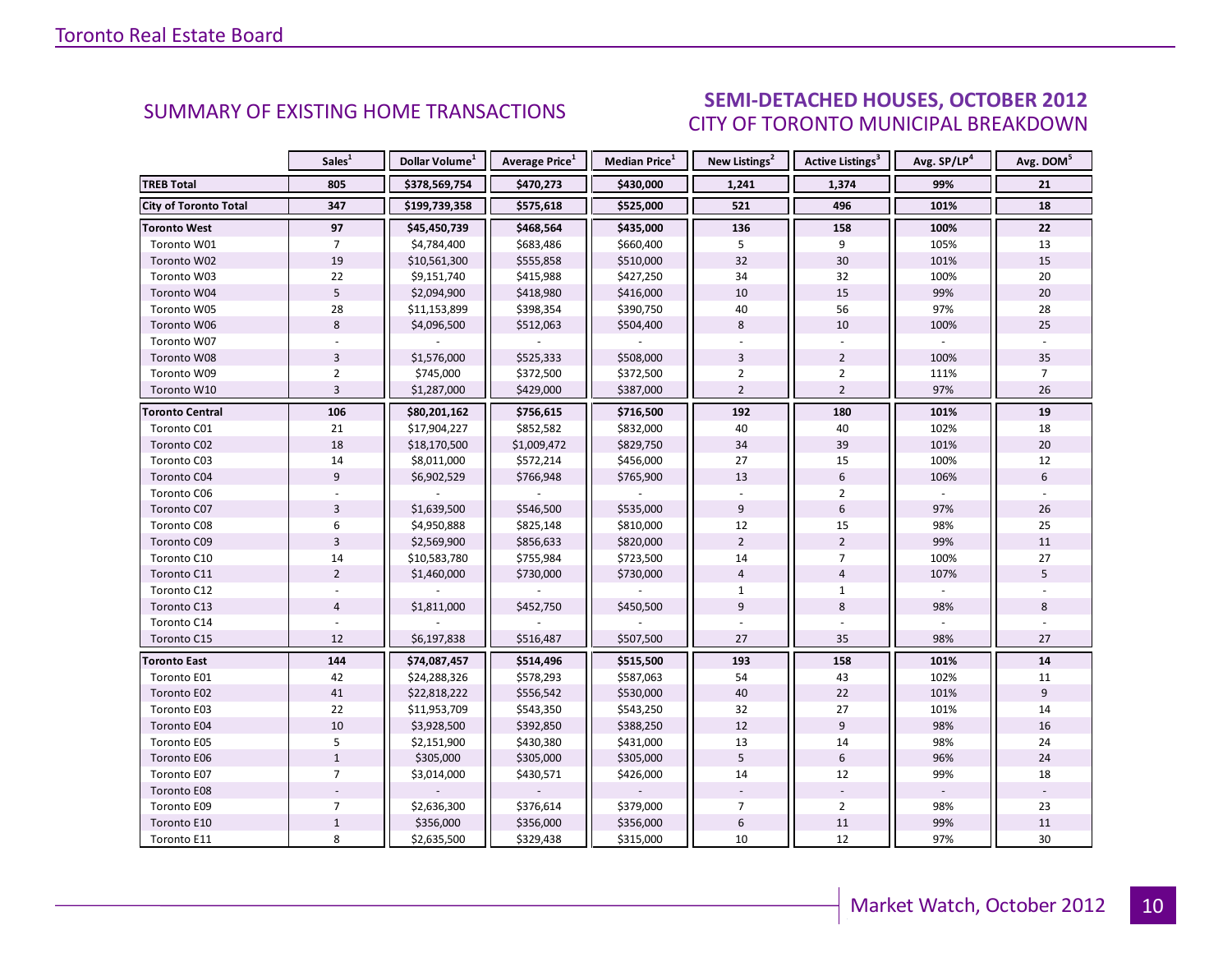#### SUMMARY OF EXISTING HOME TRANSACTIONS **CONDOMINIUM TOWNHOUSES, OCTOBER 2012** ALL TREB AREAS

|                                  | Sales <sup>1</sup>       | Dollar Volume <sup>1</sup> | Average Price <sup>1</sup> | Median Price <sup>1</sup> | New Listings <sup>2</sup> | Active Listings <sup>3</sup> | Avg. SP/LP <sup>4</sup> | Avg. DOM <sup>5</sup> |
|----------------------------------|--------------------------|----------------------------|----------------------------|---------------------------|---------------------------|------------------------------|-------------------------|-----------------------|
| <b>TREB Total</b>                | 540                      | \$185,832,807              | \$344,135                  | \$325,500                 | 775                       | 1,104                        | 98%                     | 28                    |
| <b>Halton Region</b>             | 39                       | \$12,356,800               | \$316,841                  | \$315,000                 | 36                        | 56                           | 98%                     | 31                    |
| Burlington                       | 14                       | \$4,279,500                | \$305,679                  | \$279,500                 | 12                        | 16                           | 97%                     | 35                    |
| <b>Halton Hills</b>              | $\overline{9}$           | \$2,518,000                | \$279,778                  | \$243,000                 | $\overline{2}$            | 5                            | 98%                     | 29                    |
| Milton                           | $\mathbf{1}$             | \$274,000                  | \$274,000                  | \$274,000                 | $\overline{2}$            | 3                            | 100%                    | 10                    |
| Oakville                         | 15                       | \$5,285,300                | \$352,353                  | \$348,000                 | 20                        | 32                           | 98%                     | 31                    |
| <b>Peel Region</b>               | 195                      | \$63,915,123               | \$327,770                  | \$326,000                 | 242                       | 366                          | 98%                     | 29                    |
| Brampton                         | 37                       | \$9,385,190                | \$253,654                  | \$238,500                 | 64                        | 91                           | 98%                     | 27                    |
| Caledon                          |                          |                            |                            |                           | $\overline{2}$            | $\overline{2}$               |                         |                       |
| Mississauga                      | 158                      | \$54,529,933               | \$345,126                  | \$342,000                 | 176                       | 273                          | 98%                     | 29                    |
| <b>City of Toronto</b>           | 181                      | \$71,258,346               | \$393,693                  | \$350,000                 | 326                       | 465                          | 98%                     | 26                    |
| TURN PAGE FOR CITY OF TORONTO    |                          |                            |                            |                           |                           |                              |                         |                       |
| <b>TABLES OR CLICK HERE:</b>     | D                        |                            |                            |                           |                           |                              |                         |                       |
| <b>York Region</b>               | 65                       | \$25,369,588               | \$390,301                  | \$366,000                 | 92                        | 126                          | 97%                     | 31                    |
| Aurora                           | 4                        | \$2,154,900                | \$538,725                  | \$505,000                 | 10                        | 16                           | 96%                     | 26                    |
| E. Gwillimbury                   |                          |                            |                            |                           |                           |                              |                         |                       |
| Georgina                         |                          |                            |                            |                           |                           |                              |                         |                       |
| King                             |                          |                            |                            |                           |                           |                              |                         |                       |
| Markham                          | 29                       | \$11,755,488               | \$405,362                  | \$391,000                 | 38                        | 63                           | 97%                     | 35                    |
| Newmarket                        | $\boldsymbol{9}$         | \$2,686,900                | \$298,544                  | \$286,000                 | 8                         | $\boldsymbol{6}$             | 98%                     | 27                    |
| Richmond Hill                    | 15                       | \$5,831,300                | \$388,753                  | \$370,000                 | 20                        | 23                           | 98%                     | 20                    |
| Vaughan                          | $6\,$                    | \$2,446,000                | \$407,667                  | \$404,250                 | 14                        | 17                           | 95%                     | 37                    |
| Whitchurch-Stouffville           | $\overline{2}$           | \$495,000                  | \$247,500                  | \$247,500                 | $\overline{2}$            | $\mathbf{1}$                 | 98%                     | 58                    |
| <b>Durham Region</b>             | 54                       | \$11,696,550               | \$216,603                  | \$226,500                 | 72                        | 82                           | 98%                     | 27                    |
| Ajax                             | 10                       | \$2,432,700                | \$243,270                  | \$258,500                 | 13                        | 13                           | 98%                     | 25                    |
| <b>Brock</b>                     | $\mathbf{1}$             | \$195,000                  | \$195,000                  | \$195,000                 | $\overline{2}$            | $\overline{4}$               | 98%                     | 47                    |
| Clarington                       | 1                        | \$146,000                  | \$146,000                  | \$146,000                 | $\overline{4}$            | 5                            | 94%                     | 90                    |
| Oshawa                           | 17                       | \$2,310,150                | \$135,891                  | \$133,500                 | 22                        | 24                           | 98%                     | 25                    |
| Pickering                        | 14                       | \$3,894,900                | \$278,207                  | \$271,750                 | 21                        | 25                           | 98%                     | 22                    |
| Scugog                           |                          |                            |                            |                           |                           |                              |                         |                       |
| Uxbridge                         | $\mathbf{1}$             | \$396,000                  | \$396,000                  | \$396,000                 | 3                         | 6                            | 99%                     | 15                    |
| Whitby                           | 10                       | \$2,321,800                | \$232,180                  | \$233,950                 | $\overline{7}$            | 5                            | 99%                     | 32                    |
| <b>Dufferin County</b>           | 4                        | \$804,500                  | \$201,125                  | \$202,500                 | 6                         | 6                            | 98%                     | 21                    |
| Orangeville                      | $\overline{4}$           | \$804,500                  | \$201,125                  | \$202,500                 | 6                         | 6                            | 98%                     | 21                    |
| <b>Simcoe County</b>             | $\overline{2}$           | \$431,900                  | \$215,950                  | \$215,950                 | $\mathbf{1}$              | $\overline{\mathbf{3}}$      | 99%                     | 25                    |
| Adjala-Tosorontio                | $\overline{\phantom{a}}$ |                            |                            |                           |                           |                              |                         |                       |
| <b>Bradford West Gwillimbury</b> | $\mathbf{1}$             | \$217,000                  | \$217,000                  | \$217,000                 | $\mathbf{1}$              |                              | 99%                     | 12                    |
| Essa                             |                          |                            |                            |                           |                           |                              |                         |                       |
| Innisfil                         |                          |                            |                            |                           |                           |                              |                         |                       |
| New Tecumseth                    | $\mathbf{1}$             | \$214,900                  | \$214,900                  | \$214,900                 |                           | 3                            | 100%                    | 37                    |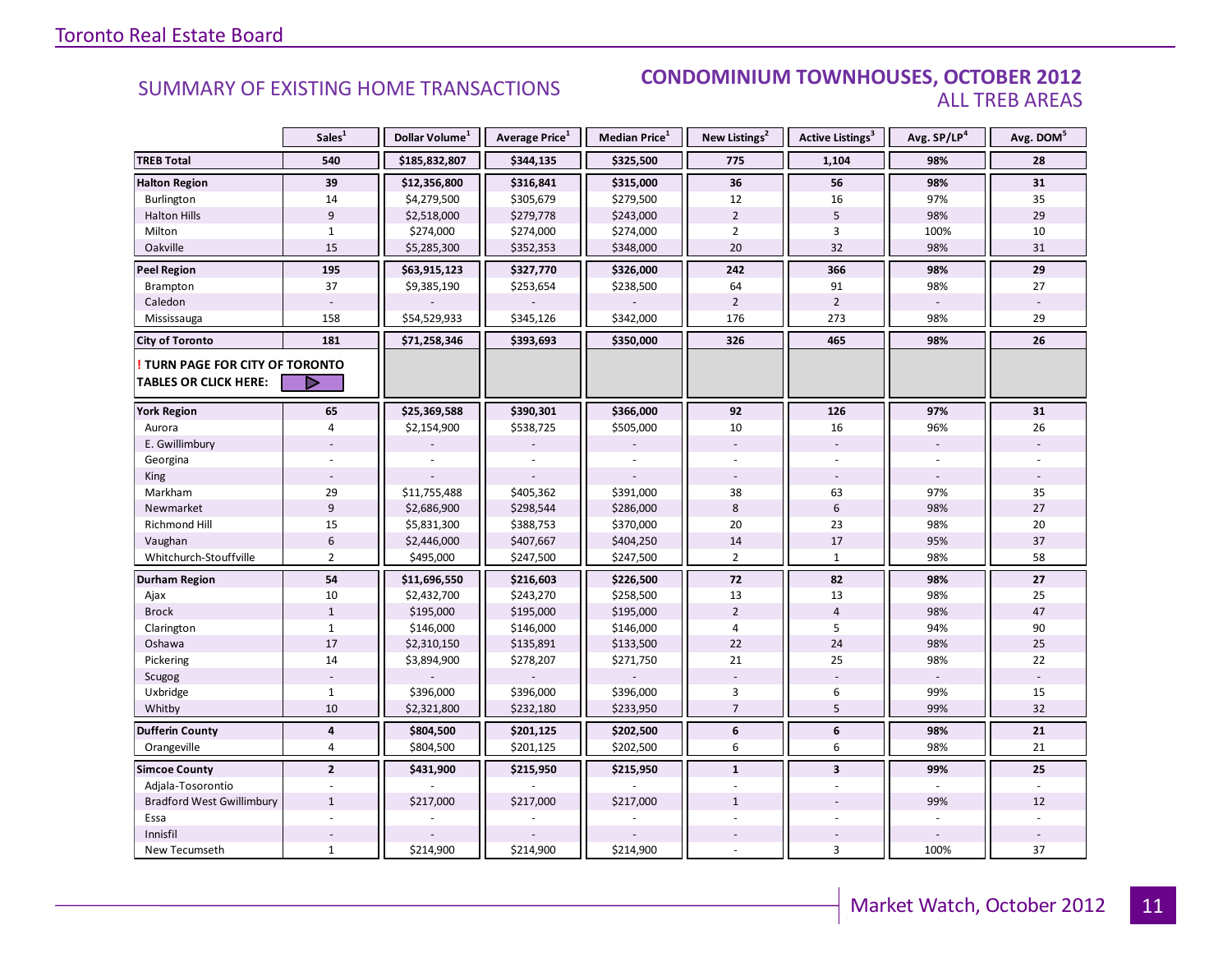#### OCTORER 2012 CITY OF TORONTO MUNICIPAL BREAKDOWN **CONDOMINIUM TOWNHOUSES, OCTOBER 2012**<br>CUTY OF TOPONTO MUNICIPAL PREAKDOMAL

<span id="page-11-0"></span>

|                              | Sales <sup>1</sup> | Dollar Volume <sup>1</sup> | <b>Average Price</b> <sup>1</sup> | Median Price <sup>1</sup> | New Listings <sup>2</sup> | <b>Active Listings<sup>3</sup></b> | Avg. SP/LP <sup>4</sup> | Avg. DOM <sup>5</sup> |
|------------------------------|--------------------|----------------------------|-----------------------------------|---------------------------|---------------------------|------------------------------------|-------------------------|-----------------------|
| <b>TREB Total</b>            | 540                | \$185,832,807              | \$344,135                         | \$325,500                 | 775                       | 1,104                              | 98%                     | 28                    |
| <b>City of Toronto Total</b> | 181                | \$71,258,346               | \$393,693                         | \$350,000                 | 326                       | 465                                | 98%                     | 26                    |
| <b>Toronto West</b>          | 56                 | \$18,729,702               | \$334,459                         | \$327,000                 | 84                        | 120                                | 99%                     | 22                    |
| Toronto W01                  | 10                 | \$3,979,600                | \$397,960                         | \$353,750                 | 8                         | $\overline{7}$                     | 100%                    | 24                    |
| Toronto W02                  | $\overline{7}$     | \$2,652,000                | \$378,857                         | \$355,000                 | $\overline{3}$            | $\mathbf{1}$                       | 99%                     | 25                    |
| Toronto W03                  | $\mathbf{1}$       | \$323,000                  | \$323,000                         | \$323,000                 | $\omega$                  | 3                                  | 98%                     | 35                    |
| Toronto W04                  | $6\,$              | \$1,857,500                | \$309,583                         | \$315,500                 | 14                        | 18                                 | 98%                     | 19                    |
| Toronto W05                  | 10                 | \$2,740,500                | \$274,050                         | \$275,000                 | 27                        | 45                                 | 96%                     | 28                    |
| Toronto W06                  | $\overline{4}$     | \$2,097,000                | \$524,250                         | \$553,500                 | 8                         | 13                                 | 98%                     | 17                    |
| Toronto W07                  |                    |                            |                                   |                           |                           | $\sim$                             |                         |                       |
| Toronto W08                  | 8                  | \$2,671,214                | \$333,902                         | \$330,500                 | 10                        | 12                                 | 99%                     | 23                    |
| Toronto W09                  | 3                  | \$1,102,888                | \$367,629                         | \$392,000                 | $\overline{4}$            | 6                                  | 101%                    | 9                     |
| Toronto W10                  | $\overline{7}$     | \$1,306,000                | \$186,571                         | \$219,000                 | 10                        | 15                                 | 98%                     | 15                    |
| <b>Toronto Central</b>       | 68                 | \$35,725,456               | \$525,374                         | \$433,500                 | 136                       | 187                                | 98%                     | 26                    |
| Toronto C01                  | 23                 | \$11,172,244               | \$485,750                         | \$449,000                 | 35                        | 43                                 | 98%                     | 21                    |
| Toronto C02                  | $\overline{4}$     | \$2,956,500                | \$739,125                         | \$733,750                 | $\overline{3}$            | 9                                  | 100%                    | 15                    |
| Toronto C03                  |                    |                            |                                   |                           | 6                         | $\overline{7}$                     |                         |                       |
| Toronto C04                  |                    |                            |                                   |                           | $\overline{2}$            | $\overline{3}$                     |                         |                       |
| Toronto C06                  |                    |                            |                                   |                           | $\overline{2}$            | $\overline{2}$                     |                         |                       |
| Toronto C07                  | $6\phantom{1}$     | \$2,823,999                | \$470,667                         | \$394,750                 | 10                        | 18                                 | 97%                     | 49                    |
| Toronto C08                  | $\overline{7}$     | \$2,707,500                | \$386,786                         | \$372,500                 | 12                        | 11                                 | 99%                     | 17                    |
| Toronto C09                  | $\mathbf{1}$       | \$1,425,000                | \$1,425,000                       | \$1,425,000               | $\overline{3}$            | $\overline{2}$                     | 100%                    | 8                     |
| Toronto C10                  | $\mathbf{1}$       | \$358,000                  | \$358,000                         | \$358,000                 | 6                         | 10                                 | 97%                     | 17                    |
| Toronto C11                  | $\mathbf{1}$       | \$414,000                  | \$414,000                         | \$414,000                 | $\overline{2}$            | 8                                  | 101%                    | 30                    |
| Toronto C12                  | $\overline{2}$     | \$2,249,500                | \$1,124,750                       | \$1,124,750               | $\overline{7}$            | 9                                  | 97%                     | 42                    |
| Toronto C13                  | $\overline{3}$     | \$1,378,513                | \$459,504                         | \$525,513                 | $\overline{7}$            | 9                                  | 96%                     | 51                    |
| Toronto C14                  | 13                 | \$7,540,600                | \$580,046                         | \$600,800                 | 17                        | 19                                 | 98%                     | 22                    |
| Toronto C15                  | $\overline{7}$     | \$2,699,600                | \$385,657                         | \$319,800                 | 24                        | 37                                 | 98%                     | 34                    |
| <b>Toronto East</b>          | 57                 | \$16,803,188               | \$294,793                         | \$292,000                 | 106                       | 158                                | 98%                     | 29                    |
| Toronto E01                  | $\overline{2}$     | \$712,900                  | \$356,450                         | \$356,450                 | 9                         | 12                                 | 99%                     | 27                    |
| Toronto E02                  | $\overline{4}$     | \$1,880,000                | \$470,000                         | \$457,500                 | $\overline{7}$            | 6                                  | 100%                    | 5                     |
| Toronto E03                  |                    |                            |                                   |                           | $\mathbf{1}$              | $\overline{2}$                     |                         |                       |
| Toronto E04                  | 5                  | \$1,634,500                | \$326,900                         | \$300,000                 | 13                        | 23                                 | 98%                     | 27                    |
| Toronto E05                  | 14                 | \$4,429,088                | \$316,363                         | \$304,000                 | 20                        | 26                                 | 99%                     | 28                    |
| Toronto E06                  |                    |                            |                                   |                           |                           |                                    |                         |                       |
| Toronto E07                  | 6                  | \$1,916,900                | \$319,483                         | \$313,500                 | 6                         | 12                                 | 96%                     | 24                    |
| Toronto E08                  | $\overline{3}$     | \$790,000                  | \$263,333                         | \$260,000                 | 9                         | 18                                 | 95%                     | 24                    |
| Toronto E09                  | $\overline{7}$     | \$1,455,900                | \$207,986                         | \$226,000                 | 13                        | 17                                 | 97%                     | 34                    |
| Toronto E10                  | 5                  | \$894,000                  | \$178,800                         | \$155,000                 | $9$                       | 14                                 | 97%                     | 46                    |
| Toronto E11                  | 11                 | \$3,089,900                | \$280,900                         | \$291,000                 | 19                        | 28                                 | 97%                     | 32                    |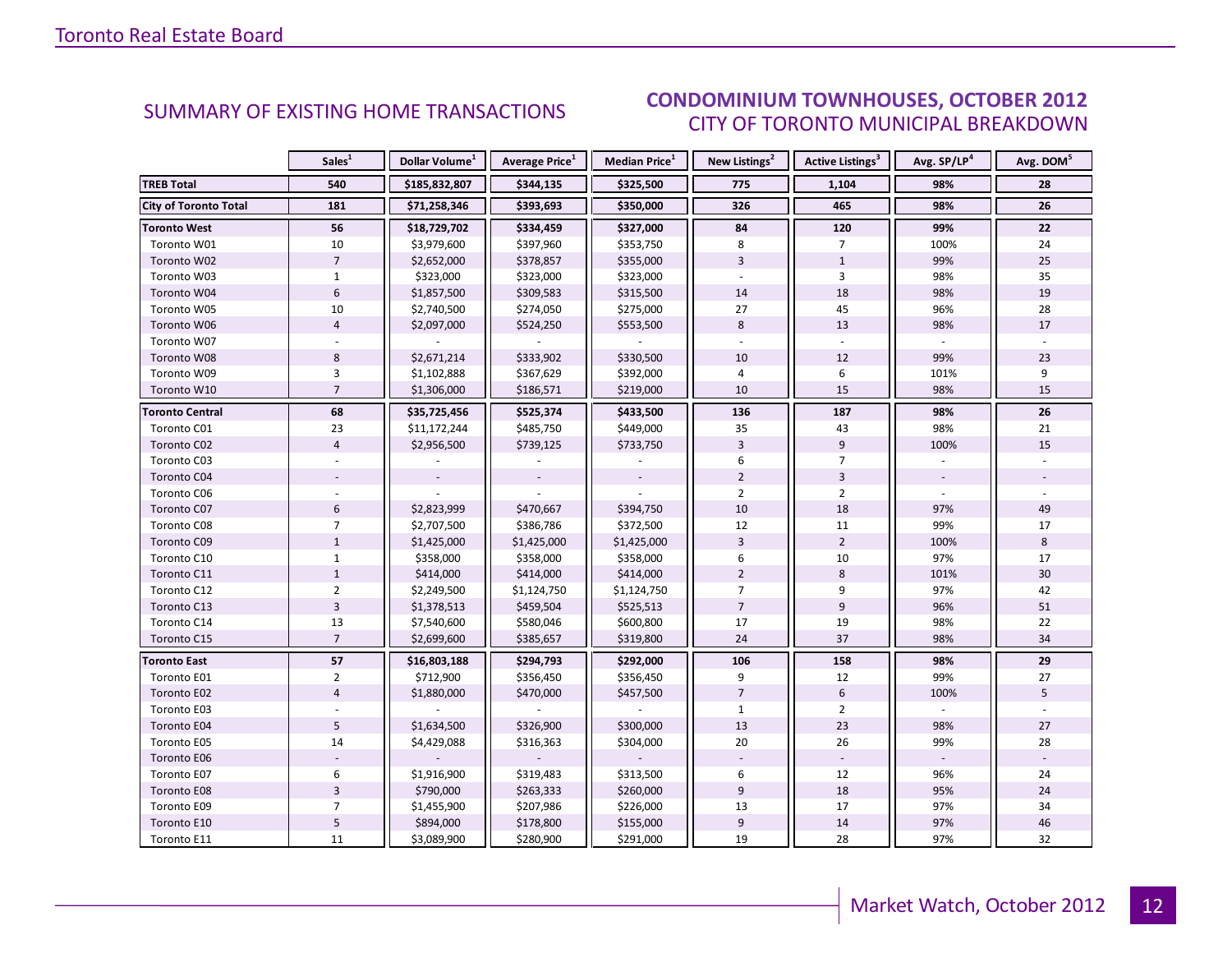#### SUMMARY OF EXISTING HOME TRANSACTIONS **CONDOMINIUM APARTMENT, OCTOBER 2012** ALL TREB AREAS

|                                                                        | Sales <sup>1</sup> | Dollar Volume <sup>1</sup> | Average Price <sup>1</sup> | Median Price <sup>1</sup> | New Listings <sup>2</sup> | Active Listings <sup>3</sup> | Avg. SP/LP <sup>4</sup> | Avg. DOM <sup>5</sup> |
|------------------------------------------------------------------------|--------------------|----------------------------|----------------------------|---------------------------|---------------------------|------------------------------|-------------------------|-----------------------|
| <b>TREB Total</b>                                                      | 1,568              | \$531,503,808              | \$338,969                  | \$309,000                 | 3,719                     | 6,673                        | 97%                     | 35                    |
| <b>Halton Region</b>                                                   | 26                 | \$8,583,899                | \$330,150                  | \$249,500                 | 44                        | 82                           | 98%                     | 36                    |
| Burlington                                                             | 6                  | \$1,518,000                | \$253,000                  | \$245,000                 | 8                         | 16                           | 98%                     | 27                    |
| <b>Halton Hills</b>                                                    | 5                  | \$1,252,400                | \$250,480                  | \$255,000                 | $\overline{2}$            | $\overline{3}$               | 97%                     | 74                    |
| Milton                                                                 | $\mathbf{1}$       | \$219,999                  | \$219,999                  | \$219,999                 | 5                         | $\overline{7}$               | 100%                    | 15                    |
| Oakville                                                               | 14                 | \$5,593,500                | \$399,536                  | \$262,000                 | 29                        | 56                           | 98%                     | 27                    |
| <b>Peel Region</b>                                                     | 229                | \$60,011,775               | \$262,060                  | \$247,000                 | 541                       | 933                          | 97%                     | 33                    |
| <b>Brampton</b>                                                        | 28                 | \$5,980,225                | \$213,579                  | \$225,500                 | 70                        | 132                          | 96%                     | 39                    |
| Caledon                                                                | $\mathbf{1}$       | \$387,000                  | \$387,000                  | \$387,000                 |                           | 5                            | 97%                     | 69                    |
| Mississauga                                                            | 200                | \$53,644,550               | \$268,223                  | \$253,000                 | 471                       | 796                          | 97%                     | 32                    |
| <b>City of Toronto</b>                                                 | 1,141              | \$409,322,954              | \$358,741                  | \$329,500                 | 2,707                     | 4,849                        | 97%                     | 35                    |
| <b>! TURN PAGE FOR CITY OF TORONTO</b><br><b>TABLES OR CLICK HERE:</b> | ▷                  |                            |                            |                           |                           |                              |                         |                       |
| <b>York Region</b>                                                     | 127                | \$43,202,700               | \$340,179                  | \$313,000                 | 358                       | 691                          | 97%                     | 37                    |
| Aurora                                                                 | 6                  | \$2,339,900                | \$389,983                  | \$362,000                 | 9                         | 18                           | 99%                     | 34                    |
| E. Gwillimbury                                                         |                    |                            |                            |                           |                           |                              |                         |                       |
| Georgina                                                               |                    |                            |                            |                           | $\overline{2}$            | 3                            |                         |                       |
| King                                                                   |                    |                            |                            |                           |                           | 11                           |                         |                       |
| Markham                                                                | 36                 | \$12,511,080               | \$347,530                  | \$326,400                 | 109                       | 248                          | 97%                     | 43                    |
| Newmarket                                                              | $\sqrt{5}$         | \$1,340,500                | \$268,100                  | \$246,000                 | $\overline{7}$            | 11                           | 96%                     | 25                    |
| <b>Richmond Hill</b>                                                   | 37                 | \$11,015,600               | \$297,719                  | \$279,000                 | 102                       | 164                          | 97%                     | 35                    |
| Vaughan                                                                | 43                 | \$15,995,620               | \$371,991                  | \$325,000                 | 129                       | 236                          | 97%                     | 34                    |
| Whitchurch-Stouffville                                                 |                    |                            |                            |                           |                           |                              |                         |                       |
| <b>Durham Region</b>                                                   | 42                 | \$9,473,480                | \$225,559                  | \$208,500                 | 69                        | 105                          | 98%                     | 37                    |
| Ajax                                                                   | 4                  | \$844,500                  | \$211,125                  | \$200,750                 | 21                        | 22                           | 98%                     | 23                    |
| <b>Brock</b>                                                           |                    |                            |                            |                           |                           |                              |                         |                       |
| Clarington                                                             | 11                 | \$1,808,980                | \$164,453                  | \$158,000                 | 10                        | 17                           | 98%                     | 51                    |
| Oshawa                                                                 | $\overline{2}$     | \$348,000                  | \$174,000                  | \$174,000                 | $\overline{7}$            | 20                           | 97%                     | 17                    |
| Pickering                                                              | 15                 | \$3,788,000                | \$252,533                  | \$247,000                 | 14                        | 14                           | 98%                     | 40                    |
| Scugog                                                                 |                    |                            |                            |                           |                           | $\overline{2}$               |                         |                       |
| Uxbridge                                                               |                    |                            |                            |                           | $\mathbf{1}$              | 6                            |                         |                       |
| Whitby                                                                 | 10                 | \$2,684,000                | \$268,400                  | \$222,500                 | 16                        | 24                           | 98%                     | 26                    |
| <b>Dufferin County</b>                                                 | $\mathbf{3}$       | \$909,000                  | \$303,000                  | \$363,000                 | $\tilde{\phantom{a}}$     | 11                           | 97%                     | 114                   |
| Orangeville                                                            | 3                  | \$909,000                  | \$303,000                  | \$363,000                 | $\sim$                    | 11                           | 97%                     | 114                   |
| <b>Simcoe County</b>                                                   | $\overline{a}$     |                            |                            |                           | $\overline{a}$            | $\overline{2}$               | $\blacksquare$          |                       |
| Adjala-Tosorontio                                                      |                    |                            |                            |                           |                           |                              |                         |                       |
| <b>Bradford West Gwillimbury</b>                                       |                    |                            |                            |                           |                           |                              |                         |                       |
| Essa                                                                   |                    |                            |                            |                           |                           |                              |                         |                       |
| Innisfil                                                               |                    |                            |                            |                           |                           |                              |                         |                       |
| New Tecumseth                                                          |                    |                            |                            |                           |                           | $\overline{2}$               |                         |                       |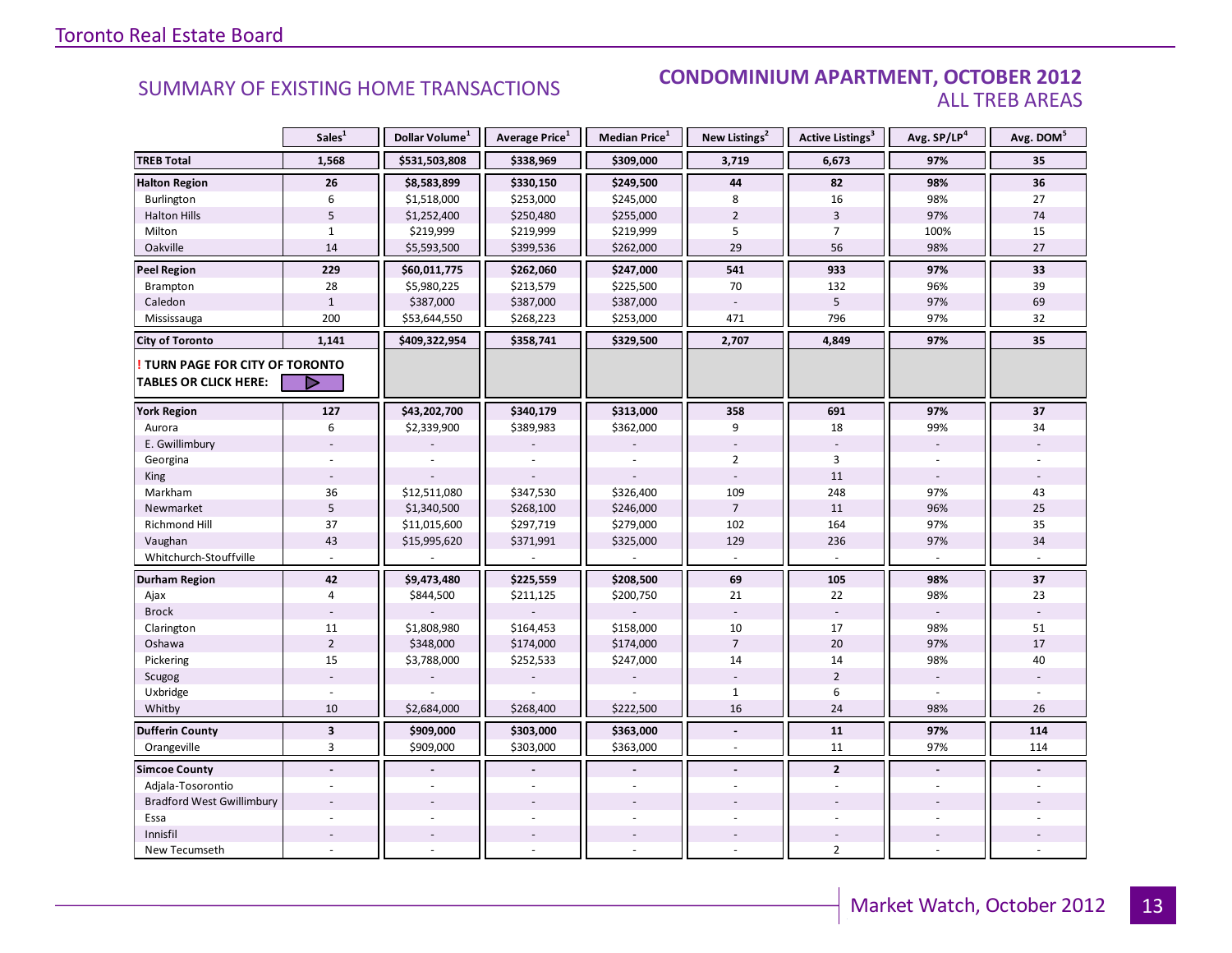#### OCTORER 2012 CITY OF TORONTO MUNICIPAL BREAKDOWN SUMMARY OF EXISTING HOME TRANSACTIONS<br>CITY OF TOPONTO MUNICIPAL PREAKDOMAL

<span id="page-13-0"></span>

|                              | Sales <sup>1</sup> | Dollar Volume <sup>1</sup> | <b>Average Price</b> <sup>1</sup> | <b>Median Price</b> <sup>1</sup> | New Listings <sup>2</sup> | <b>Active Listings<sup>3</sup></b> | Avg. SP/LP <sup>4</sup> | Avg. DOM <sup>5</sup> |
|------------------------------|--------------------|----------------------------|-----------------------------------|----------------------------------|---------------------------|------------------------------------|-------------------------|-----------------------|
| <b>TREB Total</b>            | 1,568              | \$531,503,808              | \$338,969                         | \$309,000                        | 3,719                     | 6,673                              | 97%                     | 35                    |
| <b>City of Toronto Total</b> | 1,141              | \$409,322,954              | \$358,741                         | \$329,500                        | 2,707                     | 4,849                              | 97%                     | 35                    |
| <b>Toronto West</b>          | 218                | \$62,784,241               | \$288,001                         | \$280,500                        | 570                       | 1,066                              | 97%                     | 36                    |
| Toronto W01                  | 30                 | \$10,982,900               | \$366,097                         | \$324,000                        | 45                        | 89                                 | 98%                     | 33                    |
| Toronto W02                  | $\overline{7}$     | \$2,624,400                | \$374,914                         | \$349,000                        | 35                        | 37                                 | 100%                    | 18                    |
| Toronto W03                  | 8                  | \$1,964,000                | \$245,500                         | \$233,500                        | 15                        | 24                                 | 97%                     | 34                    |
| Toronto W04                  | 20                 | \$3,503,750                | \$175,188                         | \$170,000                        | 37                        | 73                                 | 96%                     | 36                    |
| Toronto W05                  | 15                 | \$2,588,500                | \$172,567                         | \$160,000                        | 45                        | 110                                | 96%                     | 47                    |
| Toronto W06                  | 52                 | \$19,366,250               | \$372,428                         | \$332,500                        | 167                       | 329                                | 98%                     | 33                    |
| Toronto W07                  | $\overline{2}$     | \$757,000                  | \$378,500                         | \$378,500                        | $\overline{4}$            | $\overline{3}$                     | 100%                    | 12                    |
| Toronto W08                  | 47                 | \$14,711,190               | \$313,004                         | \$304,900                        | 145                       | 218                                | 97%                     | 31                    |
| Toronto W09                  | 15                 | \$2,385,251                | \$159,017                         | \$108,000                        | 21                        | 65                                 | 95%                     | 58                    |
| Toronto W10                  | 22                 | \$3,901,000                | \$177,318                         | \$174,500                        | 56                        | 118                                | 96%                     | 40                    |
| <b>Toronto Central</b>       | 718                | \$300,010,460              | \$417,842                         | \$370,000                        | 1,771                     | 3,072                              | 98%                     | 35                    |
| Toronto C01                  | 246                | \$101,403,447              | \$412,209                         | \$375,500                        | 651                       | 1,204                              | 98%                     | 34                    |
| Toronto C02                  | 36                 | \$24,482,390               | \$680,066                         | \$526,500                        | 84                        | 175                                | 97%                     | 34                    |
| Toronto C03                  | 5                  | \$3,442,000                | \$688,400                         | \$540,000                        | 10                        | 16                                 | 98%                     | 47                    |
| Toronto C04                  | 18                 | \$7,200,200                | \$400,011                         | \$327,500                        | 37                        | 59                                 | 97%                     | 45                    |
| Toronto C06                  | 8                  | \$2,690,000                | \$336,250                         | \$342,500                        | 19                        | 39                                 | 96%                     | 47                    |
| Toronto C07                  | 46                 | \$15,762,288               | \$342,658                         | \$337,500                        | 128                       | 210                                | 97%                     | 31                    |
| Toronto C08                  | 120                | \$51,449,052               | \$428,742                         | \$375,500                        | 288                       | 422                                | 97%                     | 30                    |
| Toronto C09                  | 13                 | \$8,618,277                | \$662,944                         | \$679,000                        | 26                        | 37                                 | 100%                    | 31                    |
| Toronto C10                  | 27                 | \$11,688,900               | \$432,922                         | \$410,000                        | 73                        | 96                                 | 98%                     | 39                    |
| Toronto C11                  | 21                 | \$4,287,500                | \$204,167                         | \$180,000                        | 42                        | 87                                 | 97%                     | 39                    |
| Toronto C12                  | 8                  | \$5,624,500                | \$703,063                         | \$476,500                        | 16                        | 39                                 | 95%                     | 50                    |
| Toronto C13                  | 36                 | \$11,043,400               | \$306,761                         | \$259,000                        | 62                        | 97                                 | 98%                     | 36                    |
| Toronto C14                  | 83                 | \$31,131,118               | \$375,074                         | \$345,800                        | 223                       | 367                                | 98%                     | 32                    |
| Toronto C15                  | 51                 | \$21,187,388               | \$415,439                         | \$336,000                        | 112                       | 224                                | 96%                     | 44                    |
| <b>Toronto East</b>          | 205                | \$46,528,253               | \$226,967                         | \$212,000                        | 366                       | 711                                | 97%                     | 37                    |
| Toronto E01                  | 11                 | \$4,470,900                | \$406,445                         | \$415,000                        | 28                        | 43                                 | 98%                     | 18                    |
| Toronto E02                  | $6\,$              | \$2,325,900                | \$387,650                         | \$374,500                        | 14                        | 16                                 | 97%                     | 35                    |
| Toronto E03                  | 14                 | \$2,776,000                | \$198,286                         | \$158,750                        | 16                        | 30                                 | 96%                     | 42                    |
| Toronto E04                  | 29                 | \$4,880,300                | \$168,286                         | \$150,000                        | 48                        | 95                                 | 96%                     | 32                    |
| Toronto E05                  | 32                 | \$7,946,400                | \$248,325                         | \$231,250                        | 54                        | 81                                 | 97%                     | 30                    |
| Toronto E06                  | $\mathbf{1}$       | \$476,000                  | \$476,000                         | \$476,000                        | $\overline{4}$            | $\overline{3}$                     | 101%                    | 6                     |
| Toronto E07                  | 25                 | \$5,372,000                | \$214,880                         | \$227,000                        | 68                        | 126                                | 97%                     | 34                    |
| Toronto E08                  | 14                 | \$2,806,500                | \$200,464                         | \$156,000                        | 35                        | 72                                 | 96%                     | 29                    |
| Toronto E09                  | 44                 | \$10,730,250               | \$243,869                         | \$246,250                        | 75                        | 158                                | 97%                     | 46                    |
| Toronto E10                  | $\overline{4}$     | \$638,250                  | \$159,563                         | \$171,125                        | $\sqrt{5}$                | 19                                 | 98%                     | 26                    |
| Toronto E11                  | 25                 | \$4,105,753                | \$164,230                         | \$160,000                        | 19                        | 68                                 | 95%                     | 50                    |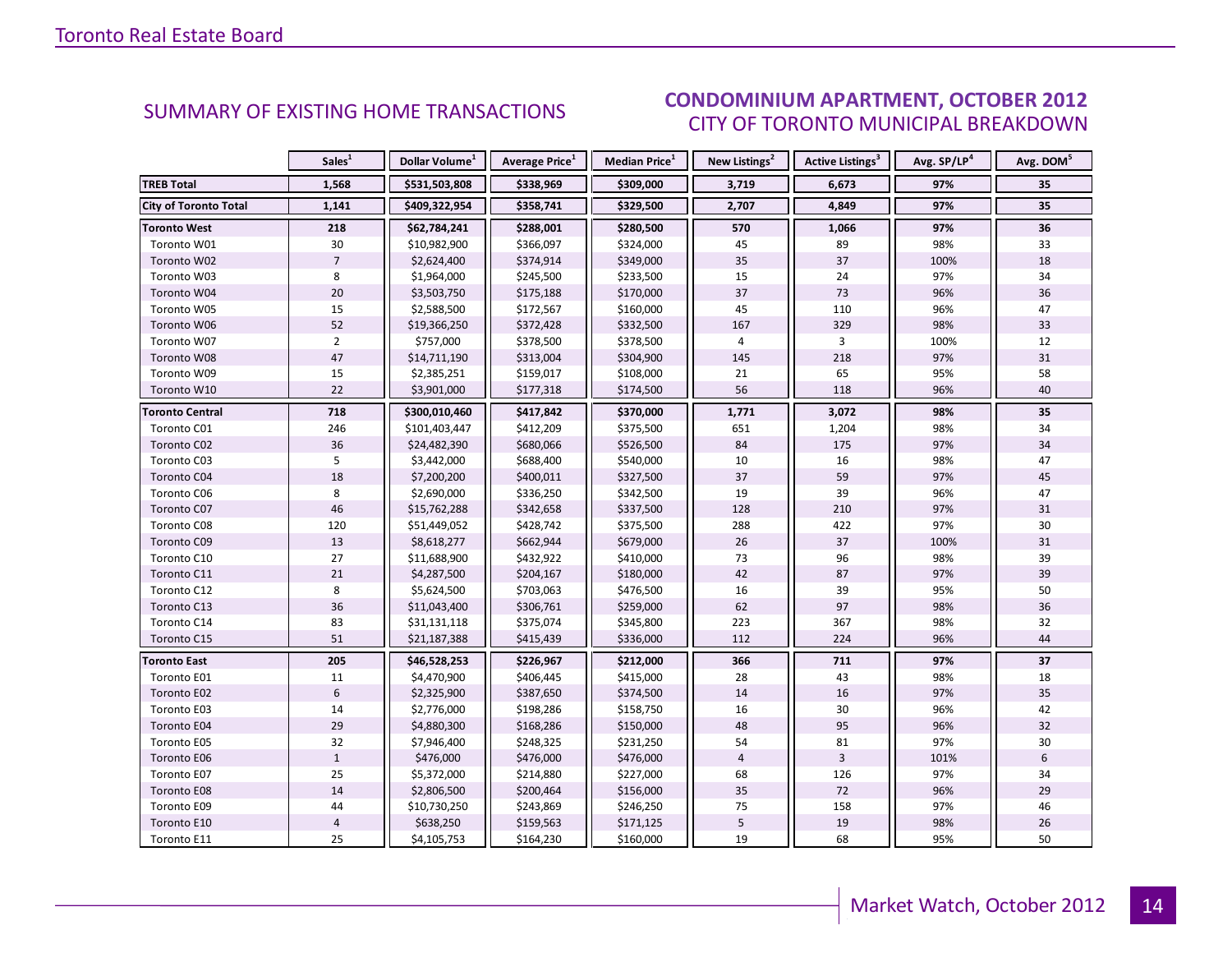### LINK, OCTOBER 2012 ALL TREB AREAS

|                                                               | Sales <sup>1</sup>      | Dollar Volume <sup>1</sup> | Average Price <sup>1</sup> | <b>Median Price</b> <sup>1</sup> | New Listings <sup>2</sup> | <b>Active Listings<sup>3</sup></b> | Avg. SP/LP <sup>4</sup>  | Avg. DOM <sup>5</sup> |
|---------------------------------------------------------------|-------------------------|----------------------------|----------------------------|----------------------------------|---------------------------|------------------------------------|--------------------------|-----------------------|
| <b>TREB Total</b>                                             | 93                      | \$37,547,438               | \$403,736                  | \$422,000                        | 147                       | 184                                | 98%                      | 23                    |
| <b>Halton Region</b>                                          | $\overline{\mathbf{4}}$ | \$1,660,850                | \$415,213                  | \$417,975                        | $\overline{\mathbf{4}}$   | 5                                  | 98%                      | 51                    |
| Burlington                                                    | $\overline{2}$          | \$765,950                  | \$382,975                  | \$382,975                        | $\sim$                    | $\overline{\phantom{a}}$           | 98%                      | 44                    |
| <b>Halton Hills</b>                                           |                         |                            |                            |                                  | $\mathbf{1}$              | $\mathbf{1}$                       | $\sim$                   |                       |
| Milton                                                        |                         |                            |                            |                                  | $\overline{2}$            | $\overline{2}$                     | $\overline{a}$           |                       |
| Oakville                                                      | $\overline{2}$          | \$894,900                  | \$447,450                  | \$447,450                        | $\mathbf{1}$              | $\overline{2}$                     | 98%                      | 58                    |
| Peel Region                                                   | 9                       | \$3,862,400                | \$429,156                  | \$414,000                        | 14                        | 21                                 | 98%                      | 22                    |
| Brampton                                                      | $\mathbf{1}$            | \$367,000                  | \$367,000                  | \$367,000                        | 5                         | 10                                 | 97%                      | 23                    |
| Caledon                                                       |                         |                            |                            |                                  |                           |                                    |                          |                       |
| Mississauga                                                   | 8                       | \$3,495,400                | \$436,925                  | \$420,500                        | 9                         | 11                                 | 98%                      | 22                    |
| <b>City of Toronto</b>                                        | 10                      | \$4,179,188                | \$417,919                  | \$437,900                        | 18                        | 23                                 | 98%                      | 17                    |
| TURN PAGE FOR CITY OF TORONTO<br><b>TABLES OR CLICK HERE:</b> | D                       |                            |                            |                                  |                           |                                    |                          |                       |
| <b>York Region</b>                                            | 41                      | \$19,988,000               | \$487,512                  | \$508,000                        | 72                        | 93                                 | 98%                      | 20                    |
| Aurora                                                        | $\overline{2}$          | \$1,049,000                | \$524,500                  | \$524,500                        | $\mathbf{1}$              | $\mathbf{1}$                       | 99%                      | 23                    |
| E. Gwillimbury                                                |                         |                            |                            |                                  |                           |                                    | $\sim$                   |                       |
| Georgina                                                      |                         |                            |                            |                                  |                           |                                    |                          |                       |
| King                                                          |                         |                            |                            |                                  | $\overline{2}$            | $\overline{3}$                     | $\overline{\phantom{a}}$ |                       |
| Markham                                                       | 26                      | \$12,943,700               | \$497,835                  | \$511,250                        | 40                        | 60                                 | 98%                      | 22                    |
| Newmarket                                                     | $\mathbf 2$             | \$632,000                  | \$316,000                  | \$316,000                        | $1\,$                     |                                    | 94%                      | 32                    |
| Richmond Hill                                                 | 5                       | \$2,516,800                | \$503,360                  | \$508,000                        | 13                        | 15                                 | 100%                     | 14                    |
| Vaughan                                                       | 5                       | \$2,400,500                | \$480,100                  | \$480,000                        | 13                        | 12                                 | 98%                      | 15                    |
| Whitchurch-Stouffville                                        | $\mathbf{1}$            | \$446,000                  | \$446,000                  | \$446,000                        | $\overline{2}$            | $\overline{2}$                     | 97%                      | 16                    |
| <b>Durham Region</b>                                          | 26                      | \$7,032,100                | \$270,465                  | \$263,400                        | 34                        | 30                                 | 98%                      | ${\bf 26}$            |
| Ajax                                                          | $\mathbf{1}$            | \$323,000                  | \$323,000                  | \$323,000                        | 3                         | $\overline{4}$                     | 101%                     | $\overline{7}$        |
| <b>Brock</b>                                                  |                         |                            |                            |                                  |                           |                                    |                          |                       |
| Clarington                                                    | 12                      | \$3,106,600                | \$258,883                  | \$263,400                        | 10                        | 8                                  | 99%                      | 20                    |
| Oshawa                                                        | $\overline{7}$          | \$1,557,500                | \$222,500                  | \$238,000                        | $\overline{4}$            | $\overline{3}$                     | 97%                      | 41                    |
| Pickering                                                     | ÷.                      |                            |                            |                                  | $\overline{2}$            | $\mathbf{1}$                       | $\sim$                   |                       |
| Scugog                                                        |                         |                            |                            |                                  | $\mathbf{1}$              | $\mathbf 1$                        |                          |                       |
| Uxbridge                                                      | $\mathbf{1}$            | \$336,000                  | \$336,000                  | \$336,000                        | $\mathbf{1}$              | $\overline{2}$                     | 97%                      | 5                     |
| Whitby                                                        | 5                       | \$1,709,000                | \$341,800                  | \$338,000                        | 13                        | 11                                 | 98%                      | 24                    |
| <b>Dufferin County</b>                                        | $\blacksquare$          |                            |                            |                                  | $\blacksquare$            | $\overline{\phantom{a}}$           | $\blacksquare$           |                       |
| Orangeville                                                   |                         |                            |                            |                                  |                           |                                    | $\sim$                   |                       |
| <b>Simcoe County</b>                                          | $\overline{\mathbf{3}}$ | \$824,900                  | \$274,967                  | \$259,900                        | 5                         | 12                                 | 97%                      | 13                    |
| Adjala-Tosorontio                                             |                         |                            |                            |                                  |                           |                                    |                          |                       |
| <b>Bradford West Gwillimbury</b>                              | $\overline{2}$          | \$565,000                  | \$282,500                  | \$282,500                        | $\overline{3}$            | $6\,$                              | 96%                      | 19                    |
| Essa                                                          |                         |                            |                            |                                  | $\mathbf{1}$              | 5                                  |                          |                       |
| Innisfil                                                      |                         |                            |                            |                                  |                           |                                    |                          |                       |
| New Tecumseth                                                 | $\mathbf{1}$            | \$259,900                  | \$259,900                  | \$259,900                        | $\mathbf{1}$              | $\mathbf{1}$                       | 100%                     | $\overline{2}$        |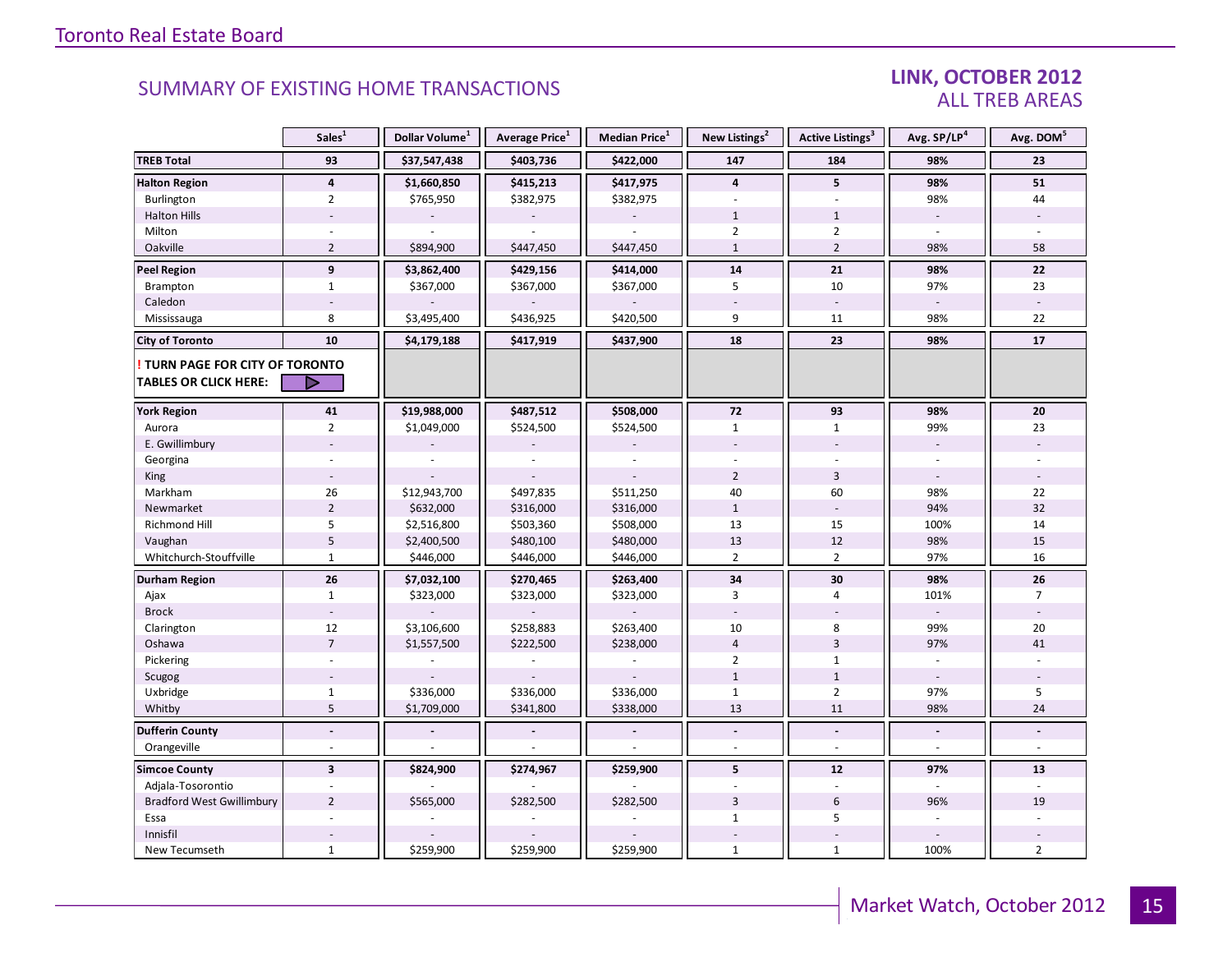### LINK, OCTOBER 2012 CITY OF TORONTO MUNICIPAL BREAKDOWN

<span id="page-15-0"></span>

|                              | Sales <sup>1</sup> | Dollar Volume <sup>1</sup> | <b>Average Price</b> <sup>1</sup> | <b>Median Price</b> <sup>1</sup> | New Listings <sup>2</sup> | Active Listings <sup>3</sup> | Avg. SP/LP <sup>4</sup> | Avg. DOM <sup>5</sup>    |
|------------------------------|--------------------|----------------------------|-----------------------------------|----------------------------------|---------------------------|------------------------------|-------------------------|--------------------------|
| <b>TREB Total</b>            | 93                 | \$37,547,438               | \$403,736                         | \$422,000                        | 147                       | 184                          | 98%                     | 23                       |
| <b>City of Toronto Total</b> | 10                 | \$4,179,188                | \$417,919                         | \$437,900                        | 18                        | 23                           | 98%                     | 17                       |
| <b>Toronto West</b>          | $\mathbf{1}$       | \$370,000                  | \$370,000                         | \$370,000                        | $\mathbf{1}$              | $\mathbf{1}$                 | 106%                    | 5 <sup>1</sup>           |
| Toronto W01                  |                    |                            |                                   |                                  |                           |                              |                         |                          |
| Toronto W02                  |                    |                            |                                   |                                  |                           |                              |                         |                          |
| Toronto W03                  |                    |                            |                                   | $\sim$                           |                           |                              |                         |                          |
| Toronto W04                  |                    |                            |                                   |                                  |                           |                              |                         |                          |
| Toronto W05                  |                    |                            |                                   |                                  |                           |                              |                         |                          |
| Toronto W06                  |                    |                            |                                   |                                  |                           |                              |                         |                          |
| Toronto W07                  |                    |                            |                                   |                                  |                           |                              |                         |                          |
| Toronto W08                  |                    |                            |                                   |                                  |                           |                              |                         |                          |
| Toronto W09                  |                    |                            |                                   |                                  |                           |                              |                         |                          |
| Toronto W10                  | $\mathbf{1}$       | \$370,000                  | \$370,000                         | \$370,000                        | $\mathbf{1}$              | $\mathbf{1}$                 | 106%                    | 5                        |
| <b>Toronto Central</b>       | $\overline{2}$     | \$1,040,888                | \$520,444                         | \$520,444                        | $\overline{\mathbf{4}}$   | $\overline{\mathbf{3}}$      | 99%                     | $\overline{\phantom{a}}$ |
| Toronto C01                  |                    |                            |                                   |                                  |                           |                              |                         |                          |
| Toronto C02                  |                    |                            |                                   |                                  |                           |                              |                         |                          |
| Toronto C03                  |                    |                            |                                   | $\sim$                           |                           |                              |                         |                          |
| Toronto C04                  |                    |                            |                                   |                                  |                           |                              |                         |                          |
| Toronto C06                  |                    |                            |                                   |                                  |                           |                              |                         |                          |
| Toronto C07                  | $\mathbf{1}$       | \$542,888                  | \$542,888                         | \$542,888                        | $\mathbf{1}$              | $\overline{2}$               | 99%                     | 6                        |
| Toronto C08                  |                    |                            |                                   |                                  |                           |                              |                         |                          |
| Toronto C09                  |                    |                            |                                   |                                  |                           |                              |                         |                          |
| Toronto C10                  |                    |                            |                                   |                                  |                           |                              |                         |                          |
| Toronto C11                  |                    |                            |                                   |                                  |                           |                              |                         |                          |
| Toronto C12                  |                    |                            |                                   |                                  |                           |                              |                         |                          |
| Toronto C13                  |                    |                            |                                   |                                  |                           |                              |                         |                          |
| Toronto C14                  |                    |                            |                                   |                                  |                           |                              |                         |                          |
| Toronto C15                  | $\mathbf{1}$       | \$498,000                  | \$498,000                         | \$498,000                        | $\overline{3}$            | $\mathbf{1}$                 | 100%                    | 8                        |
| <b>Toronto East</b>          | $\overline{7}$     | \$2,768,300                | \$395,471                         | \$432,000                        | 13                        | 19                           | 97%                     | 21                       |
| Toronto E01                  |                    |                            |                                   |                                  |                           |                              |                         |                          |
| Toronto E02                  |                    |                            |                                   |                                  |                           |                              |                         |                          |
| Toronto E03                  |                    |                            |                                   |                                  |                           |                              |                         |                          |
| Toronto E04                  |                    |                            |                                   |                                  |                           |                              |                         |                          |
| Toronto E05                  | 3                  | \$1,396,300                | \$465,433                         | \$460,000                        | 5                         | 8                            | 97%                     | 26                       |
| Toronto E06                  |                    |                            |                                   |                                  |                           |                              |                         |                          |
| Toronto E07                  | $\overline{2}$     | \$854,000                  | \$427,000                         | \$427,000                        | $\overline{7}$            | 9                            | 97%                     | 9                        |
| Toronto E08                  |                    |                            |                                   |                                  |                           |                              |                         |                          |
| Toronto E09                  |                    |                            |                                   |                                  |                           |                              |                         |                          |
| Toronto E10                  |                    |                            |                                   |                                  |                           |                              |                         |                          |
| Toronto E11                  | $\overline{2}$     | \$518,000                  | \$259,000                         | \$259,000                        | $\mathbf{1}$              | $\overline{2}$               | 97%                     | 27                       |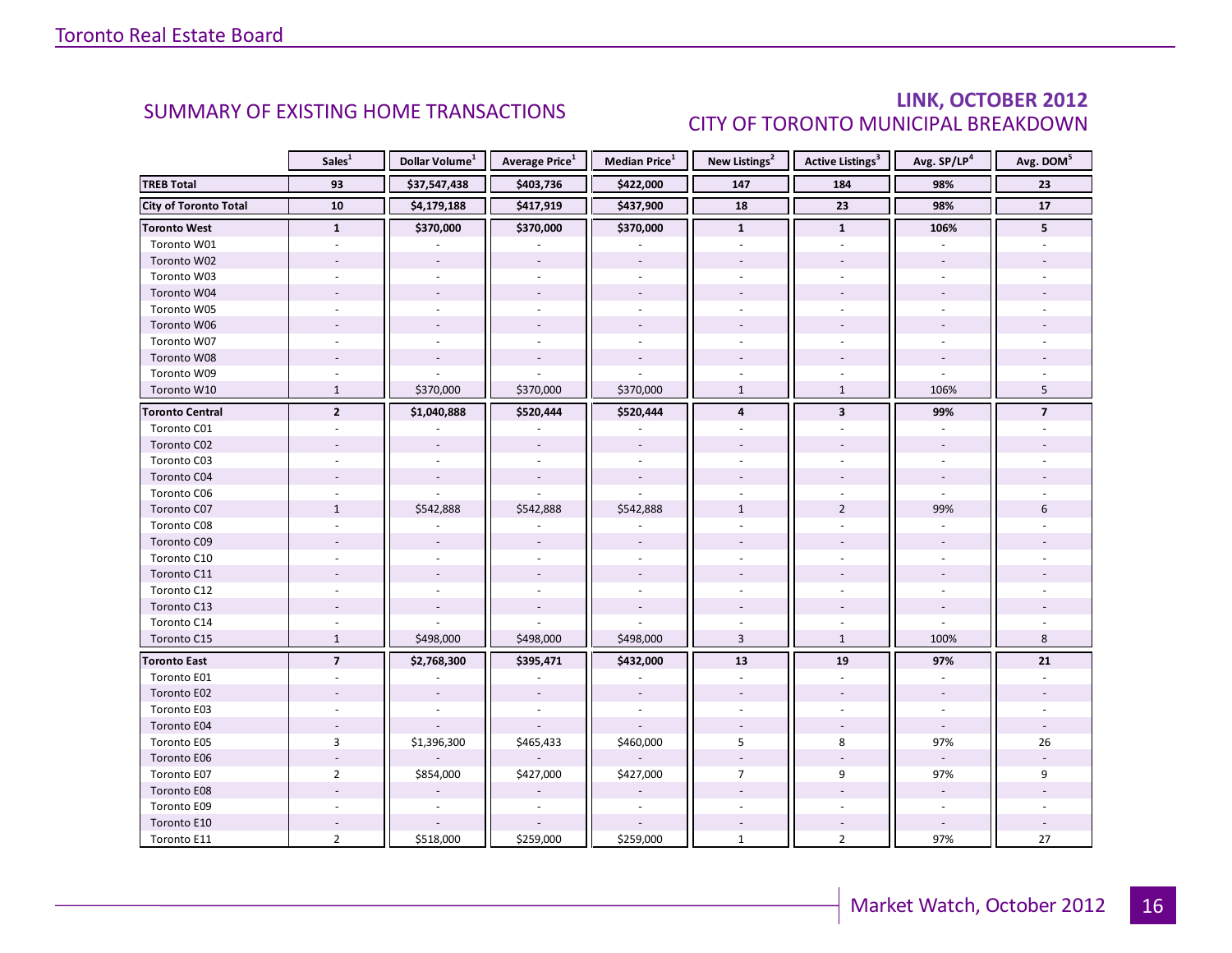### SUMMARY OF EXISTING HOME TRANSACTIONS **ATTACHED/ROW/TOWNHOUSE, OCTOBER 2012** ALL TREB AREAS

|                                  | Sales <sup>1</sup> | Dollar Volume <sup>1</sup> | Average Price <sup>1</sup> | <b>Median Price</b> <sup>1</sup> | New Listings <sup>2</sup> | Active Listings <sup>3</sup> | Avg. SP/LP <sup>4</sup> | Avg. DOM <sup>5</sup> |
|----------------------------------|--------------------|----------------------------|----------------------------|----------------------------------|---------------------------|------------------------------|-------------------------|-----------------------|
| <b>TREB Total</b>                | 521                | \$220,720,119              | \$423,647                  | \$395,000                        | 838                       | 1,027                        | 98%                     | 23                    |
| <b>Halton Region</b>             | 89                 | \$35,904,000               | \$403,416                  | \$375,000                        | 146                       | 170                          | 98%                     | 23                    |
| Burlington                       | 11                 | \$4,082,900                | \$371,173                  | \$365,000                        | 18                        | 27                           | 98%                     | 23                    |
| <b>Halton Hills</b>              | 8                  | \$2,704,100                | \$338,013                  | \$338,550                        | 10                        | 8                            | 99%                     | 16                    |
| Milton                           | 45                 | \$16,238,600               | \$360,858                  | \$366,000                        | 69                        | 68                           | 98%                     | 21                    |
| Oakville                         | 25                 | \$12,878,400               | \$515,136                  | \$440,000                        | 49                        | 67                           | 98%                     | 29                    |
| <b>Peel Region</b>               | 93                 | \$34,143,188               | \$367,131                  | \$363,500                        | 173                       | 215                          | 98%                     | 22                    |
| Brampton                         | 57                 | \$19,186,650               | \$336,608                  | \$338,000                        | 113                       | 142                          | 98%                     | 23                    |
| Caledon                          | $\overline{4}$     | \$1,513,000                | \$378,250                  | \$376,000                        | 9                         | 12                           | 96%                     | 12                    |
| Mississauga                      | 32                 | \$13,443,538               | \$420,111                  | \$419,944                        | 51                        | 61                           | 98%                     | 23                    |
| <b>City of Toronto</b>           | 105                | \$58,436,088               | \$556,534                  | \$520,000                        | 171                       | 209                          | 98%                     | 23                    |
| TURN PAGE FOR CITY OF TORONTO    |                    |                            |                            |                                  |                           |                              |                         |                       |
| <b>TABLES OR CLICK HERE:</b>     | ▷                  |                            |                            |                                  |                           |                              |                         |                       |
| <b>York Region</b>               | 149                | \$68,464,299               | \$459,492                  | \$445,000                        | 223                       | 309                          | 98%                     | 24                    |
| Aurora                           | 10                 | \$4,016,500                | \$401,650                  | \$404,500                        | 10                        | 15                           | 98%                     | 24                    |
| E. Gwillimbury                   | $\overline{4}$     | \$1,193,000                | \$298,250                  | \$298,250                        | 5                         | 5                            | 97%                     | 33                    |
| Georgina                         | 3                  | \$790,000                  | \$263,333                  | \$267,000                        | 4                         | $\overline{2}$               | 99%                     | 14                    |
| <b>King</b>                      |                    |                            |                            |                                  | $\mathbf{1}$              | $\mathbf{1}$                 |                         |                       |
| Markham                          | 38                 | \$17,704,800               | \$465,916                  | \$441,000                        | 57                        | 89                           | 98%                     | 32                    |
| Newmarket                        | 11                 | \$4,116,900                | \$374,264                  | \$381,000                        | 22                        | 28                           | 98%                     | 19                    |
| Richmond Hill                    | 31                 | \$15,876,000               | \$512,129                  | \$510,000                        | 53                        | 77                           | 98%                     | 23                    |
| Vaughan                          | 43                 | \$21,281,599               | \$494,921                  | \$495,000                        | 61                        | 76                           | 98%                     | 16                    |
| Whitchurch-Stouffville           | 9                  | \$3,485,500                | \$387,278                  | \$405,000                        | 10                        | 16                           | 99%                     | 31                    |
| Durham Region                    | 69                 | \$19,632,304               | \$284,526                  | \$282,500                        | 102                       | 96                           | 99%                     | 21                    |
| Ajax                             | 14                 | \$4,284,326                | \$306,023                  | \$309,500                        | 31                        | 42                           | 99%                     | 25                    |
| <b>Brock</b>                     | $\mathbf{1}$       | \$183,000                  | \$183,000                  | \$183,000                        |                           |                              | 99%                     | 50                    |
| Clarington                       | $11\,$             | \$2,523,000                | \$229,364                  | \$226,500                        | 13                        | 12                           | 99%                     | 14                    |
| Oshawa                           | $\sqrt{6}$         | \$1,364,900                | \$227,483                  | \$229,100                        | 6                         | $\overline{3}$               | 100%                    | 18                    |
| Pickering                        | 12                 | \$4,091,800                | \$340,983                  | \$311,750                        | 22                        | 19                           | 98%                     | 37                    |
| Scugog                           |                    |                            |                            |                                  |                           |                              |                         |                       |
| Uxbridge                         |                    |                            |                            |                                  |                           | $\mathbf{1}$                 |                         |                       |
| Whitby                           | 25                 | \$7,185,278                | \$287,411                  | \$285,000                        | 30                        | 19                           | 99%                     | 13                    |
| <b>Dufferin County</b>           | $\mathbf{3}$       | \$673,000                  | \$224,333                  | \$209,000                        | 5                         | $\boldsymbol{6}$             | 97%                     | 29                    |
| Orangeville                      | 3                  | \$673,000                  | \$224,333                  | \$209,000                        | 5                         | 6                            | 97%                     | 29                    |
| <b>Simcoe County</b>             | 13                 | \$3,467,240                | \$266,711                  | \$240,000                        | 18                        | 22                           | 98%                     | 21                    |
| Adjala-Tosorontio                |                    |                            |                            |                                  |                           |                              |                         |                       |
| <b>Bradford West Gwillimbury</b> | $\overline{4}$     | \$1,377,500                | \$344,375                  | \$355,500                        | 6                         | $\overline{4}$               | 98%                     | 16                    |
| Essa                             | 3                  | \$664,240                  | \$221,413                  | \$222,000                        | 4                         | $\overline{7}$               | 99%                     | 21                    |
| Innisfil                         | $\overline{4}$     | \$950,500                  | \$237,625                  | \$237,750                        | $\overline{2}$            | 3                            | 99%                     | 31                    |
| New Tecumseth                    | $\overline{2}$     | \$475,000                  | \$237,500                  | \$237,500                        | 6                         | 8                            | 98%                     | 15                    |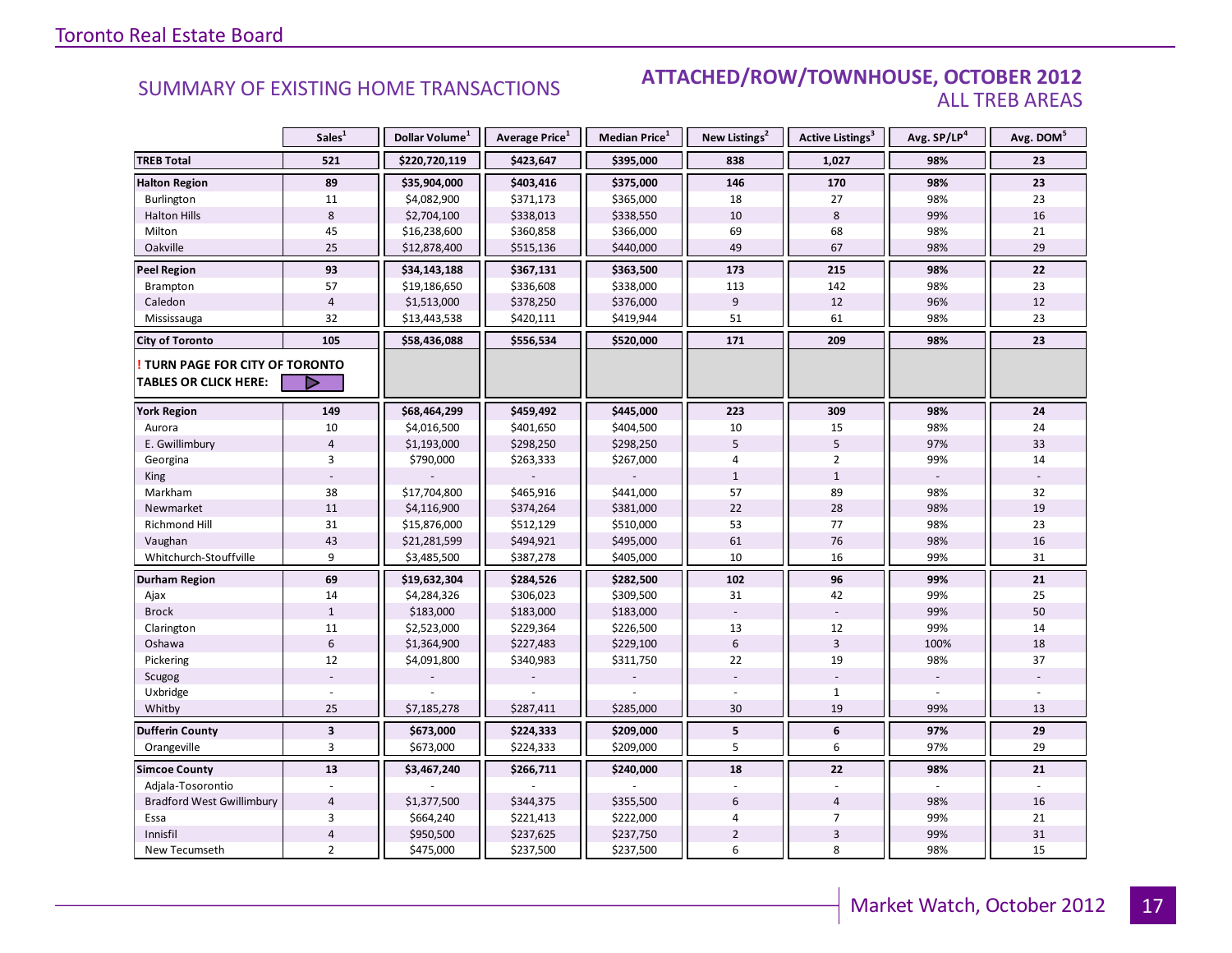#### OCTORER 2012 CITY OF TORONTO MUNICIPAL BREAKDOWN SUMMARY OF EXISTING HOME TRANSACTIONS **ATTACHED/ROW/TOWNHOUSE, OCTOBER 2012**

<span id="page-17-0"></span>

|                              | Sales <sup>1</sup> | Dollar Volume <sup>1</sup> | <b>Average Price</b> <sup>1</sup> | Median Price <sup>1</sup> | New Listings <sup>2</sup> | Active Listings <sup>3</sup> | Avg. SP/LP <sup>4</sup> | Avg. DOM <sup>5</sup> |
|------------------------------|--------------------|----------------------------|-----------------------------------|---------------------------|---------------------------|------------------------------|-------------------------|-----------------------|
| <b>TREB Total</b>            | 521                | \$220,720,119              | \$423,647                         | \$395,000                 | 838                       | 1,027                        | 98%                     | 23                    |
| <b>City of Toronto Total</b> | 105                | \$58,436,088               | \$556,534                         | \$520,000                 | 171                       | 209                          | 98%                     | 23                    |
| <b>Toronto West</b>          | 28                 | \$15,037,000               | \$537,036                         | \$536,250                 | 57                        | 59                           | 98%                     | 25                    |
| Toronto W01                  | 4                  | \$2,145,000                | \$536,250                         | \$530,000                 | 3                         | $\mathbf{1}$                 | 100%                    | 22                    |
| Toronto W02                  | $6\phantom{a}$     | \$2,766,600                | \$461,100                         | \$455,500                 | 11                        | 10                           | 96%                     | 32                    |
| Toronto W03                  | $\overline{2}$     | \$661,000                  | \$330,500                         | \$330,500                 | $\mathbf{1}$              | $\overline{2}$               | 97%                     | 15                    |
| Toronto W04                  | $\mathbf{1}$       | \$545,000                  | \$545,000                         | \$545,000                 | $\overline{4}$            | $\overline{7}$               | 99%                     | 38                    |
| Toronto W05                  |                    |                            |                                   |                           | $\mathbf{1}$              | $\mathbf{1}$                 |                         |                       |
| Toronto W06                  | 10                 | \$6,313,900                | \$631,390                         | \$592,450                 | 16                        | 14                           | 97%                     | 26                    |
| Toronto W07                  | $\mathbf{1}$       | \$606,000                  | \$606,000                         | \$606,000                 | 8                         | 6                            | 101%                    | 8                     |
| Toronto W08                  | $\overline{2}$     | \$1,238,000                | \$619,000                         | \$619,000                 | $8\phantom{1}$            | 13                           | 98%                     | 18                    |
| Toronto W09                  |                    |                            |                                   |                           |                           |                              |                         |                       |
| Toronto W10                  | $\overline{2}$     | \$761,500                  | \$380,750                         | \$380,750                 | 5                         | 5                            | 96%                     | 23                    |
| <b>Toronto Central</b>       | 30                 | \$22,428,488               | \$747,616                         | \$709,000                 | 55                        | 76                           | 98%                     | 24                    |
| Toronto C01                  | 10                 | \$7,892,600                | \$789,260                         | \$799,000                 | 19                        | 24                           | 98%                     | 24                    |
| Toronto C02                  | $\overline{3}$     | \$2,682,400                | \$894,133                         | \$855,000                 | $\overline{4}$            | 9                            | 97%                     | 20                    |
| Toronto C03                  |                    |                            |                                   |                           |                           | $\overline{2}$               |                         |                       |
| Toronto C04                  |                    |                            |                                   |                           | $\overline{2}$            | 5                            |                         |                       |
| Toronto C06                  |                    |                            |                                   |                           |                           |                              |                         |                       |
| Toronto C07                  | $\overline{2}$     | \$1,147,888                | \$573,944                         | \$573,944                 | 5                         | 6                            | 99%                     | 13                    |
| Toronto C08                  | $\overline{7}$     | \$4,778,000                | \$682,571                         | \$610,000                 | 8                         | 11                           | 98%                     | 16                    |
| Toronto C09                  |                    |                            |                                   |                           | $\mathbf 1$               | $\mathbf{1}$                 |                         |                       |
| Toronto C10                  | $\mathbf{1}$       | \$661,600                  | \$661,600                         | \$661,600                 | 4                         | 3                            | 102%                    | 9                     |
| Toronto C11                  | $\mathbf{1}$       | \$595,000                  | \$595,000                         | \$595,000                 |                           |                              | 92%                     | 57                    |
| Toronto C12                  |                    |                            |                                   |                           | $\mathbf{1}$              | $\overline{2}$               |                         |                       |
| Toronto C13                  | $\mathbf{1}$       | \$625,000                  | \$625,000                         | \$625,000                 | $6\overline{6}$           | 5                            | 100%                    | 13                    |
| Toronto C14                  | 5                  | \$4,046,000                | \$809,200                         | \$805,000                 | 5                         | 8                            | 97%                     | 39                    |
| Toronto C15                  |                    |                            | $\blacksquare$                    | $\overline{\phantom{a}}$  |                           |                              |                         |                       |
| <b>Toronto East</b>          | 47                 | \$20,970,600               | \$446,183                         | \$438,000                 | 59                        | 74                           | 99%                     | 21                    |
| Toronto E01                  | 13                 | \$6,804,900                | \$523,454                         | \$515,000                 | 19                        | 18                           | 100%                    | 15                    |
| Toronto E02                  | 8                  | \$4,054,900                | \$506,863                         | \$509,850                 | 9                         | 5                            | 101%                    | 16                    |
| Toronto E03                  |                    |                            |                                   |                           | 4                         | 6                            |                         |                       |
| Toronto E04                  | $6\phantom{a}$     | \$2,724,800                | \$454,133                         | \$466,000                 | $\overline{7}$            | 15                           | 97%                     | 21                    |
| Toronto E05                  | $\overline{2}$     | \$859,000                  | \$429,500                         | \$429,500                 | $\overline{2}$            | $\mathbf{1}$                 | 96%                     | 9                     |
| Toronto E06                  |                    |                            |                                   |                           |                           | $\mathbf{1}$                 |                         |                       |
| Toronto E07                  | 4                  | \$1,374,000                | \$343,500                         | \$352,500                 | 5                         | 5                            | 99%                     | 14                    |
| Toronto E08                  | $\overline{2}$     | \$738,500                  | \$369,250                         | \$369,250                 | $\mathbf{1}$              | $\mathbf{1}$                 | 95%                     | 59                    |
| Toronto E09                  | $\overline{2}$     | \$704,000                  | \$352,000                         | \$352,000                 |                           | $\mathcal{L}$                | 99%                     | 15                    |
| Toronto E10                  | $\overline{4}$     | \$1,620,000                | \$405,000                         | \$390,500                 | 5                         | 11                           | 98%                     | 29                    |
| Toronto E11                  | 6                  | \$2,090,500                | \$348,417                         | \$354,000                 | $\overline{7}$            | 11                           | 97%                     | 38                    |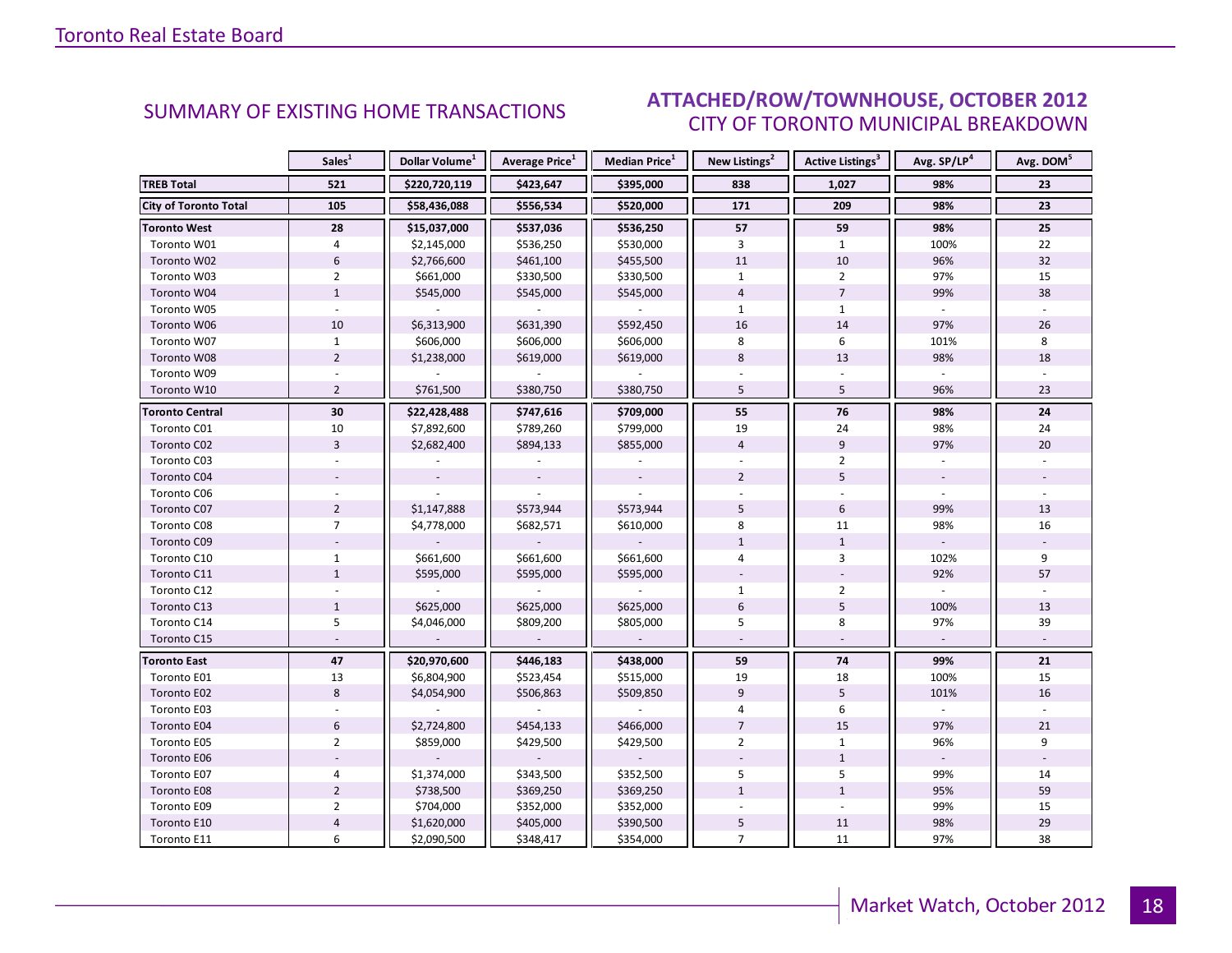#### SUMMARY OF EXISTING HOME TRANSACTIONS **CO-OP APARTMENT, OCTOBER 2012** ALL TREB AREAS

|                                  | Sales <sup>1</sup>       | Dollar Volume <sup>1</sup> | Average Price <sup>1</sup> | Median Price <sup>1</sup> | New Listings <sup>2</sup> | <b>Active Listings<sup>3</sup></b> | Avg. SP/LP <sup>4</sup> | Avg. DOM <sup>5</sup> |
|----------------------------------|--------------------------|----------------------------|----------------------------|---------------------------|---------------------------|------------------------------------|-------------------------|-----------------------|
| <b>TREB Total</b>                | 6                        | \$1,376,500                | \$229,417                  | \$227,500                 | 22                        | 44                                 | 97%                     | 56                    |
| <b>Halton Region</b>             | $\overline{a}$           |                            |                            | $\overline{\phantom{a}}$  | $\mathbf{1}$              | $\overline{2}$                     | $\blacksquare$          |                       |
| Burlington                       | ÷.                       |                            |                            | $\overline{a}$            | $\mathbf{1}$              | $\overline{2}$                     | $\overline{a}$          |                       |
| <b>Halton Hills</b>              | $\overline{a}$           | $\sim$                     | $\overline{a}$             | ÷.                        | $\sim$                    | $\sim$                             | $\overline{a}$          |                       |
| Milton                           | $\sim$                   | $\omega$                   | $\bar{a}$                  | $\overline{\phantom{a}}$  | $\sim$                    | $\overline{\phantom{a}}$           | $\sim$                  |                       |
| Oakville                         | $\sim$                   | $\sim$                     | $\sim$                     | $\sim$                    | $\sim$                    | $\sim$                             | $\sim$                  |                       |
| <b>Peel Region</b>               | $\overline{\phantom{a}}$ | $\blacksquare$             | $\blacksquare$             | $\blacksquare$            | $\overline{\phantom{a}}$  | $\overline{\phantom{a}}$           | $\blacksquare$          |                       |
| Brampton                         | $\overline{\phantom{a}}$ | $\sim$                     | $\overline{a}$             | $\mathbf{r}$              | $\omega$                  | $\overline{\phantom{a}}$           | $\sim$                  |                       |
| Caledon                          |                          |                            |                            |                           |                           |                                    |                         |                       |
| Mississauga                      | ÷                        |                            |                            | L.                        | $\sim$                    | $\overline{a}$                     | $\sim$                  |                       |
| <b>City of Toronto</b>           | 6                        | \$1,376,500                | \$229,417                  | \$227,500                 | 20                        | 41                                 | 97%                     | 56                    |
| ! TURN PAGE FOR CITY OF TORONTO  |                          |                            |                            |                           |                           |                                    |                         |                       |
| <b>TABLES OR CLICK HERE:</b>     | D                        |                            |                            |                           |                           |                                    |                         |                       |
|                                  |                          |                            |                            |                           |                           |                                    |                         |                       |
| <b>York Region</b>               | $\overline{\phantom{a}}$ | $\blacksquare$             | $\blacksquare$             | $\overline{\phantom{a}}$  | $\mathbf{1}$              | $\mathbf{1}$                       | $\blacksquare$          |                       |
| Aurora                           |                          |                            |                            | ä,                        | $\omega$                  | $\overline{\phantom{a}}$           |                         |                       |
| E. Gwillimbury                   |                          |                            |                            | ÷.                        |                           |                                    |                         |                       |
| Georgina                         |                          |                            |                            |                           |                           |                                    |                         |                       |
| King                             | $\overline{a}$           |                            | $\overline{a}$             | $\overline{a}$            |                           | $\overline{a}$                     |                         |                       |
| Markham                          | ÷,                       | $\overline{a}$             | L.                         | ÷,                        | $\mathbf{1}$              | $\mathbf{1}$                       | $\overline{a}$          |                       |
| Newmarket                        |                          |                            |                            |                           |                           |                                    |                         |                       |
| Richmond Hill                    | ÷.                       |                            |                            | ÷.                        |                           |                                    |                         |                       |
| Vaughan                          | $\overline{a}$           |                            | $\overline{\phantom{a}}$   | $\overline{\phantom{a}}$  |                           | $\overline{\phantom{a}}$           |                         |                       |
| Whitchurch-Stouffville           | $\sim$                   | $\sim$                     | $\sim$                     | $\mathcal{L}$             | $\sim$                    | $\sim$                             | $\sim$                  |                       |
| <b>Durham Region</b>             | $\centerdot$             | $\blacksquare$             | $\overline{\phantom{a}}$   | $\overline{\phantom{a}}$  | $\overline{\phantom{a}}$  | $\overline{\phantom{a}}$           | $\blacksquare$          |                       |
| Ajax                             | ÷                        | $\overline{a}$             | ÷                          | $\overline{a}$            | $\sim$                    | ÷.                                 | $\sim$                  |                       |
| <b>Brock</b>                     |                          |                            |                            | L,                        |                           |                                    |                         |                       |
| Clarington                       | $\overline{a}$           |                            | $\overline{a}$             | $\sim$                    | $\sim$                    | $\sim$                             | $\overline{a}$          |                       |
| Oshawa                           | $\blacksquare$           |                            |                            |                           |                           |                                    |                         |                       |
| Pickering                        | ÷                        |                            | $\overline{a}$             | ÷,                        | $\overline{a}$            | $\overline{a}$                     | $\sim$                  |                       |
| Scugog                           |                          |                            | ÷,                         | $\overline{a}$            |                           | $\overline{a}$                     |                         |                       |
| Uxbridge                         | ä,                       | $\sim$                     | $\bar{\phantom{a}}$        | $\sim$                    | $\overline{\phantom{a}}$  | $\bar{\phantom{a}}$                | $\sim$                  |                       |
| Whitby                           | $\sim$                   | $\sim$                     | $\overline{\phantom{a}}$   | $\sim$                    | $\sim$                    | $\blacksquare$                     | $\sim$                  | $\sim$                |
| <b>Dufferin County</b>           | $\overline{\phantom{a}}$ | $\overline{\phantom{a}}$   | $\overline{\phantom{a}}$   | $\blacksquare$            | $\overline{\phantom{a}}$  | $\overline{\phantom{a}}$           | $\blacksquare$          | $\blacksquare$        |
| Orangeville                      | $\overline{\phantom{a}}$ | $\omega$                   | $\overline{\phantom{a}}$   | $\sim$                    | $\overline{\phantom{a}}$  | $\blacksquare$                     | $\blacksquare$          | $\omega$              |
| <b>Simcoe County</b>             | $\overline{a}$           | $\blacksquare$             | $\blacksquare$             | $\blacksquare$            | $\blacksquare$            | $\blacksquare$                     | $\blacksquare$          |                       |
| Adjala-Tosorontio                | $\overline{\phantom{a}}$ | $\sim$                     | $\sim$                     | $\blacksquare$            | $\sim$                    | $\sim$                             | $\sim$                  | ÷.                    |
| <b>Bradford West Gwillimbury</b> | $\overline{a}$           |                            |                            |                           |                           |                                    |                         |                       |
| Essa                             |                          |                            |                            |                           |                           |                                    |                         |                       |
| Innisfil                         | $\overline{a}$           | $\sim$                     | $\overline{a}$             | $\overline{a}$            | $\sim$                    | $\overline{\phantom{a}}$           | $\overline{a}$          |                       |
| New Tecumseth                    | ÷,                       | $\overline{\phantom{a}}$   | $\bar{a}$                  | ÷,                        | $\sim$                    | $\overline{\phantom{a}}$           | $\sim$                  |                       |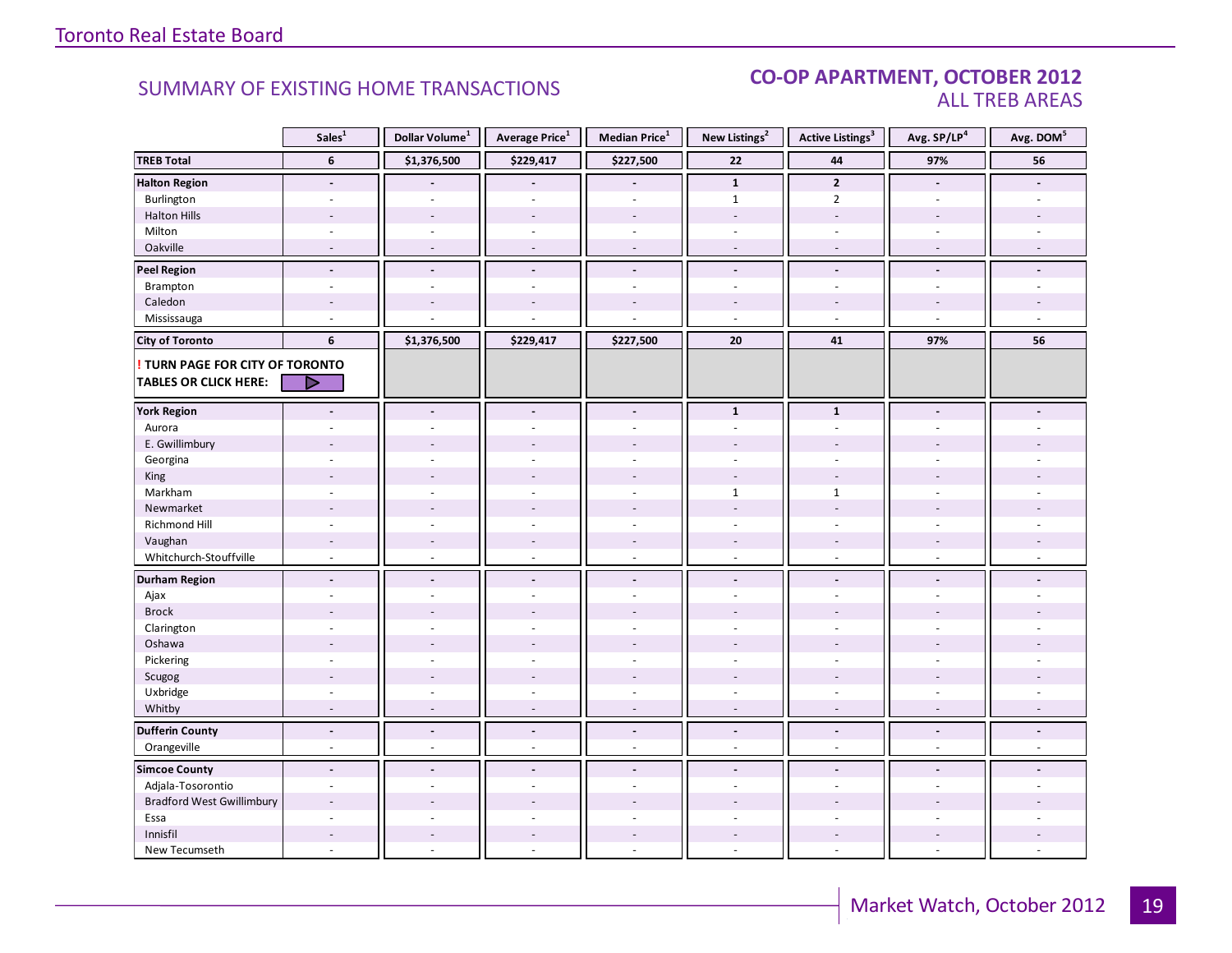### CO-OP APARTMENT, OCTOBER 2012 CITY OF TORONTO MUNICIPAL BREAKDOWN

<span id="page-19-0"></span>

|                              | Sales <sup>1</sup>      | Dollar Volume <sup>1</sup> | <b>Average Price</b> <sup>1</sup> | Median Price <sup>1</sup> | New Listings <sup>2</sup> | Active Listings <sup>3</sup> | Avg. SP/LP <sup>4</sup>  | Avg. DOM <sup>5</sup> |
|------------------------------|-------------------------|----------------------------|-----------------------------------|---------------------------|---------------------------|------------------------------|--------------------------|-----------------------|
| <b>TREB Total</b>            | 6                       | \$1,376,500                | \$229,417                         | \$227,500                 | 22                        | 44                           | 97%                      | 56                    |
| <b>City of Toronto Total</b> | 6                       | \$1,376,500                | \$229,417                         | \$227,500                 | ${\bf 20}$                | 41                           | 97%                      | 56                    |
| <b>Toronto West</b>          | $\mathbf{2}$            | \$281,500                  | \$140,750                         | \$140,750                 | 5                         | 13                           | 96%                      | 83                    |
| Toronto W01                  |                         |                            |                                   |                           |                           |                              |                          |                       |
| Toronto W02                  |                         |                            |                                   |                           |                           | $\overline{2}$               |                          |                       |
| Toronto W03                  |                         |                            |                                   |                           |                           |                              |                          |                       |
| Toronto W04                  |                         |                            |                                   |                           |                           | $\mathbf{1}$                 |                          |                       |
| Toronto W05                  |                         |                            |                                   |                           | $\mathbf{1}$              | $\mathbf{3}$                 |                          |                       |
| Toronto W06                  | $\overline{2}$          | \$281,500                  | \$140,750                         | \$140,750                 | $\overline{3}$            | 5                            | 96%                      | 83                    |
| Toronto W07                  |                         |                            |                                   |                           |                           | $\mathbf{1}$                 |                          |                       |
| Toronto W08                  |                         |                            |                                   |                           | $\mathbf{1}$              | $\mathbf{1}$                 |                          |                       |
| Toronto W09                  |                         |                            |                                   |                           |                           |                              |                          |                       |
| Toronto W10                  | $\overline{a}$          |                            | $\sim$                            | $\mathbf{r}$              |                           | $\overline{a}$               |                          |                       |
| <b>Toronto Central</b>       | $\overline{\mathbf{3}}$ | \$805,000                  | \$268,333                         | \$230,000                 | 11                        | 23                           | 97%                      | 51                    |
| Toronto C01                  |                         |                            |                                   |                           |                           | $\overline{2}$               |                          |                       |
| Toronto C02                  | $\mathbf{1}$            | \$225,000                  | \$225,000                         | \$225,000                 | $\overline{2}$            | $\overline{2}$               | 97%                      | 25                    |
| Toronto C03                  | $\sim$                  |                            |                                   |                           | $\overline{a}$            | $\overline{2}$               | $\omega$                 | u.                    |
| Toronto C04                  | $\mathbf{1}$            | \$230,000                  | \$230,000                         | \$230,000                 | 3                         | $6\phantom{.}$               | 96%                      | 25                    |
| Toronto C06                  |                         |                            |                                   |                           |                           |                              |                          |                       |
| Toronto C07                  |                         | $\bar{a}$                  | $\blacksquare$                    | $\sim$                    |                           |                              |                          |                       |
| Toronto C08                  |                         |                            |                                   |                           |                           | $\omega$                     | $\omega$                 |                       |
| Toronto C09                  | $\mathbf{1}$            | \$350,000                  | \$350,000                         | \$350,000                 | 6                         | 11                           | 97%                      | 102                   |
| Toronto C10                  |                         |                            |                                   |                           |                           |                              |                          |                       |
| Toronto C11                  |                         |                            |                                   |                           |                           |                              |                          |                       |
| Toronto C12                  |                         |                            |                                   | $\sim$                    |                           | $\overline{a}$               |                          |                       |
| Toronto C13                  |                         |                            |                                   |                           |                           |                              |                          |                       |
| Toronto C14                  |                         |                            |                                   |                           |                           |                              |                          |                       |
| Toronto C15                  | $\sim$                  |                            | $\overline{\phantom{a}}$          | $\overline{\phantom{a}}$  | $\overline{\phantom{a}}$  | $\sim$                       | $\overline{\phantom{a}}$ |                       |
| <b>Toronto East</b>          | $\mathbf{1}$            | \$290,000                  | \$290,000                         | \$290,000                 | $\overline{4}$            | 5                            | 97%                      | 21                    |
| Toronto E01                  |                         |                            |                                   |                           |                           |                              |                          |                       |
| Toronto E02                  | $\mathbf{1}$            | \$290,000                  | \$290,000                         | \$290,000                 | $\mathbf{1}$              |                              | 97%                      | 21                    |
| Toronto E03                  |                         |                            |                                   |                           |                           |                              |                          |                       |
| Toronto E04                  |                         |                            |                                   |                           |                           | $\mathbf{1}$                 |                          |                       |
| Toronto E05                  |                         |                            |                                   |                           |                           |                              |                          |                       |
| Toronto E06                  |                         |                            |                                   |                           |                           |                              |                          |                       |
| Toronto E07                  |                         |                            |                                   |                           |                           |                              |                          |                       |
| Toronto E08                  |                         |                            |                                   |                           |                           |                              |                          |                       |
| Toronto E09                  |                         |                            |                                   |                           | $\mathbf{1}$              | $\mathbf{1}$                 |                          |                       |
| Toronto E10                  |                         |                            |                                   |                           | $\overline{2}$            | $\overline{3}$               |                          |                       |
| Toronto E11                  |                         |                            |                                   |                           |                           |                              |                          |                       |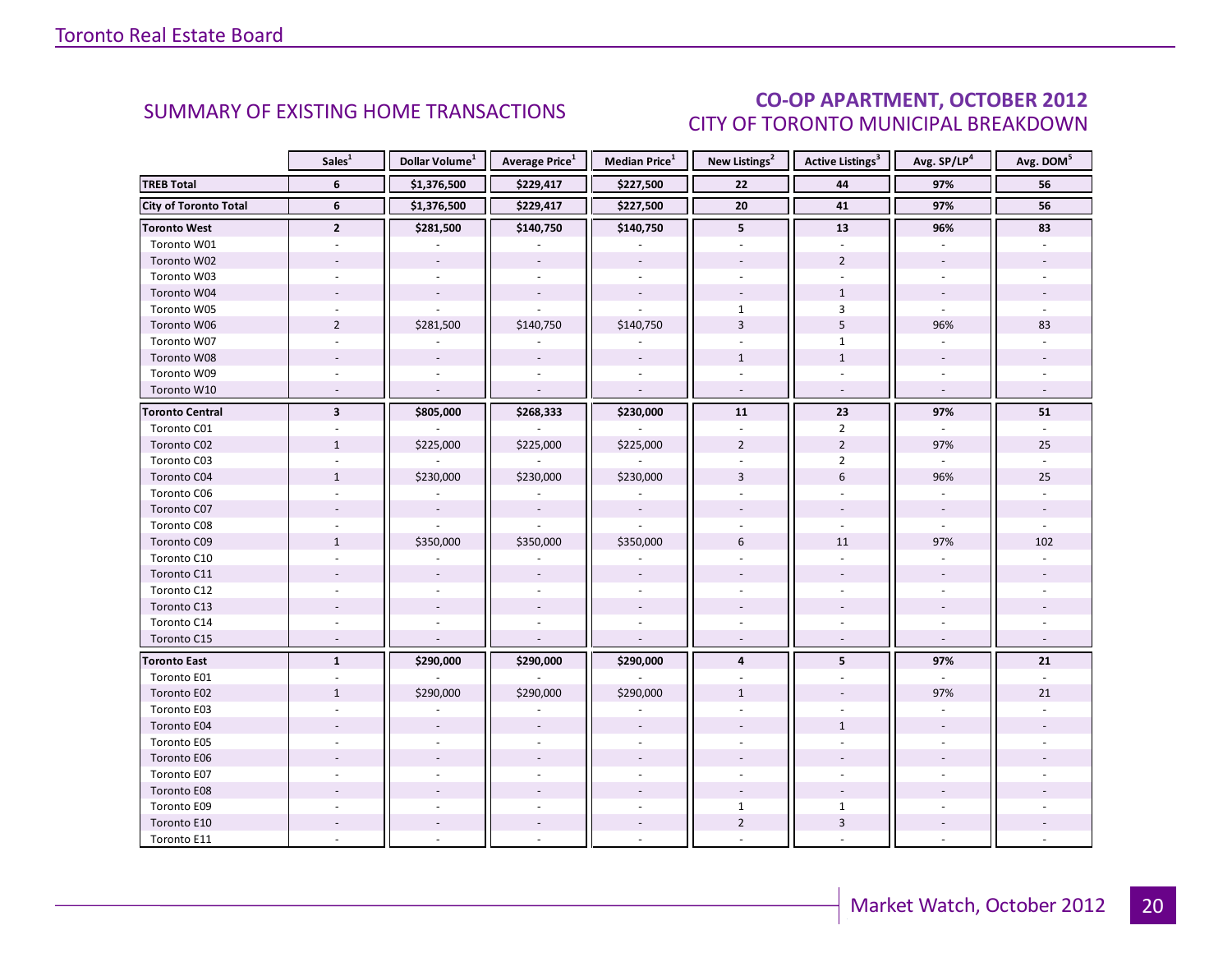### SUMMARY OF EXISTING HOME TRANSACTIONS **DETACHED CONDOMINIUM, OCTOBER 2012** ALL TREB AREAS

|                                        | Sales <sup>1</sup>       | Dollar Volume <sup>1</sup> | Average Price <sup>1</sup> | Median Price <sup>1</sup> | New Listings <sup>2</sup> | <b>Active Listings<sup>3</sup></b> | Avg. SP/LP <sup>4</sup>  | Avg. DOM <sup>5</sup> |
|----------------------------------------|--------------------------|----------------------------|----------------------------|---------------------------|---------------------------|------------------------------------|--------------------------|-----------------------|
| <b>TREB Total</b>                      | 6                        | \$2,381,900                | \$396,983                  | \$330,000                 | 11                        | 33                                 | 98%                      | 54                    |
| <b>Halton Region</b>                   | $\mathbf{1}$             | \$388,500                  | \$388,500                  | \$388,500                 | $\blacksquare$            | $\blacksquare$                     | 100%                     | 25                    |
| Burlington                             | $\mathbf{1}$             | \$388,500                  | \$388,500                  | \$388,500                 | $\sim$                    | $\sim$                             | 100%                     | 25                    |
| <b>Halton Hills</b>                    |                          |                            |                            |                           |                           |                                    |                          |                       |
| Milton                                 |                          |                            |                            |                           |                           | ÷.                                 | ÷.                       |                       |
| Oakville                               | $\overline{\phantom{a}}$ | $\sim$                     |                            | L.                        | $\sim$                    | $\sim$                             | $\sim$                   |                       |
| <b>Peel Region</b>                     | $\mathbf{1}$             | \$879,400                  | \$879,400                  | \$879,400                 | $\overline{2}$            | 4                                  | 98%                      | 91                    |
| Brampton                               | $\blacksquare$           |                            |                            |                           | $\sim$                    | $\overline{2}$                     | $\overline{\phantom{a}}$ | $\overline{a}$        |
| Caledon                                | $\overline{\phantom{a}}$ |                            |                            |                           | $\mathbf{1}$              | $1\,$                              | $\sim$                   |                       |
| Mississauga                            | $\mathbf{1}$             | \$879,400                  | \$879,400                  | \$879,400                 | $\mathbf{1}$              | $\mathbf{1}$                       | 98%                      | 91                    |
| <b>City of Toronto</b>                 | $\blacksquare$           | $\blacksquare$             |                            | $\blacksquare$            | $\mathbf{1}$              | $\overline{2}$                     | $\blacksquare$           | $\blacksquare$        |
| <b>! TURN PAGE FOR CITY OF TORONTO</b> |                          |                            |                            |                           |                           |                                    |                          |                       |
| <b>TABLES OR CLICK HERE:</b>           | ▷                        |                            |                            |                           |                           |                                    |                          |                       |
| <b>York Region</b>                     |                          |                            |                            |                           | $\mathbf{1}$              | $\overline{2}$                     |                          |                       |
| Aurora                                 |                          |                            |                            |                           |                           |                                    |                          |                       |
| E. Gwillimbury                         |                          |                            |                            |                           |                           |                                    |                          |                       |
| Georgina                               |                          |                            |                            |                           |                           |                                    |                          |                       |
| King                                   |                          |                            |                            |                           |                           |                                    |                          |                       |
| Markham                                | ÷,                       | $\sim$                     | ÷.                         | ä,                        | 1                         | $\overline{2}$                     | $\overline{a}$           |                       |
| Newmarket                              |                          |                            |                            |                           |                           |                                    |                          |                       |
| Richmond Hill                          |                          |                            |                            |                           |                           |                                    |                          |                       |
| Vaughan                                | $\overline{\phantom{a}}$ | $\overline{a}$             | $\overline{a}$             | $\overline{a}$            | $\overline{\phantom{a}}$  | $\overline{\phantom{a}}$           | $\overline{a}$           |                       |
| Whitchurch-Stouffville                 | ÷,                       |                            |                            |                           | $\omega$                  | $\sim$                             | $\bar{a}$                |                       |
| <b>Durham Region</b>                   | $\overline{2}$           | \$454,000                  | \$227,000                  | \$227,000                 | $\mathbf{2}$              | $\mathbf{1}$                       | 99%                      | $12$                  |
| Ajax                                   | $\overline{2}$           | \$454,000                  | \$227,000                  | \$227,000                 | $\overline{2}$            | $\mathbf{1}$                       | 99%                      | 12                    |
| <b>Brock</b>                           |                          |                            |                            |                           |                           |                                    | $\overline{\phantom{a}}$ |                       |
| Clarington                             |                          |                            |                            |                           |                           |                                    |                          |                       |
| Oshawa                                 |                          |                            |                            |                           |                           |                                    |                          |                       |
| Pickering                              | $\overline{\phantom{a}}$ | ÷.                         |                            | $\overline{\phantom{a}}$  | ÷                         | $\sim$                             | ÷                        |                       |
| Scugog                                 |                          |                            | $\overline{a}$             | $\overline{a}$            |                           |                                    |                          |                       |
| Uxbridge                               |                          |                            |                            |                           |                           |                                    |                          |                       |
| Whitby                                 |                          |                            |                            |                           |                           |                                    |                          |                       |
| <b>Dufferin County</b>                 | $\blacksquare$           | $\blacksquare$             | $\overline{a}$             | $\overline{a}$            | $\blacksquare$            | $\overline{a}$                     | $\overline{a}$           |                       |
| Orangeville                            | L.                       |                            |                            |                           | $\overline{a}$            | ÷,                                 | ÷,                       |                       |
| <b>Simcoe County</b>                   | $\overline{2}$           | \$660,000                  | \$330,000                  | \$330,000                 | 5                         | 24                                 | 97%                      | 93                    |
| Adjala-Tosorontio                      |                          |                            |                            |                           |                           | $\sim$                             |                          |                       |
| <b>Bradford West Gwillimbury</b>       | $\overline{a}$           |                            |                            |                           |                           |                                    | $\overline{a}$           |                       |
| Essa                                   | ä,                       | ÷,                         | ÷,                         | L.                        |                           | $\sim$                             | ÷,                       |                       |
| Innisfil                               |                          |                            |                            |                           |                           | $\sim$                             |                          |                       |
| New Tecumseth                          | $\overline{2}$           | \$660,000                  | \$330,000                  | \$330,000                 | 5                         | 24                                 | 97%                      | 93                    |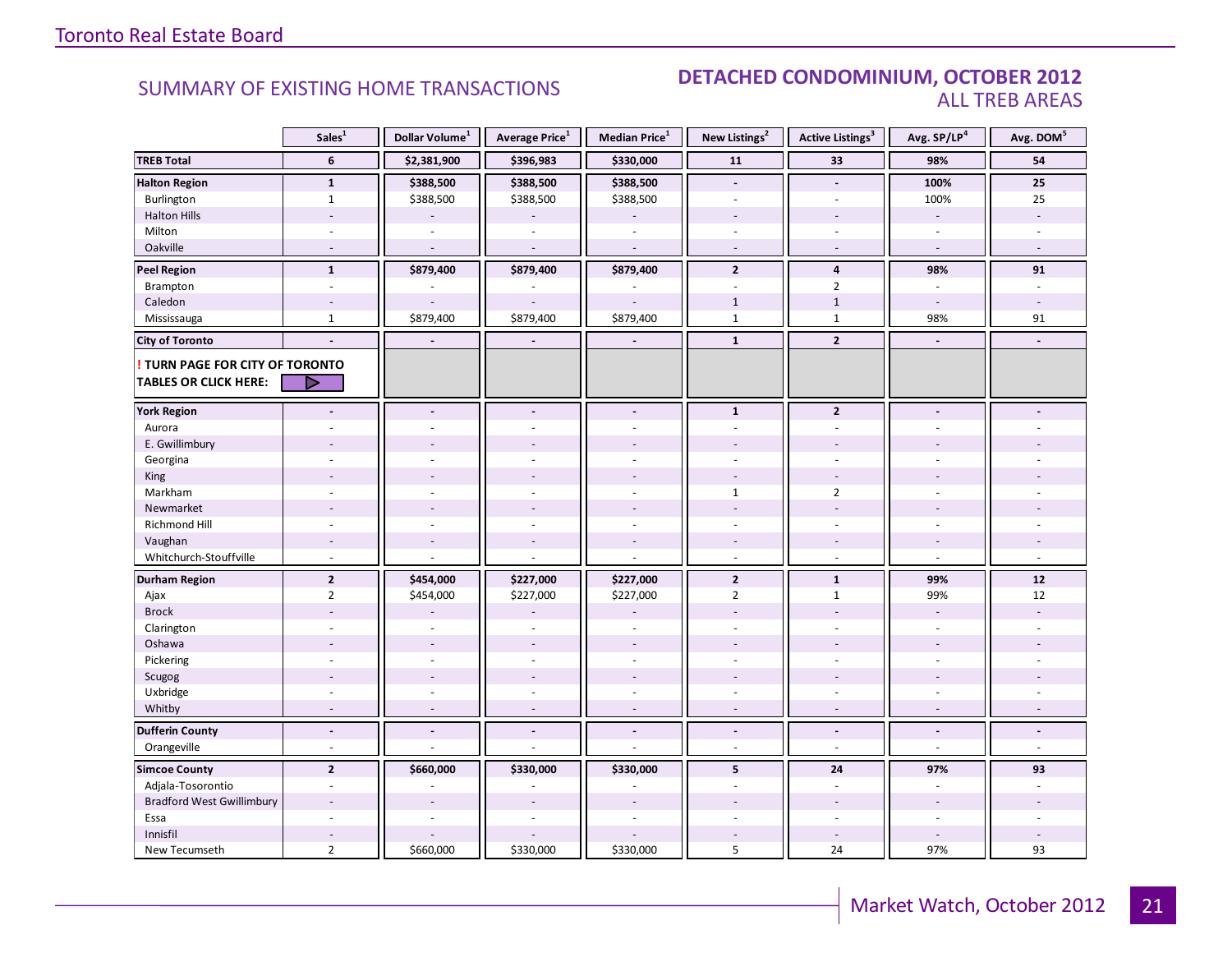#### OCTORER 2012 CITY OF TORONTO MUNICIPAL BREAKDOWN SUMMARY OF EXISTING HOME TRANSACTIONS **DETACHED CONDOMINIUM, OCTOBER 2012**

<span id="page-21-0"></span>

|                              | Sales <sup>1</sup>       | Dollar Volume <sup>1</sup> | <b>Average Price</b> <sup>1</sup> | <b>Median Price</b> <sup>1</sup> | New Listings <sup>2</sup> | <b>Active Listings</b> <sup>3</sup> | Avg. SP/LP <sup>4</sup>  | Avg. DOM <sup>5</sup> |
|------------------------------|--------------------------|----------------------------|-----------------------------------|----------------------------------|---------------------------|-------------------------------------|--------------------------|-----------------------|
| <b>TREB Total</b>            | $6\phantom{1}$           | \$2,381,900                | \$396,983                         | \$330,000                        | 11                        | 33                                  | 98%                      | 54                    |
| <b>City of Toronto Total</b> | $\overline{\phantom{a}}$ |                            |                                   | $\blacksquare$                   | $\overline{1}$            | $\mathbf{2}$                        | $\overline{\phantom{a}}$ | $\blacksquare$        |
| <b>Toronto West</b>          | $\overline{\phantom{a}}$ | $\blacksquare$             | $\blacksquare$                    | $\blacksquare$                   | $\overline{\phantom{a}}$  | $\blacksquare$                      | $\overline{\phantom{a}}$ |                       |
| Toronto W01                  |                          |                            |                                   |                                  |                           |                                     |                          |                       |
| Toronto W02                  |                          |                            |                                   |                                  |                           |                                     |                          |                       |
| Toronto W03                  | $\bar{a}$                |                            |                                   | $\overline{a}$                   |                           | $\overline{a}$                      |                          |                       |
| Toronto W04                  |                          |                            |                                   |                                  |                           |                                     |                          |                       |
| Toronto W05                  |                          |                            |                                   |                                  |                           |                                     |                          |                       |
| Toronto W06                  |                          |                            |                                   |                                  |                           |                                     |                          |                       |
| Toronto W07                  |                          |                            |                                   |                                  |                           |                                     |                          |                       |
| Toronto W08                  |                          |                            |                                   |                                  |                           |                                     |                          |                       |
| Toronto W09                  |                          |                            |                                   |                                  |                           |                                     |                          |                       |
| Toronto W10                  |                          |                            |                                   |                                  |                           | $\overline{a}$                      |                          |                       |
| <b>Toronto Central</b>       | $\overline{a}$           | $\overline{\phantom{a}}$   | $\blacksquare$                    | $\blacksquare$                   | $\blacksquare$            | $\mathbf{1}$                        |                          |                       |
| Toronto C01                  |                          |                            |                                   |                                  |                           |                                     |                          |                       |
| Toronto C02                  |                          |                            |                                   |                                  |                           |                                     |                          |                       |
| Toronto C03                  |                          |                            |                                   |                                  |                           |                                     |                          |                       |
| Toronto C04                  |                          |                            |                                   |                                  |                           |                                     |                          |                       |
| Toronto C06                  |                          |                            |                                   |                                  |                           |                                     |                          |                       |
| Toronto C07                  |                          |                            |                                   |                                  |                           |                                     |                          |                       |
| Toronto C08                  |                          |                            |                                   |                                  |                           | $\mathbf{1}$                        |                          |                       |
| Toronto C09                  |                          |                            |                                   |                                  |                           |                                     |                          |                       |
| Toronto C10                  |                          |                            |                                   |                                  |                           |                                     |                          |                       |
| Toronto C11                  |                          |                            |                                   |                                  |                           |                                     |                          |                       |
| Toronto C12                  |                          |                            |                                   | $\sim$                           | $\sim$                    | $\overline{\phantom{a}}$            |                          |                       |
| Toronto C13                  |                          |                            |                                   |                                  |                           |                                     |                          |                       |
| Toronto C14                  |                          |                            |                                   |                                  |                           |                                     |                          |                       |
| Toronto C15                  | $\overline{a}$           | $\overline{a}$             | $\sim$                            | $\sim$                           | $\sim$                    | $\sim$                              |                          |                       |
| <b>Toronto East</b>          |                          |                            |                                   | $\blacksquare$                   | $\mathbf{1}$              | $\mathbf{1}$                        |                          |                       |
| Toronto E01                  |                          |                            |                                   |                                  |                           |                                     |                          |                       |
| Toronto E02                  |                          |                            |                                   |                                  |                           |                                     |                          |                       |
| Toronto E03                  |                          |                            |                                   |                                  |                           |                                     |                          |                       |
| Toronto E04                  |                          |                            |                                   |                                  |                           |                                     |                          |                       |
| Toronto E05                  |                          |                            |                                   |                                  |                           |                                     |                          |                       |
| Toronto E06                  |                          |                            |                                   |                                  |                           |                                     |                          |                       |
| Toronto E07                  |                          |                            |                                   |                                  |                           |                                     |                          |                       |
| Toronto E08                  |                          |                            |                                   |                                  | $\mathbf{1}$              | $\mathbf{1}$                        |                          |                       |
| Toronto E09                  |                          |                            |                                   |                                  |                           |                                     |                          |                       |
| Toronto E10                  |                          |                            |                                   |                                  |                           |                                     |                          |                       |
| Toronto E11                  |                          |                            |                                   |                                  |                           |                                     |                          |                       |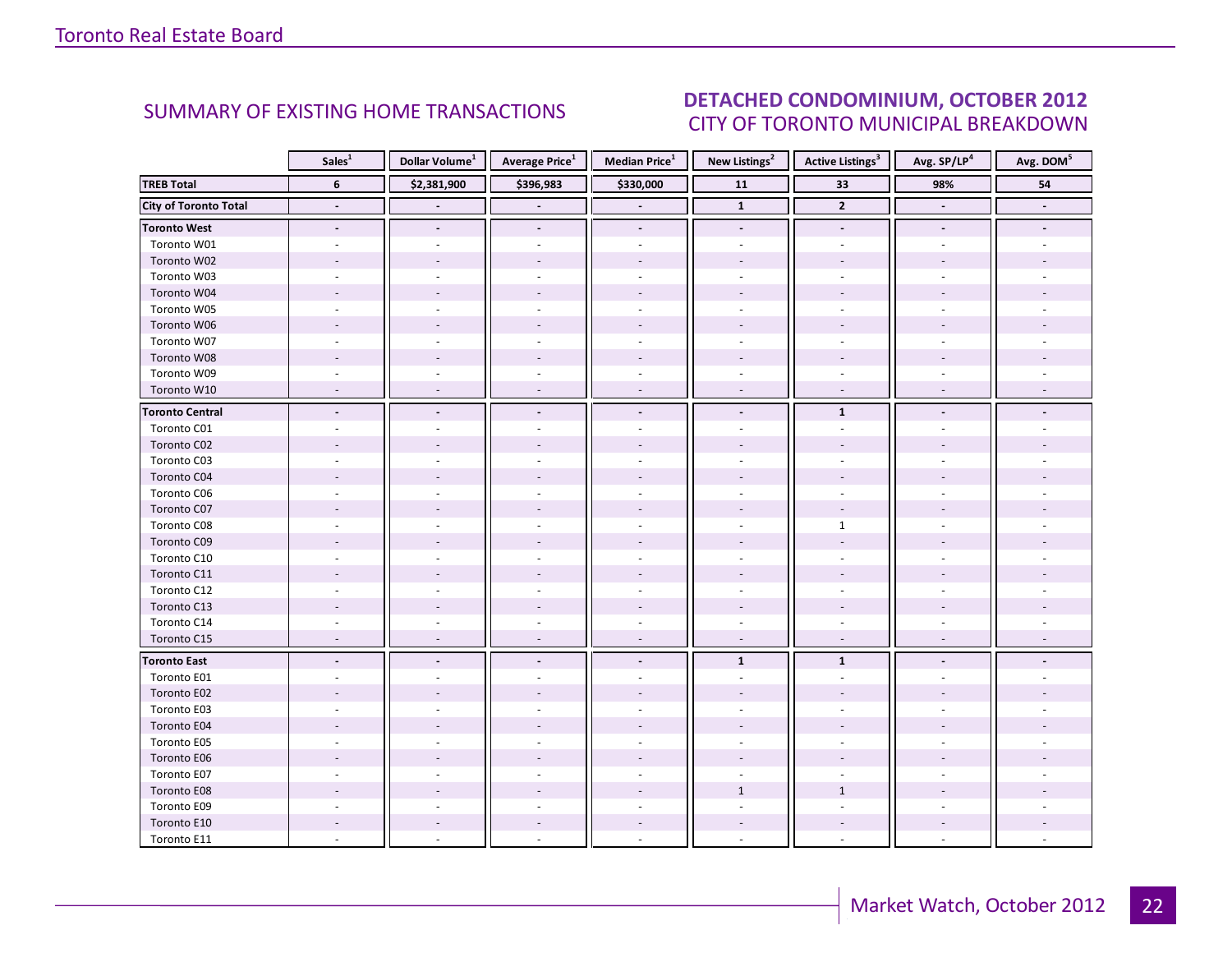### SUMMARY OF EXISTING HOME TRANSACTIONS **CO-OWNERSHIP APARTMENT, OCTOBER 2012** ALL TREB AREAS

|                                  | Sales <sup>1</sup>       | Dollar Volume <sup>1</sup> | <b>Average Price</b> <sup>1</sup> | Median Price <sup>1</sup> | New Listings <sup>2</sup> | <b>Active Listings<sup>3</sup></b> | Avg. SP/LP <sup>4</sup>  | Avg. DOM <sup>5</sup> |
|----------------------------------|--------------------------|----------------------------|-----------------------------------|---------------------------|---------------------------|------------------------------------|--------------------------|-----------------------|
| <b>TREB Total</b>                | $\overline{9}$           | \$1,973,000                | \$219,222                         | \$235,000                 | 19                        | $\bf 27$                           | 98%                      | 39                    |
| <b>Halton Region</b>             | $\blacksquare$           |                            |                                   |                           | $\overline{\phantom{a}}$  | $\overline{\phantom{a}}$           | $\blacksquare$           |                       |
| Burlington                       | $\blacksquare$           | $\sim$                     | $\sim$                            | ä,                        | $\omega$                  | $\sim$                             | $\sim$                   |                       |
| <b>Halton Hills</b>              |                          |                            |                                   | $\overline{a}$            |                           |                                    |                          |                       |
| Milton                           |                          |                            |                                   |                           |                           |                                    |                          |                       |
| Oakville                         |                          |                            |                                   | $\overline{a}$            |                           |                                    |                          |                       |
| <b>Peel Region</b>               | $\overline{a}$           | $\blacksquare$             | $\overline{a}$                    | $\overline{a}$            | $\overline{a}$            | $\overline{a}$                     | $\overline{a}$           |                       |
| Brampton                         | ÷                        | $\sim$                     | ÷                                 | ÷.                        | $\sim$                    | $\sim$                             | $\overline{a}$           |                       |
| Caledon                          | $\overline{a}$           |                            |                                   |                           |                           |                                    |                          |                       |
| Mississauga                      | ÷.                       |                            |                                   |                           | $\overline{a}$            | $\sim$                             | ÷,                       |                       |
| <b>City of Toronto</b>           | 9                        | \$1,973,000                | \$219,222                         | \$235,000                 | 19                        | 27                                 | 98%                      | 39                    |
| ! TURN PAGE FOR CITY OF TORONTO  |                          |                            |                                   |                           |                           |                                    |                          |                       |
| <b>TABLES OR CLICK HERE:</b>     | ▶                        |                            |                                   |                           |                           |                                    |                          |                       |
| <b>York Region</b>               |                          | $\overline{a}$             |                                   | $\overline{a}$            |                           |                                    |                          |                       |
| Aurora                           |                          |                            |                                   |                           |                           |                                    |                          |                       |
| E. Gwillimbury                   |                          |                            |                                   |                           |                           |                                    |                          |                       |
| Georgina                         |                          |                            |                                   |                           |                           |                                    |                          |                       |
| King                             |                          |                            |                                   |                           |                           |                                    |                          |                       |
| Markham                          | ä,                       |                            |                                   | ä,                        | ÷.                        | $\overline{a}$                     |                          |                       |
| Newmarket                        |                          |                            |                                   |                           |                           |                                    |                          |                       |
| Richmond Hill                    | $\overline{a}$           |                            |                                   |                           |                           |                                    |                          |                       |
| Vaughan                          | ÷,                       | $\sim$                     | $\sim$                            | $\overline{a}$            | $\sim$                    | $\sim$                             | $\overline{\phantom{a}}$ |                       |
| Whitchurch-Stouffville           | $\overline{\phantom{a}}$ | $\sim$                     | $\sim$                            | ÷,                        | $\sim$                    | ÷.                                 | $\sim$                   |                       |
| <b>Durham Region</b>             | $\overline{a}$           |                            |                                   | $\overline{a}$            |                           | $\overline{a}$                     |                          |                       |
| Ajax                             | ٠                        |                            |                                   | ÷.                        | $\overline{a}$            |                                    | $\sim$                   |                       |
| <b>Brock</b>                     |                          |                            |                                   |                           |                           |                                    |                          |                       |
| Clarington                       |                          |                            |                                   |                           |                           |                                    |                          |                       |
| Oshawa                           |                          |                            |                                   |                           |                           |                                    |                          |                       |
| Pickering                        | $\overline{\phantom{a}}$ |                            |                                   | ä,                        | ÷                         | $\sim$                             |                          |                       |
| Scugog                           |                          |                            |                                   |                           |                           |                                    |                          |                       |
| Uxbridge                         |                          |                            |                                   |                           |                           |                                    |                          |                       |
| Whitby                           |                          |                            |                                   |                           |                           |                                    |                          |                       |
| <b>Dufferin County</b>           | $\blacksquare$           | $\blacksquare$             | $\overline{\phantom{a}}$          | $\frac{1}{2}$             | $\blacksquare$            | $\tilde{\phantom{a}}$              | $\blacksquare$           |                       |
| Orangeville                      | L.                       | $\overline{a}$             | $\bar{a}$                         | ä,                        | $\sim$                    | $\sim$                             | $\overline{a}$           |                       |
| <b>Simcoe County</b>             | $\blacksquare$           | $\sim$                     | $\overline{a}$                    | $\overline{a}$            | $\sim$                    | $\overline{\phantom{a}}$           | $\blacksquare$           |                       |
| Adjala-Tosorontio                |                          |                            |                                   |                           |                           |                                    |                          |                       |
| <b>Bradford West Gwillimbury</b> | $\overline{a}$           |                            |                                   |                           |                           |                                    |                          |                       |
| Essa                             | ÷                        |                            |                                   |                           |                           | ÷.                                 | ÷                        |                       |
| Innisfil                         |                          |                            |                                   |                           |                           |                                    |                          |                       |
| New Tecumseth                    |                          |                            |                                   |                           |                           |                                    |                          |                       |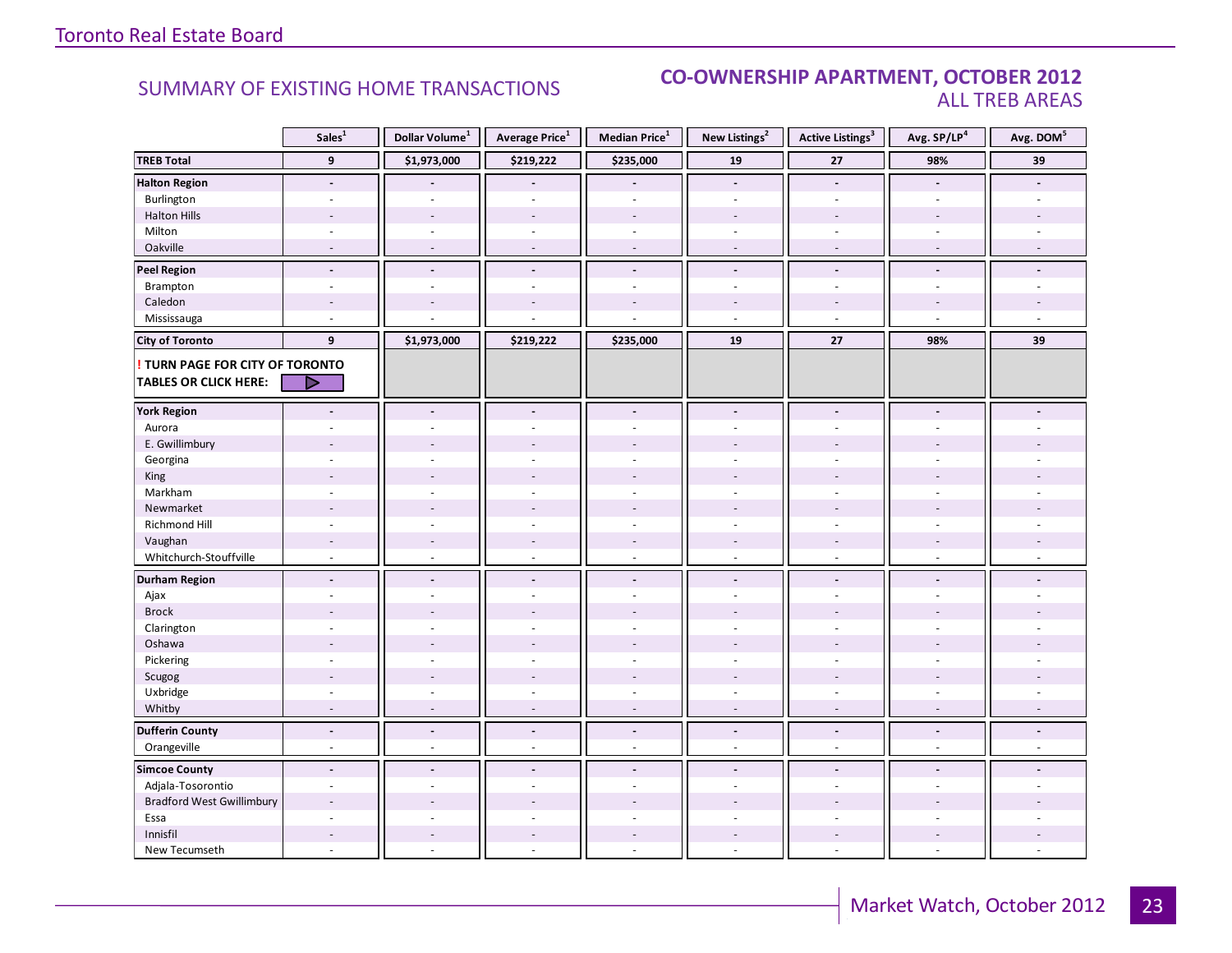#### OCTORER 2012 CITY OF TORONTO MUNICIPAL BREAKDOWN SUMMARY OF EXISTING HOME TRANSACTIONS<br>CITY OF TOPONTO MUNICIPAL PREAKDOMAL

<span id="page-23-0"></span>

|                              | Sales <sup>1</sup>       | Dollar Volume <sup>1</sup> | <b>Average Price</b> <sup>1</sup> | <b>Median Price</b> <sup>1</sup> | New Listings <sup>2</sup> | <b>Active Listings<sup>3</sup></b> | Avg. SP/LP <sup>4</sup>  | Avg. DOM <sup>5</sup> |
|------------------------------|--------------------------|----------------------------|-----------------------------------|----------------------------------|---------------------------|------------------------------------|--------------------------|-----------------------|
| <b>TREB Total</b>            | 9                        | \$1,973,000                | \$219,222                         | \$235,000                        | 19                        | 27                                 | 98%                      | 39                    |
| <b>City of Toronto Total</b> | $\overline{9}$           | \$1,973,000                | \$219,222                         | \$235,000                        | 19                        | $\overline{27}$                    | 98%                      | 39                    |
| <b>Toronto West</b>          | $\overline{2}$           | \$283,500                  | \$141,750                         | \$141,750                        | $\overline{\mathbf{3}}$   | $\mathbf{3}$                       | 92%                      | 84                    |
| Toronto W01                  |                          |                            |                                   |                                  | $\overline{2}$            | $\overline{2}$                     |                          |                       |
| Toronto W02                  | $\mathbf{1}$             | \$190,000                  | \$190,000                         | \$190,000                        | $\mathbf{1}$              | $1\,$                              | 91%                      | 139                   |
| Toronto W03                  | $\omega$                 |                            |                                   |                                  | ÷.                        | ÷.                                 | ÷.                       |                       |
| Toronto W04                  |                          |                            | $\omega$                          |                                  |                           |                                    | $\mathcal{L}$            |                       |
| Toronto W05                  | $\mathbf{1}$             | \$93,500                   | \$93,500                          | \$93,500                         |                           |                                    | 94%                      | 28                    |
| Toronto W06                  |                          |                            |                                   |                                  |                           |                                    | $\omega$                 |                       |
| Toronto W07                  |                          |                            | $\sim$                            | $\sim$                           |                           |                                    | $\overline{\phantom{a}}$ |                       |
| Toronto W08                  |                          |                            |                                   |                                  |                           |                                    |                          |                       |
| Toronto W09                  |                          |                            |                                   |                                  |                           |                                    |                          |                       |
| Toronto W10                  | ÷.                       | $\overline{a}$             | $\mathbf{r}$                      | $\mathcal{L}$                    | $\omega$                  | $\sim$                             | $\mathcal{L}$            |                       |
| <b>Toronto Central</b>       | $\overline{\phantom{a}}$ | \$1,689,500                | \$241,357                         | \$240,000                        | 15                        | 23                                 | 99%                      | 26                    |
| Toronto C01                  | $\mathbf{1}$             | \$192,500                  | \$192,500                         | \$192,500                        |                           |                                    | 101%                     | 4                     |
| Toronto C02                  | $\overline{2}$           | \$590,000                  | \$295,000                         | \$295,000                        | 5                         | 6                                  | 99%                      | 49                    |
| Toronto C03                  |                          |                            |                                   |                                  | $\mathbf{1}$              | $\mathbf{1}$                       | $\omega$                 |                       |
| Toronto C04                  | $\overline{3}$           | \$672,000                  | \$224,000                         | \$240,000                        | 3                         | 8                                  | 97%                      | 21                    |
| Toronto C06                  |                          |                            |                                   |                                  |                           |                                    |                          |                       |
| Toronto C07                  |                          |                            |                                   |                                  |                           |                                    |                          |                       |
| Toronto C08                  |                          |                            |                                   |                                  | $\overline{2}$            | $\overline{2}$                     |                          |                       |
| Toronto C09                  |                          |                            |                                   |                                  |                           |                                    |                          |                       |
| Toronto C10                  |                          |                            |                                   |                                  |                           |                                    |                          |                       |
| Toronto C11                  |                          |                            |                                   |                                  |                           |                                    |                          |                       |
| Toronto C12                  |                          |                            |                                   |                                  |                           |                                    |                          |                       |
| Toronto C13                  |                          |                            |                                   |                                  | $\overline{2}$            | $\overline{4}$                     |                          |                       |
| Toronto C14                  | $\mathbf{1}$             | \$235,000                  | \$235,000                         | \$235,000                        | $\overline{2}$            | $\overline{2}$                     | 98%                      | $20\,$                |
| Toronto C15                  | $\overline{\phantom{a}}$ | $\overline{\phantom{a}}$   | $\overline{\phantom{a}}$          | $\sim$                           | $\mathbf{r}$              | $\blacksquare$                     | $\overline{\phantom{a}}$ |                       |
| <b>Toronto East</b>          |                          |                            |                                   |                                  | $\mathbf{1}$              | $\mathbf{1}$                       | $\blacksquare$           |                       |
| Toronto E01                  |                          |                            |                                   |                                  |                           |                                    |                          |                       |
| Toronto E02                  |                          |                            |                                   |                                  | $\mathbf{1}$              | $\mathbf{1}$                       |                          |                       |
| Toronto E03                  |                          |                            |                                   |                                  |                           |                                    |                          |                       |
| Toronto E04                  |                          |                            |                                   |                                  |                           |                                    |                          |                       |
| Toronto E05                  |                          |                            |                                   |                                  |                           |                                    |                          |                       |
| Toronto E06                  |                          |                            |                                   |                                  |                           |                                    |                          |                       |
| Toronto E07                  |                          |                            |                                   |                                  |                           |                                    |                          |                       |
| Toronto E08                  |                          |                            |                                   |                                  |                           |                                    |                          |                       |
| Toronto E09                  |                          |                            |                                   |                                  |                           |                                    |                          |                       |
| Toronto E10                  |                          |                            |                                   | $\sim$                           |                           |                                    |                          |                       |
| Toronto E11                  |                          |                            |                                   |                                  |                           |                                    |                          |                       |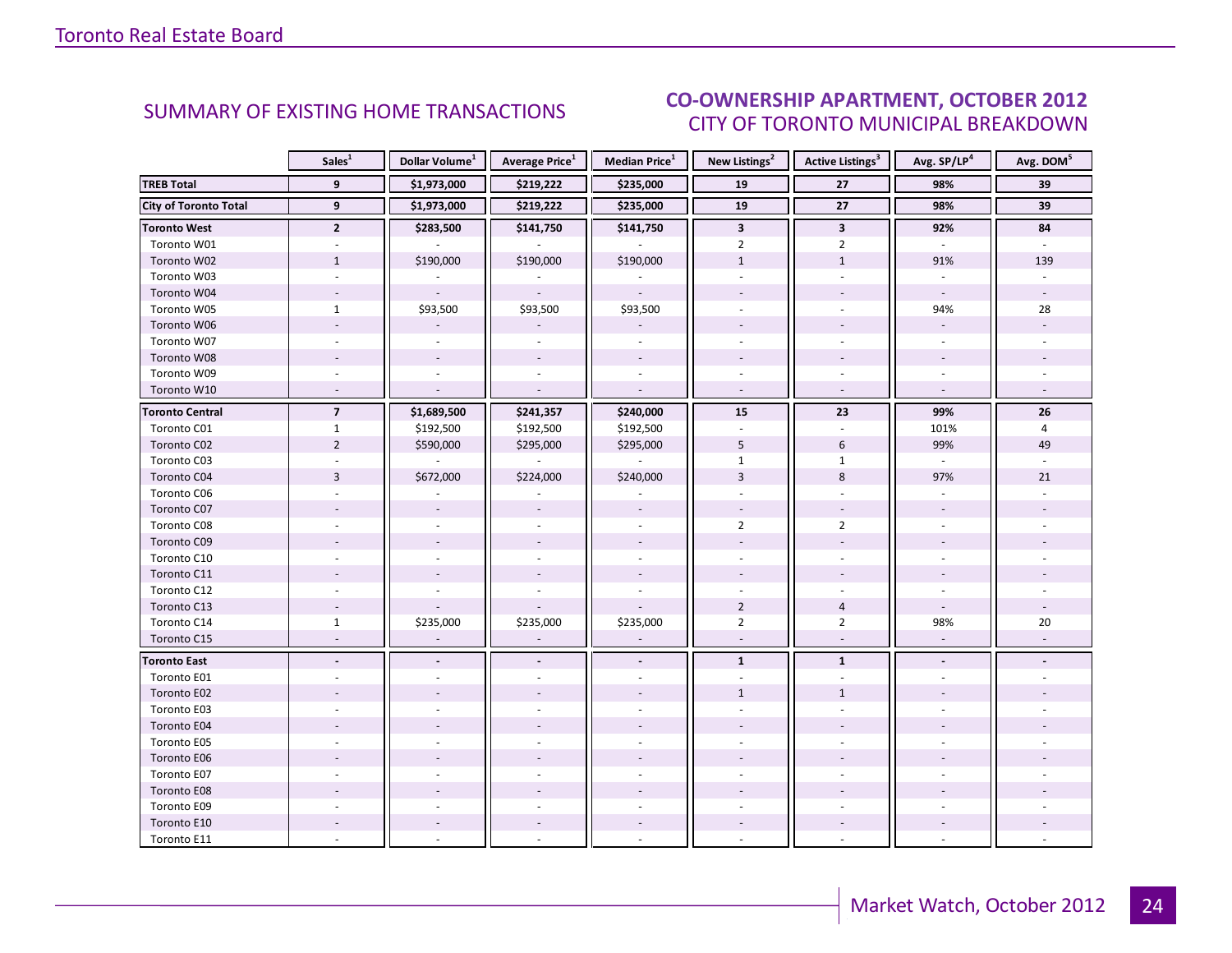#### [CLICK HERE FOR MORE BACKGROUND INFORMATION ON THE MLS® HPI](http://www.torontorealestateboard.com/market_news/home_price_index/index.htm)

#### FOCUS ON THE MLS® HOME PRICE INDEX<br>CLICK HERE FOR MORE BACKGROUND INFORMATION ON THE MLS® HPI ALL TREB AREAS

|                                                               |       | Composite        |                |       | <b>Single-Family Detached</b> |                |        | <b>Single-Family Attached</b> |                |                          | Townhouse        |               |                          | Apartment        |                          |
|---------------------------------------------------------------|-------|------------------|----------------|-------|-------------------------------|----------------|--------|-------------------------------|----------------|--------------------------|------------------|---------------|--------------------------|------------------|--------------------------|
|                                                               | Index | <b>Benchmark</b> | Yr./Yr. % Chg. | Index | <b>Benchmark</b>              | Yr./Yr. % Chg. | Index  | <b>Benchmark</b>              | Yr./Yr. % Chg. | Index                    | <b>Benchmark</b> | Yr./Yr. % Chg | Index                    | <b>Benchmark</b> | Yr./Yr. % Chg.           |
| <b>TREB Total</b>                                             | 149.8 | \$457,000        | 5.05%          | 149.3 | \$555,200                     | 6.34%          | 154.6  | \$436,700                     | 6.55%          | 146.5                    | \$320,900        | 4.05%         | 145.9                    | \$293,000        | 1.11%                    |
| <b>Halton Region</b>                                          | 155.3 | \$509,400        | 3.81%          | 153.9 | \$570,700                     | 4.69%          | 155.4  | \$403,300                     | 3.32%          | 149.3                    | \$295,500        | 1.29%         | $\overline{a}$           |                  |                          |
| Burlington                                                    | 165.1 | \$475,800        | 4.63%          | 164.6 | \$562,600                     | 4.71%          | 162.7  | \$387,800                     | 3.63%          | 156.6                    | \$314,500        | 1.69%         | ÷,                       | $\sim$           |                          |
| <b>Halton Hills</b>                                           | 146.7 | \$427,100        | 2.73%          | 147.1 | \$470,600                     | 3.30%          | 151.0  | \$371,900                     | 3.21%          | 145.0                    | \$261,400        | 1.47%         | $\overline{\phantom{a}}$ |                  |                          |
| Milton                                                        | 146.1 | \$409,800        | 2.60%          | 138.8 | \$483,500                     | 1.17%          | 148.5  | \$370,700                     | 2.70%          | $\sim$                   |                  |               |                          |                  |                          |
| Oakville                                                      | 162.6 | \$599,900        | 4.23%          | 161.7 | \$670,200                     | 6.10%          | 164.9  | \$446,300                     | 3.52%          | 148.8                    | \$328,700        | 0.54%         | $\sim$                   |                  |                          |
| <b>Peel Region</b>                                            | 145.7 | \$398,500        | 5.12%          | 146.7 | \$496,600                     | 5.31%          | 148.2  | \$378,200                     | 5.63%          | 148.6                    | \$307,500        | 4.87%         | 134.9                    | \$232,200        | 4.33%                    |
| Brampton                                                      | 140.0 | \$357,100        | 5.66%          | 141.7 | \$414,100                     | 6.30%          | 142.3  | \$335,200                     | 5.33%          | 133.0                    | \$247,100        | 6.15%         | 116.1                    | \$181,700        | 4.13%                    |
| Caledon                                                       | 139.1 | \$495,600        | 0.36%          | 139.8 | \$513,100                     | 2.12%          | 150.2  | \$371,400                     | 7.52%          | $\overline{\phantom{a}}$ |                  |               | $\overline{\phantom{a}}$ |                  |                          |
| Mississauga                                                   | 150.4 | \$420,400        | 5.17%          | 153.7 | \$572,700                     | 4.77%          | 154.8  | \$423,100                     | 6.10%          | 153.3                    | \$329,200        | 4.71%         | 137.9                    | \$241,500        | 4.47%                    |
| <b>City of Toronto</b>                                        | 153.7 | \$503,700        | 4.27%          | 155.2 | \$672,800                     | 6.96%          | 163.2  | \$541,200                     | 7.58%          | 150.3                    | \$363,500        | 3.23%         | 148.8                    | \$307,200        | 0.61%                    |
| TURN PAGE FOR CITY OF TORONTO<br><b>TABLES OR CLICK HERE:</b> |       |                  |                |       |                               |                |        |                               |                |                          |                  |               |                          |                  |                          |
| <b>York Region</b>                                            | 156.7 | \$537,700        | 6.09%          | 157.4 | \$618,400                     | 6.93%          | 159.5  | \$462,100                     | 6.90%          | 148.0                    | \$377,300        | 7.01%         | 144.5                    | \$313,900        | $-0.07%$                 |
| Aurora                                                        | 152.3 | \$490,400        | 9.81%          | 151.0 | \$561,000                     | 13.53%         | 156.4  | \$404,800                     | 11.79%         | 138.8                    | \$351,600        | 9.98%         | 139.9                    | \$290,700        | $-3.05%$                 |
| E. Gwillimbury                                                | 142.3 | \$460,100        | 11.87%         | 142.1 | \$466,800                     | 10.58%         | 150.0  | \$317,600                     | 11.94%         | $\overline{\phantom{a}}$ |                  |               | $\sim$                   |                  |                          |
| Georgina                                                      | 144.6 | \$300,100        | 12.62%         | 149.3 | \$307,600                     | 13.54%         | 143.7  | \$283,200                     | 10.11%         | $\omega$                 |                  |               | $\sim$                   |                  |                          |
| King                                                          | 149.9 | \$635,500        | 9.34%          | 150.6 | \$635,500                     | 9.53%          | $\sim$ |                               |                | $\overline{\phantom{a}}$ |                  |               | $\sim$                   |                  |                          |
| Markham                                                       | 161.6 | \$556,700        | 4.94%          | 163.9 | \$674,000                     | 5.20%          | 163.2  | \$486,000                     | 5.49%          | 150.4                    | \$373,600        | 7.28%         | 151.0                    | \$349,200        | 0.13%                    |
| Newmarket                                                     | 141.9 | \$418,500        | 4.88%          | 139.1 | \$468,300                     | 6.51%          | 147.9  | \$348,600                     | 6.79%          | 155.4                    | \$313,800        | 14.86%        | 143.7                    | \$242,000        | $-7.71%$                 |
| <b>Richmond Hill</b>                                          | 162.3 | \$587,600        | 5.39%          | 170.4 | \$721,900                     | 7.04%          | 165.5  | \$501,300                     | 6.91%          | 138.5                    | \$391,600        | $-0.07%$      | 142.9                    | \$297,700        | $-0.28%$                 |
| Vaughan                                                       | 155.7 | \$562,800        | 7.01%          | 152.5 | \$634,600                     | 6.05%          | 159.2  | \$484,600                     | 7.93%          | 153.9                    | \$420,500        | 8.92%         | 139.0                    | \$308,500        | 0.87%                    |
| Whitchurch-Stouffville                                        | 154.3 | \$581,800        | 6.63%          | 153.9 | \$590,600                     | 10.48%         | 140.5  | \$385,900                     | 4.15%          | $\blacksquare$           | $\sim$           | $\sim$        | $\sim$                   | $\omega$         | $\sim$                   |
| <b>Durham Region</b>                                          | 131.0 | \$308,200        | 6.68%          | 130.2 | \$339,500                     | 6.90%          | 134.4  | \$269,200                     | 7.09%          | 124.3                    | \$204,300        | 2.22%         | 125.6                    | \$224,700        | 2.11%                    |
| Ajax                                                          | 137.0 | \$338,600        | 6.53%          | 137.9 | \$369,300                     | 7.23%          | 144.0  | \$309,700                     | 7.06%          | 124.4                    | \$227,300        | $-2.74%$      | 122.2                    | \$207,500        | $-0.33%$                 |
| <b>Brock</b>                                                  | 118.7 | \$225,000        | 2.59%          | 119.1 | \$226,300                     | 2.14%          | 131.1  | \$208,900                     | 12.15%         | $\sim$                   |                  |               | $\sim$                   |                  |                          |
| Clarington                                                    | 124.5 | \$263,400        | 3.06%          | 121.0 | \$290,800                     | 3.51%          | 127.2  | \$242,900                     | 3.92%          | 141.5                    | \$253,300        | 2.39%         | 123.6                    | \$174,900        | 2.06%                    |
| Oshawa                                                        | 124.1 | \$237,500        | 6.62%          | 123.1 | \$262,100                     | 6.40%          | 127.1  | \$212,900                     | 7.89%          | 112.2                    | \$150,100        | 4.86%         | 132.5                    | \$158,600        | $-5.96%$                 |
| Pickering                                                     | 136.9 | \$370,300        | 7.54%          | 138.4 | \$432,900                     | 9.23%          | 141.5  | \$329,800                     | 9.10%          | 130.9                    | \$236,100        | 0.85%         | 125.2                    | \$245,100        | 6.37%                    |
| Scugog                                                        | 132.9 | \$344,900        | 9.02%          | 136.6 | \$351,800                     | 10.34%         | 122.7  | \$256,800                     | 7.54%          | $\sim$                   |                  |               | $\sim$                   |                  |                          |
| Uxbridge                                                      | 125.9 | \$385,000        | 5.62%          | 127.0 | \$393,400                     | 3.59%          | 125.4  | \$307,700                     | 6.18%          | $\sim$                   |                  |               |                          |                  | $\sim$                   |
| Whitby                                                        | 134.6 | \$351,200        | 8.37%          | 133.8 | \$384,400                     | 8.52%          | 133.7  | \$295,000                     | 6.96%          | 130.9                    | \$240,000        | 7.38%         | 128.8                    | \$251,200        | 1.58%                    |
| <b>Dufferin County</b>                                        | 141.9 | \$325,200        | 9.66%          | 145.9 | \$332,500                     | 6.65%          | 143.6  | \$269,200                     | 7.40%          | $\overline{\phantom{a}}$ |                  |               | $\blacksquare$           | $\sim$           | $\overline{\phantom{a}}$ |
| Orangeville                                                   | 141.9 | \$325,200        | 9.66%          | 145.9 | \$332,500                     | 6.65%          | 143.6  | \$269,200                     | 7.40%          | $\mathbf{r}$             |                  |               |                          | ×                |                          |
| <b>Simcoe County</b>                                          | 136.8 | \$290,700        | 4.75%          | 133.7 | \$294,900                     | 3.97%          | 143.8  | \$276,100                     | 7.39%          | $\blacksquare$           |                  |               |                          | $\blacksquare$   |                          |
| Adjala-Tosorontio                                             | 130.8 | \$412,000        | 8.55%          | 130.6 | \$411,800                     | 8.56%          | $\sim$ |                               |                | $\mathbf{r}$             |                  |               | ä,                       | ×                |                          |
| <b>Bradford West Gwillimbury</b>                              | 149.7 | \$372,100        | 11.30%         | 135.4 | \$414,700                     | 11.07%         | 155.4  | \$323,100                     | 12.12%         | $\overline{\phantom{a}}$ |                  |               |                          |                  |                          |
| Essa                                                          | 138.4 | \$313,900        | 6.30%          | 136.7 | \$338,100                     | 6.38%          | 141.1  | \$240,400                     | 6.49%          | $\sim$                   |                  |               | ÷.                       | $\overline{a}$   |                          |
| Innisfil                                                      | 135.0 | \$250,100        | 0.60%          | 135.5 | \$251,500                     | 0.52%          | 143.5  | \$223,200                     | 2.14%          | $\overline{\phantom{a}}$ |                  |               | $\overline{\phantom{a}}$ |                  |                          |
| New Tecumseth                                                 | 129.0 | \$298,000        | 6.00%          | 126.7 | \$326,300                     | 5.76%          | 133.6  | \$255,600                     | 5.86%          | ÷.                       |                  |               |                          |                  |                          |

**Page 3 July 2010**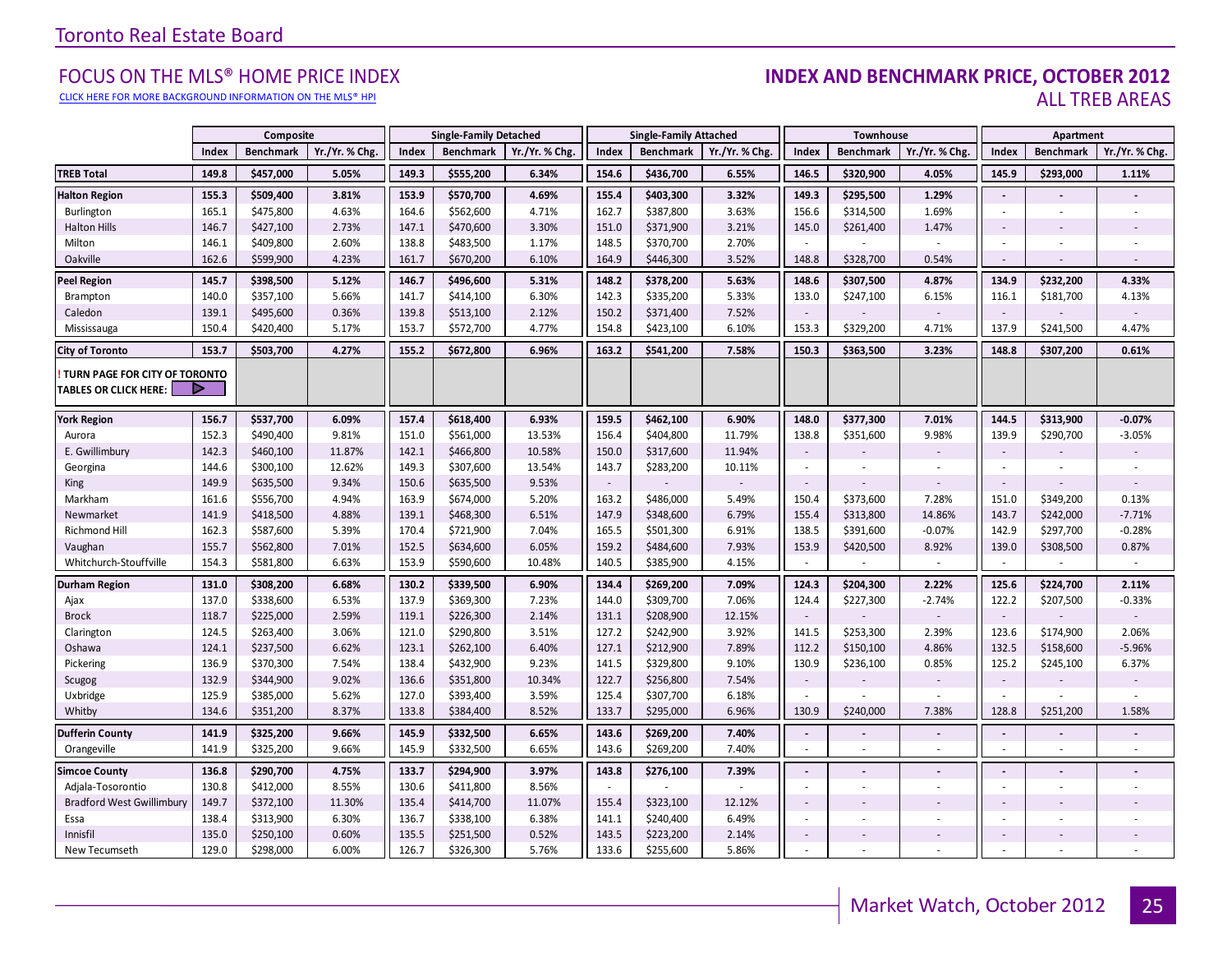[CLICK HERE FOR MORE BACKGROUND INFORMATION ON THE MLS® HPI](http://www.torontorealestateboard.com/market_news/home_price_index/index.htm)

# FOCUS ON THE MLS® HOME PRICE INDEX<br>**INDEX AND BENCHMARK PRICE, OCTOBER 2012** CITY OF TORONTO

<span id="page-25-0"></span>

|                        |       | Composite        |                |       | <b>Single-Family Detached</b> |                |       | <b>Single-Family Attached</b> |                |                          | Townhouse        |               |       | Apartment        |                |
|------------------------|-------|------------------|----------------|-------|-------------------------------|----------------|-------|-------------------------------|----------------|--------------------------|------------------|---------------|-------|------------------|----------------|
|                        | Index | <b>Benchmark</b> | Yr./Yr. % Chg. | Index | <b>Benchmark</b>              | Yr./Yr. % Chg. | Index | <b>Benchmark</b>              | Yr./Yr. % Chg. | Index                    | <b>Benchmark</b> | Yr./Yr. % Chg | Index | <b>Benchmark</b> | Yr./Yr. % Chg. |
| <b>TREB Total</b>      | 149.8 | \$457,000        | 5.05%          | 149.3 | \$555,200                     | 6.34%          | 154.6 | \$436,700                     | 6.55%          | 146.5                    | \$320,900        | 4.05%         | 145.9 | \$293,000        | 1.11%          |
| <b>City of Toronto</b> | 153.7 | \$503,700        | 4.27%          | 155.2 | \$672,800                     | 6.96%          | 163.2 | \$541,200                     | 7.58%          | 150.3                    | \$363,500        | 3.23%         | 148.8 | \$307,200        | 0.61%          |
| Toronto W01            | 162.5 | \$663,100        | 5.59%          | 162.0 | \$835,000                     | 9.76%          | 171.3 | \$661,000                     | 12.85%         | 207.8                    | \$427,900        | 8.91%         | 141.6 | \$330,400        | $-4.58%$       |
| Toronto W02            | 171.4 | \$618,200        | 11.81%         | 169.7 | \$696,600                     | 9.84%          | 192.5 | \$589,700                     | 14.93%         | 134.2                    | \$370,000        | 5.75%         | 113.4 | \$471,300        | $-6.67%$       |
| Toronto W03            | 155.7 | \$402,200        | 8.73%          | 156.3 | \$425,100                     | 9.53%          | 162.1 | \$415,300                     | 11.18%         |                          |                  |               | 126.9 | \$235,400        | $-14.78%$      |
| Toronto W04            | 136.8 | \$358,200        | 6.21%          | 146.2 | \$461,400                     | 10.01%         | 144.0 | \$419,300                     | 9.17%          | 139.9                    | \$340,400        | 7.45%         | 114.7 | \$169,000        | $-3.29%$       |
| Toronto W05            | 134.5 | \$320,200        | 8.21%          | 142.0 | \$473,400                     | 9.23%          | 134.0 | \$391,900                     | 7.37%          | 123.0                    | \$202,500        | 1.91%         | 129.2 | \$169,700        | 11.09%         |
| Toronto W06            | 144.8 | \$420,300        | 8.71%          | 163.0 | \$517,300                     | 9.40%          | 151.7 | \$459,900                     | 11.05%         | 154.4                    | \$454,900        | 5.11%         | 127.1 | \$314,400        | 8.73%          |
| Toronto W07            | 147.9 | \$630,300        | 7.33%          | 155.9 | \$673,800                     | 6.56%          | 151.1 | \$619,600                     | 7.70%          | 127.6                    | \$469,000        | 2.82%         | 103.1 | \$418,100        | $-3.82%$       |
| Toronto W08            | 136.7 | \$556,100        | 2.01%          | 146.9 | \$768,400                     | 3.96%          | 155.2 | \$583,000                     | 6.08%          | 136.4                    | \$333,400        | 8.51%         | 124.1 | \$249,800        | $-1.59%$       |
| Toronto W09            | 138.8 | \$356,700        | 12.66%         | 149.7 | \$560,100                     | 4.39%          | 135.4 | \$383,300                     | 4.07%          | 143.4                    | \$363,700        | 1.49%         | 122.2 | \$156,700        | 30.42%         |
| Toronto W10            | 134.2 | \$311,500        | 9.11%          | 143.5 | \$422,300                     | 13.17%         | 141.9 | \$385,600                     | 11.38%         | 108.6                    | \$195,600        | $-9.80%$      | 125.1 | \$191,000        | 5.75%          |
| Toronto C01            | 177.0 | \$439,000        | 3.81%          | 193.6 | \$683,400                     | 5.50%          | 192.3 | \$667,200                     | 4.57%          | 165.8                    | \$497,600        | 0.00%         | 174.7 | \$363,600        | 3.86%          |
| Toronto C02            | 163.3 | \$775,400        | 2.06%          | 155.7 | \$1,234,100                   | 7.75%          | 168.7 | \$887,700                     | 8.35%          | 169.5                    | \$792,600        | 8.03%         | 159.2 | \$444,000        | 0.00%          |
| Toronto C03            | 162.6 | \$836,900        | 6.07%          | 160.0 | \$964,300                     | 6.45%          | 165.9 | \$614,200                     | 9.22%          |                          |                  |               | 164.9 | \$435,600        | 1.98%          |
| Toronto C04            | 152.9 | \$947,300        | 6.11%          | 155.3 | \$1,085,600                   | 8.83%          | 152.1 | \$727,200                     | 9.35%          | 148.6                    | \$555,200        | $-1.39%$      | 143.5 | \$341,200        | $-2.38%$       |
| Toronto C06            | 157.3 | \$622,500        | 6.86%          | 159.4 | \$682,300                     | 5.08%          | 151.5 | \$557,200                     | 6.92%          | 133.1                    | \$363,200        | 1.45%         | 155.0 | \$342,700        | 11.43%         |
| Toronto C07            | 153.5 | \$527,200        | 0.20%          | 165.9 | \$759,500                     | 5.07%          | 153.6 | \$545,900                     | 6.08%          | 126.2                    | \$370,500        | 2.69%         | 147.8 | \$348,200        | $-4.21%$       |
| Toronto C08            | 159.9 | \$411,700        | $-4.25%$       | 156.1 | \$485,100                     | 3.31%          | 160.3 | \$663,500                     | 5.11%          | 163.4                    | \$495,500        | $-9.72%$      | 160.2 | \$353,400        | $-5.65%$       |
| Toronto C09            | 123.7 | \$918,600        | $-6.15%$       | 117.8 | \$1,479,800                   | $-4.69%$       | 133.5 | \$1,086,400                   | $-6.38%$       | 159.7                    | \$824,300        | 2.83%         | 125.0 | \$414,200        | $-8.83%$       |
| Toronto C10            | 173.0 | \$674,800        | 4.47%          | 158.3 | \$971,400                     | 9.70%          | 165.4 | \$816,900                     | 7.61%          | 213.5                    | \$489,600        | $-0.47%$      | 176.2 | \$422,200        | 2.14%          |
| Toronto C11            | 131.4 | \$470,800        | $-6.48%$       | 142.8 | \$956,100                     | $-2.66%$       | 155.8 | \$683,600                     | $-0.45%$       | 107.2                    | \$171,000        | $-4.46%$      | 120.6 | \$171,600        | $-10.86%$      |
| Toronto C12            | 145.7 | \$1,248,700      | $-3.57%$       | 138.4 | \$1,487,400                   | $-1.07%$       | 152.8 | \$660,200                     | 3.24%          | 142.4                    | \$482,400        | $-8.25%$      | 167.2 | \$525,900        | $-6.96%$       |
| Toronto C13            | 143.2 | \$528,300        | 1.70%          | 151.2 | \$810,100                     | 5.07%          | 147.8 | \$474,200                     | 6.64%          | 138.4                    | \$394,100        | $-5.40%$      | 134.6 | \$266,300        | $-2.96%$       |
| Toronto C14            | 162.1 | \$550,900        | 2.99%          | 171.3 | \$929,400                     | 5.03%          | 175.3 | \$855,200                     | 5.54%          | 196.0                    | \$662,300        | 15.29%        | 156.1 | \$392,600        | 1.10%          |
| Toronto C15            | 152.2 | \$508,800        | 2.84%          | 165.3 | \$774,800                     | 6.65%          | 153.3 | \$500,300                     | 4.29%          | 162.2                    | \$399,600        | 4.51%         | 136.4 | \$318,800        | $-1.09%$       |
| Toronto E01            | 180.9 | \$561,800        | 8.65%          | 179.3 | \$604,100                     | 9.26%          | 183.8 | \$576,700                     | 9.93%          | 187.8                    | \$379,800        | $-6.10%$      | 179.0 | \$424,600        | $-3.30%$       |
| Toronto E02            | 165.0 | \$613,800        | 7.91%          | 161.7 | \$712,100                     | 9.26%          | 172.1 | \$574,000                     | 8.79%          | 154.0                    | \$514,800        | $-4.47%$      | 157.8 | \$417,600        | 3.27%          |
| Toronto E03            | 152.7 | \$470,400        | 4.80%          | 155.9 | \$523,700                     | 5.41%          | 152.4 | \$496,300                     | 5.54%          | $\overline{\phantom{a}}$ |                  |               | 125.9 | \$188,300        | $-1.33%$       |
| Toronto E04            | 149.4 | \$375,100        | 10.34%         | 152.0 | \$448,800                     | 8.19%          | 150.4 | \$364,900                     | 7.35%          | 156.7                    | \$338,700        | 10.51%        | 149.5 | \$226,500        | 16.80%         |
| Toronto E05            | 142.8 | \$381,900        | 1.20%          | 154.5 | \$545,500                     | 3.97%          | 152.6 | \$420,600                     | 2.97%          | 144.3                    | \$313,700        | 6.73%         | 130.3 | \$256,000        | $-3.77%$       |
| Toronto E06            | 162.4 | \$458,900        | 10.48%         | 163.0 | \$465,900                     | 11.80%         | 166.1 | \$392,900                     | 6.00%          |                          |                  |               | 143.7 | \$316,900        | 2.50%          |
| Toronto E07            | 148.1 | \$365,100        | 3.78%          | 154.0 | \$504,000                     | 3.08%          | 153.6 | \$401,500                     | 4.85%          | 149.1                    | \$322,400        | 3.83%         | 133.4 | \$228,400        | $-0.30%$       |
| Toronto E08            | 143.0 | \$350,500        | 4.30%          | 155.2 | \$484,500                     | 9.92%          | 146.8 | \$375,700                     | 0.07%          | 150.1                    | \$303,900        | 17.54%        | 116.9 | \$186,600        | $-10.01%$      |
| Toronto E09            | 138.9 | \$335,400        | 3.89%          | 147.7 | \$420,300                     | 7.73%          | 141.5 | \$347,300                     | 4.89%          | 130.7                    | \$240,900        | 3.57%         | 130.5 | \$244,700        | $-0.31%$       |
| Toronto E10            | 145.1 | \$410,800        | 4.84%          | 148.0 | \$473,800                     | 6.63%          | 147.9 | \$384,700                     | 6.17%          | 139.1                    | \$243,600        | 10.48%        | 100.2 | \$161,500        | $-23.39%$      |
| Toronto E11            | 141.4 | \$311,700        | 6.56%          | 153.8 | \$427,100                     | 8.46%          | 146.4 | \$332,200                     | 7.10%          | 113.9                    | \$223,800        | 0.18%         | 128.0 | \$191,100        | 7.93%          |